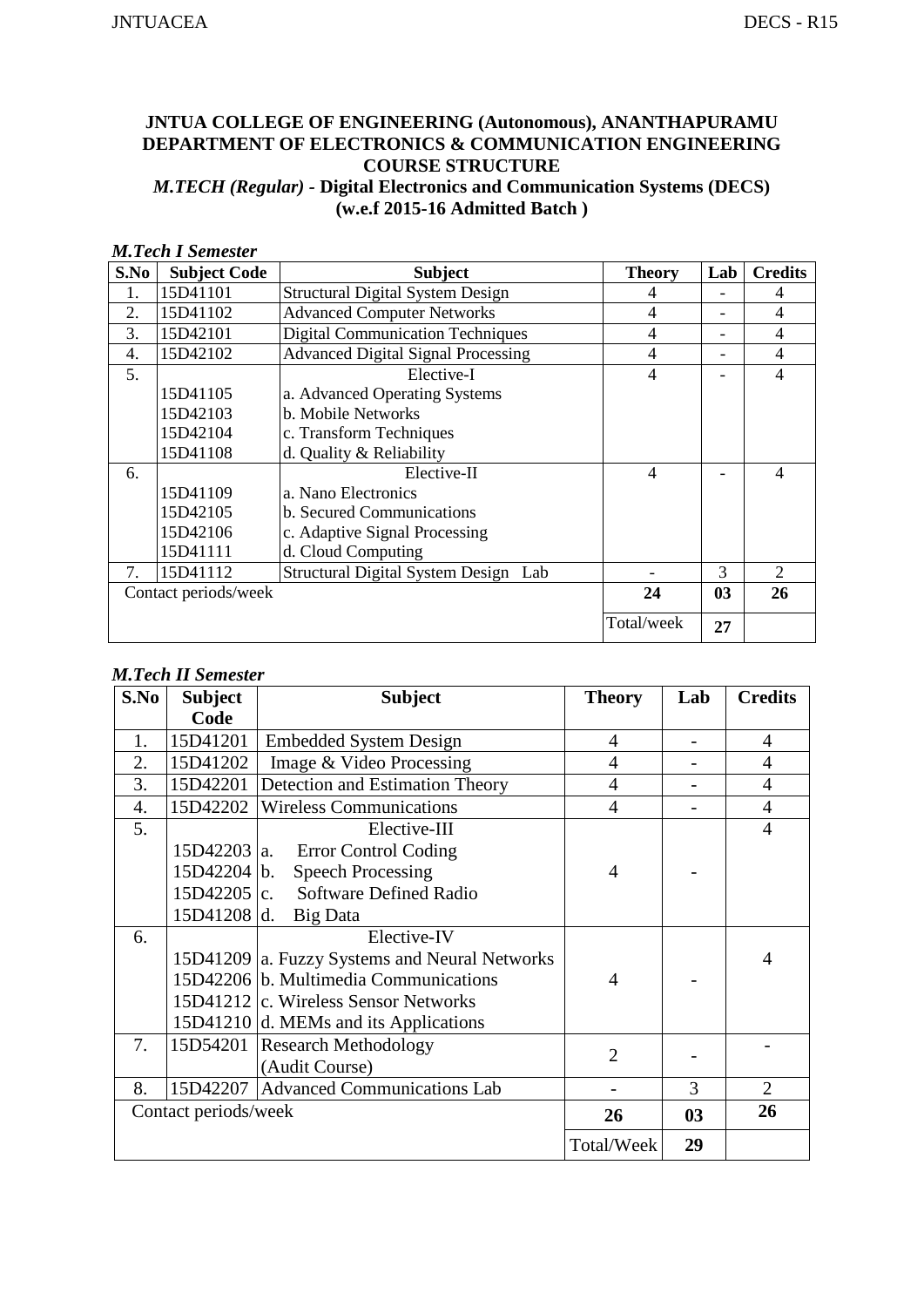## **M.Tech III & IV SEMESTERS**

| Code | Name of the Subject                          | т  | D |    |
|------|----------------------------------------------|----|---|----|
|      | 15D42301   III Semester<br>Seminar-I         |    |   |    |
|      | 15D42401   IV Semester<br>Seminar-II         |    |   |    |
|      | 15D42302   III & IV Semester<br>PROJECT WORK |    |   | 44 |
|      | <b>Total</b>                                 | 24 |   | 48 |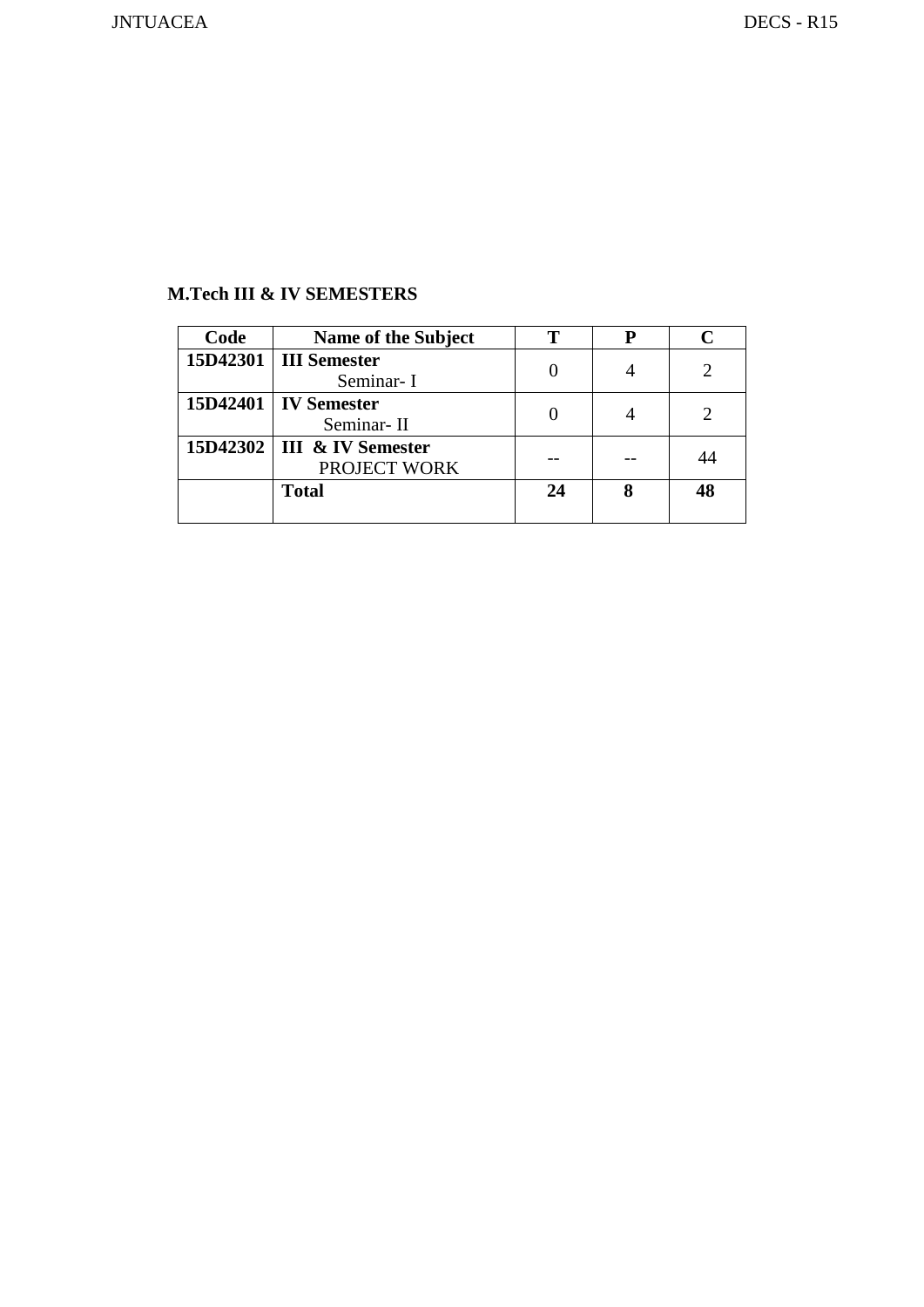**4 0 4** 

## **JNTUA COLLEGE OF ENGINEERING (AUTONOMOUS): ANANTHAPURAMU DIGITAL ELECTRONICS AND COMMUNICATION SYSTEMS M.Tech I Sem T P C**

## **(15D41101) STRUCTURED DIGITAL SYSTEM DESIGN**

#### *Course Objective:*

- To study about structural functionality of different Digital blocks (Both combinational and Sequential)
- To provide an exposure to ASM charts, their notations and their realizations.
- To provide an exposure to VHDL and different styles of modelling using VHDL.
- To introduce concept of micro programming and study issues related to micro programming

#### *Course Outcome:*

After Completion of this course students will be able to

- Understand structural functionality of different digital blocks
- Represent and Realize their designs in ASM charts
- Represent their designs in different modelling styles by using VHDL
- Understand concept of Micro program and issues related to micro programming

#### **UNIT-1**

**BUILDING BLOCKS FOR DIGITAL DESIGN**: Multiplexer, Demultiplexer, Decoder, Encoder, Comparator, Adder, ALU, Carry-look-ahead adder.

**BUILDING BLOCKS WITH MEMORY:** Clocked building blocks, register building blocks, RAM, ROM, PLA, PAL, Timing devices.

#### **UNIT -II**

**DESIGN METHODS:** Elements of design style, top-down design, separation of controller and architecture, refining architecture, and control algorithm, Algorithmic State Machines, ASM chart notations.

#### **UNIT-III**

**REALISING ASMS** - Traditional synthesis from ASM chart, multiplexer controller method, one-shot method, ROM based method.

**ASYNCHRONOUS INPUTS AND RACES** - Asynchronous ASMs, Design for testability, test vectors, fault analysis tools.

#### **UNIT-IV**

**MICROPROGRAM AND DESIGN:** Microprogramming, Microprogramme sequencer 2910, designing microprogrammed computer. Power distribution noise, cross talk, reflections, line drivers and receivers.

#### **UNIT-V**

**MODELLING WITH VHDL**: CAD tools, simulators, schematic entry, synthesis from VHDL.

**DESIGN CASE STUDIES**: Single pulser, system clock, serial to parallel data conversion, traffic light controller.

## **Text Books:**

- Prosser and Winkel, "The Art of Digital Design", Prentice Hall.
- Roth, "Digital System Design using VHDL", Mc. Graw Hill, 2000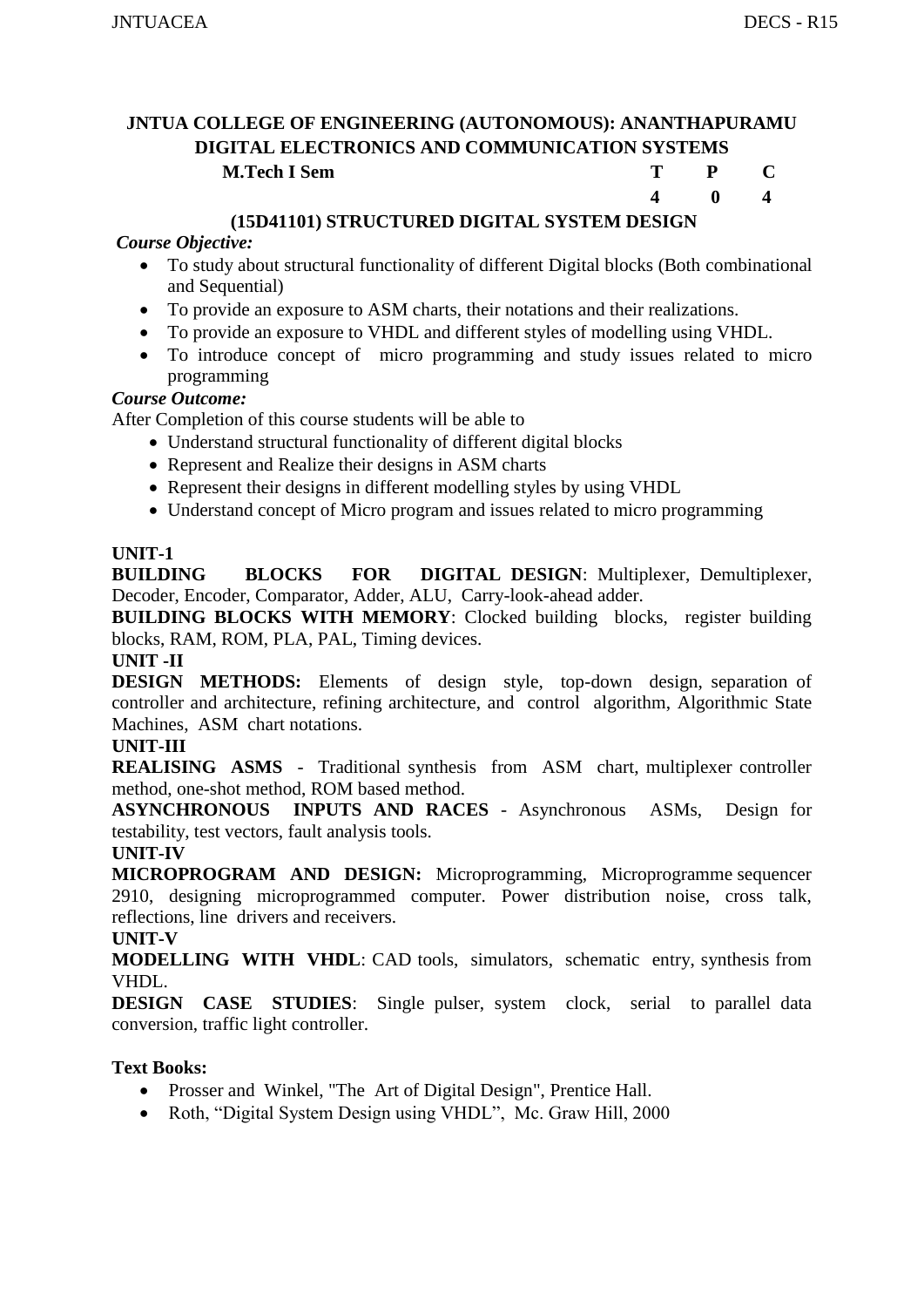- William Fletcher, An Engineering Approach to Digital Design, 1st Edition, Prentice-Hall India, 1997.
- William J Dally and John W Poulton, Digital Systems Engineering, Cambridge University Press, 2008.
- Jayaram Bhasker, A VHDL Primer, 3rd edition, Prentice-Hall India, 2009.
- VHDL for Programmable Logic Kevin Skahill, Cypress Semiconductors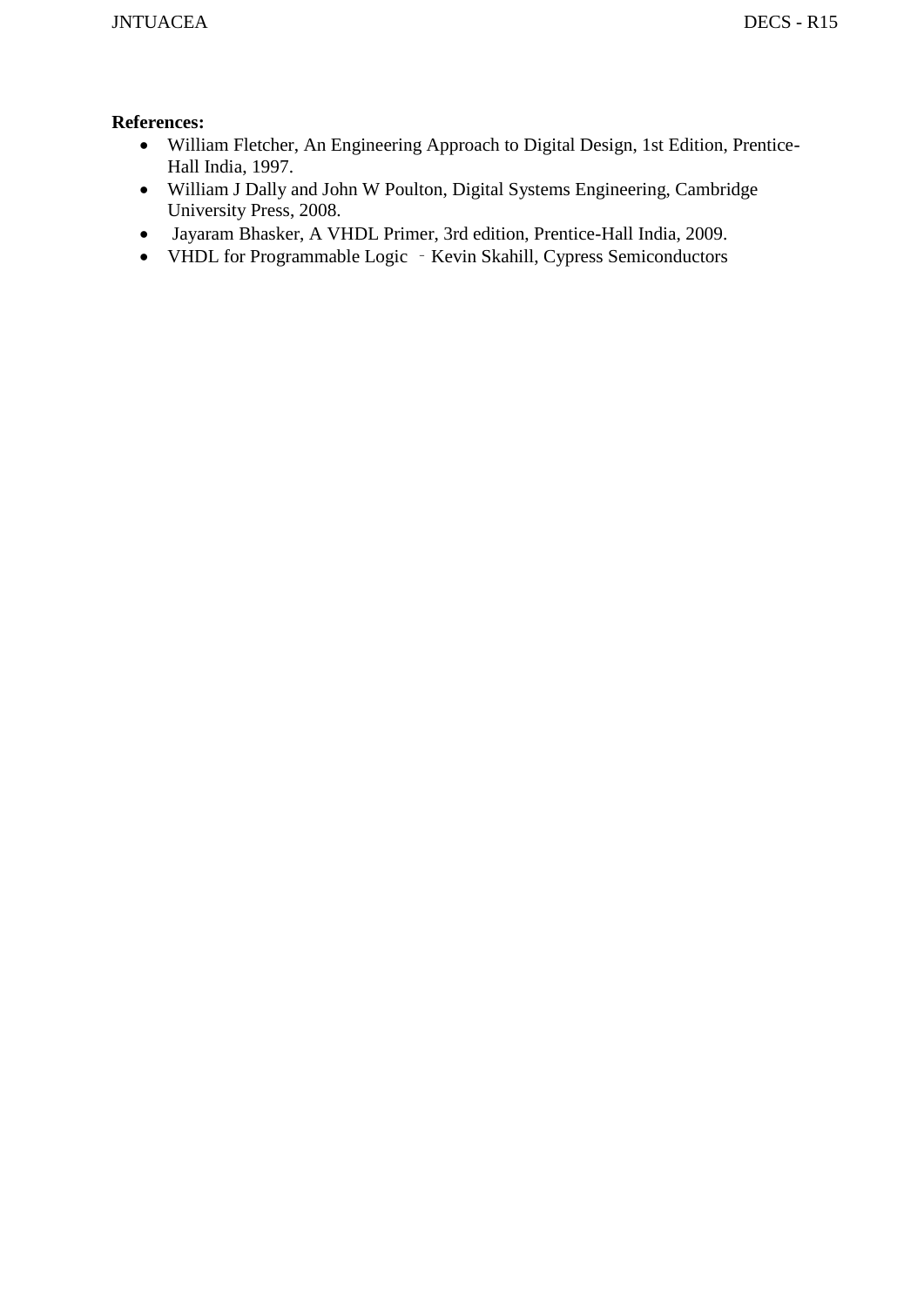**4 0 4** 

## **JNTUA COLLEGE OF ENGINEERING (AUTONOMOUS): ANANTHAPURAMU DIGITAL ELECTRONICS AND COMMUNICATION SYSTEMS M.Tech I Sem T P C**

## **(15D41102) ADVANCED COMPUTER NETWORKS**

#### *Course Objective:*

- To study about different protocols related to advanced computer networks such as wireless Lans, Wimax and so on.
- To study about security features associated with different advanced computer networks.

#### *Course Outcome:*

After completion of this course students will be able to

- Know the functioning different protocols associated with modern computer network system
- Know the security features associated with modern computer network system.

## **UNIT-I**

Review of data communication standards, topologies, OSI, TCP/IP models, Transmission media, circuit switched networks, packet switched networks, Point to Point Protocol (PPP), Asymmetric Digital Subscriber Line (ADSL)

## **UNIT-II**

Fast Ethernet, Gigabit Ethernet, Wireless LANs, Bluetooth, WiMax, Virtual LANs,

#### **UNIT-III**

Advanced Network Architectures -SONET/SDH, Frame Relay and ATM architectures and services, VPN architectures, IP over ATM, MPLS, RSVP

#### **UNIT-IV**

IPv6 protocol, Socket interface, Domain Name System, Simple Mail Transfer Protocol, WWW and HTTP, Simple Network Management Protocol

## **UNIT-V**

Voice Over IP, Cryptography, Network security, Digital Signatures, IPSec, Firewalls,

#### **Text Books:**

- 1. BEHROUZ A. FOROUZAN, "Data Communications and Networking", 4<sup>th</sup> Ed. Tata McGraw-Hill, New Delhi, 2006
- 2. LEON-GARCIA, INDRA WIDJAJA, "Communication Networks Fundamental concepts and Key architectures", TMH, 2000

- 1. Jim Kurose, Keith Ross, "Addison *Computer Networking: A Top Down Approach",*  4th edition, Wesley, July 2007.
- 2. Andrew S. Tanenbaum "Computer Networks", 4th Edition, Pearson Education, 2008
- 3. William Stallings, "Data and Computer Communication", 9th edition, Prentice hall, 2010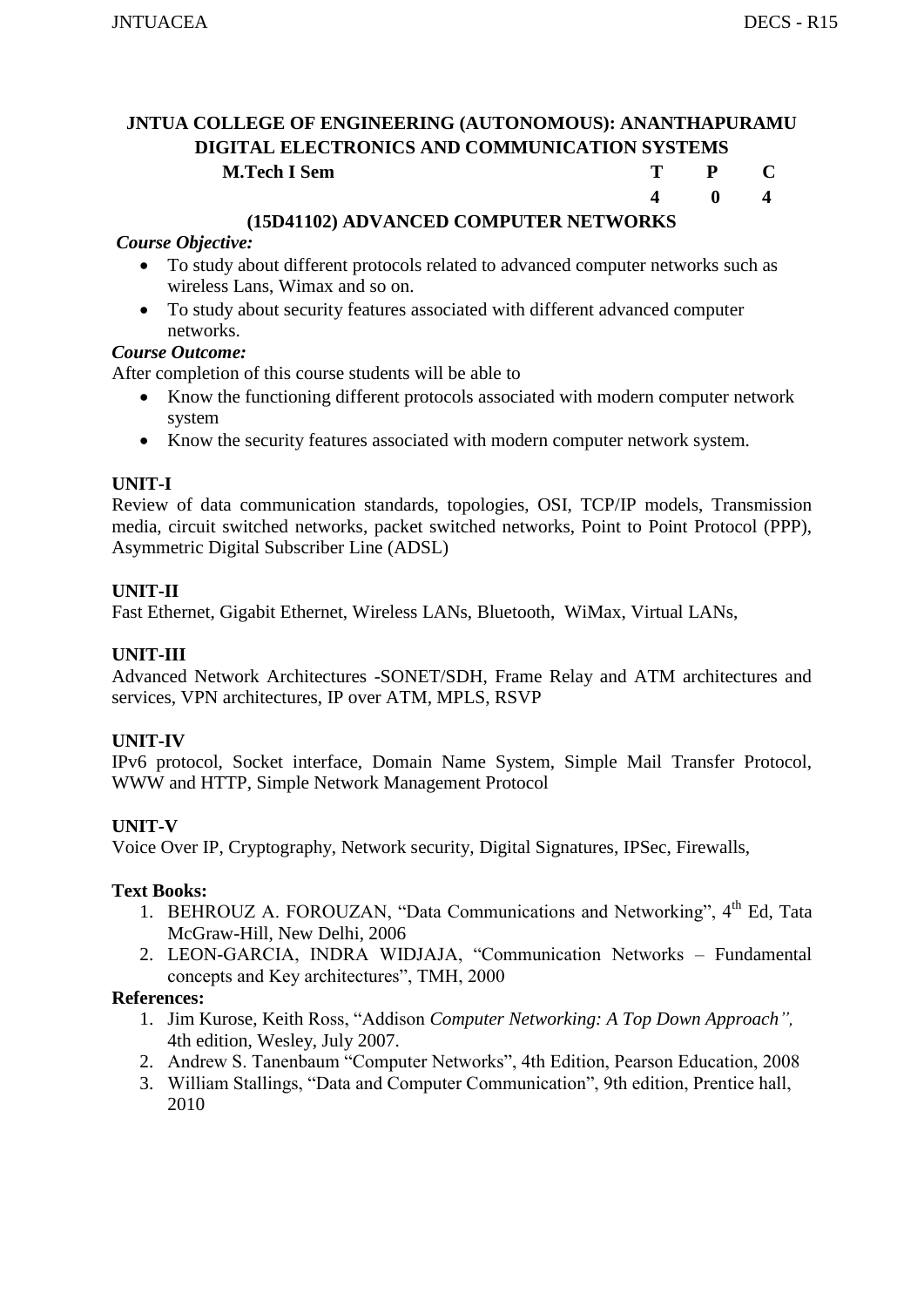| <b>M.Tech I Sem</b> | $\mathbf{T}$ | P C          |  |
|---------------------|--------------|--------------|--|
|                     |              | $\mathbf{0}$ |  |

## **(15D42101) DIGITAL COMMUNICATION TECHNIQUES**

## *Course Objective:*

- To study about base band signal concepts and different equalizers.
- To study in detail about coherent detection schemes such as ASK, FSK, PSK
- To study in detail about M'ary signalling schemes like QPSK, QAM, MSK.

## *Course Outcome:*

- Students will be aware of base band signal concepts and different equalizers.
- Students will be able to get complete knowledge regarding coherent detection schemes like ASK, FSK, PSK.
- Students will be able to design M'ary signalling schemes like QPSK, QAM, MSK

#### **UNIT I**

## *Review of Random Variables and Random Processes*:

Random variable, Moment generating function, Markov's inequality, Chebyshev's inequality, Central limit theorem, Different distributions – Gaussian, Poisson, Chi square, Rayleigh, Rician; Correlation - Auto-correlation, Cross correlation, Correlation matrix; Stationary processes, Wide sense stationary processes, Gaussian & Ergodic processes, Problem solving.

#### **UNIT II**

#### *Baseband Signal Concepts*:

Baseband data transmission, Nyquist criterion for zero ISI, Correlative level coding, Data Detection, Optimum design of transmit and receive filters, Equalization - Linear, adaptive, fractionally spaced and decision feedback equalizers.

## **UNIT III**

#### *Digital Modulation Schemes*:

Detection using matched filter – Optimum receivers for arbitrary binary signals and M'ary Orthogonal signals, Analysis of coherent detection schemes for ASK, PSK and DPSK, M'ary signalling schemes – QPSK, QAM, MSK, Performance of the data transmission schemes under AWGN. Trellis coded Modulation.

#### **UNIT IV**

## *Synchronization*:

Receiver synchronization, costas loop, symbol synchronization, synchronization with CPM – data aided and Non aided synchronization- synchronization methods based on properties of wide sense cyclo-stationary random process – Carrier recovery circuits – Symbol clock estimation schemes.

## **UNIT V**

#### *Spread Spectrum Systems*:

PN sequences, Generation of PN sequences, DS spread spectrum systems, FH spread spectrum systems and performance of DSSS  $\&$  FHSS in AWGN – Synchronization – Jamming considerations – Commercial Applications, Cellular subsystems.

## *Text Books:*

*1. J.G.Proakis, Digital Communication (4/e), McGraw- Hill, 2001 2. Bernard Sklar, "Digital Communications – Fundamentals &Applications,"Prentice Hall, 2001.*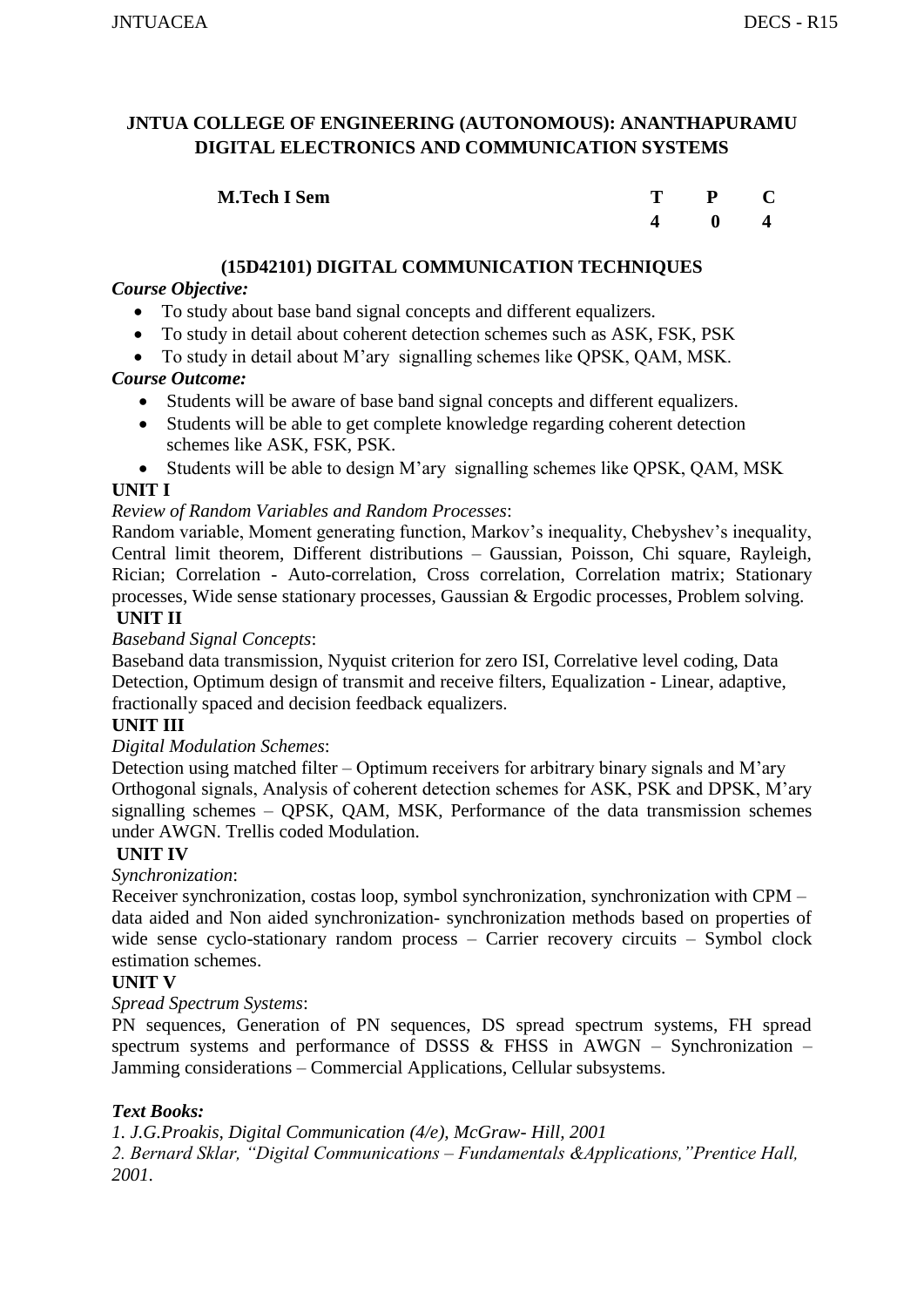- *1. S.Haykin, Communication Systems (4/e), Wiley,2001.*
- *2. R.E.Zimer & R.L.Peterson : Introduction to Digital Communication, PHI, 2001.*
- *3. G. R. Cooper & C. D. Mc Gillem, "Modern Communications & Spread*
- *Spectrum,"McGraw Hill, 1986.*
- *4. L.Hanzo etal, Turbo Coding, Turbo Equalization & Space-Time Coding Wiley,2002.*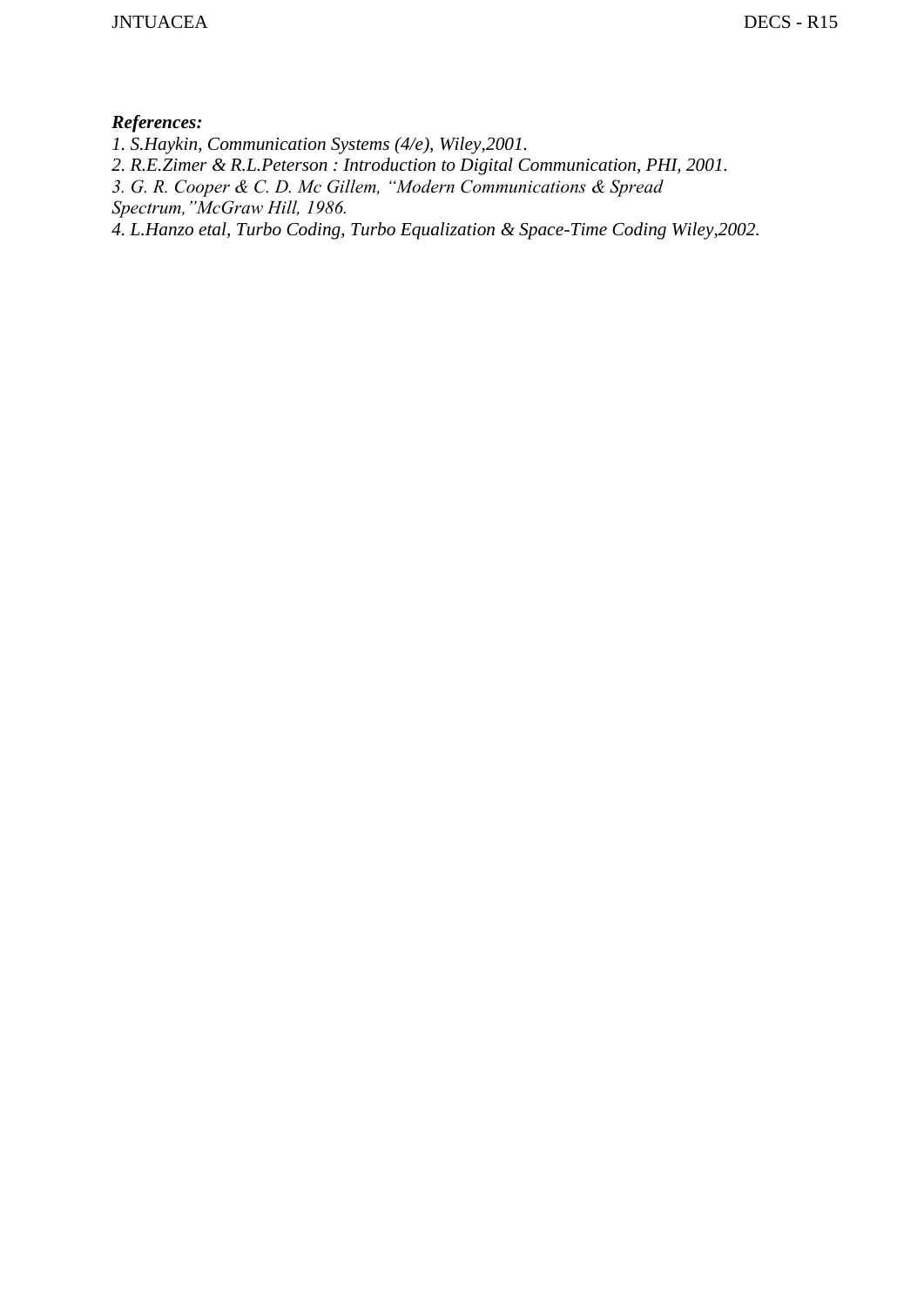| <b>M.Tech I Sem</b> |  |  |
|---------------------|--|--|
|                     |  |  |

 **4 0 4** 

## **(15D42102) ADVANCED DIGITAL SIGNAL PROCESSING**

## *Course Objective:*

- To study about the digital signal processing algorithms and multi rate signal processing
- To study about the power spectral estimation by using Barlett, Welch & Blackmann & Tukey methods.
- The study about the effects of finite word length in fixed-point dsp systems..

## *Course Outcome:*

After completion of the course students will be able to

- Get complete knowledge regarding various algorithms associated with Digital signal processing and multi rate signal processing.
- Verify the power spectral estimation by using Barlett, Welch & Blackmann & Tukey methods.
- Understand the effects of finite word length in fixed-point DSP systems by using ADC and FFT algorithms.

## **UNIT I**

**DSP ALGORITHEMS:** Fast DFT algorithms based on Index mapping, Sliding Discrete Fourier Transform, DFT Computation Over a narrow Frequency Band, Split Radix FFT, Linear filtering approach to Computation of DFT using Chirp Z-Transform.

## **UNIT II**

**MULTI RATE SIGNAL PROCESSING:** Decimation by a factor D, Interpolation by a factor I, Sampling rate conversion by a rational factor I/D, Filter design & Implementation for sampling rate conversion.

## **UNIT III**

**POWER SPECTRAL ESTIMATION**: Estimation of spectra from finite duration observation of signals, Non-parametric methods: Bartlett, Welch & Blackmann & Tukey methods.

**PARAMETRIC METHODS FOR POWER SPECTRUM ESTIMATION:** Relation between auto correlation & model parameters, Yule-Waker & Burg Methods, MA & ARMA models for power spectrum estimation.

## **UNIT IV**

**ANALYSIS OF FINITE WORDLENGTH EFFECTS IN FIXED-POINT DSP SYSTEMS:** Fixed, Floating Point Arithmetic – ADC quantization noise & signal quality-Finite word length effect in IIR digital Filters – Finite word-length effects in FFT algorithms.

## **UNIT V**

**APPLICATIONS OF DIGITAL SIGNAL PROCESSING:** Dual Tone Multi-frequency Signal Detection, Spectral Analysis of Sinusoidal Signals, Spectral Analysis of Non stationary Signals, Musial Sound Processing, Over Sampling A/D Converter, Over Sampling D/A Converter, Discrete-Time Analytic Signal Generation.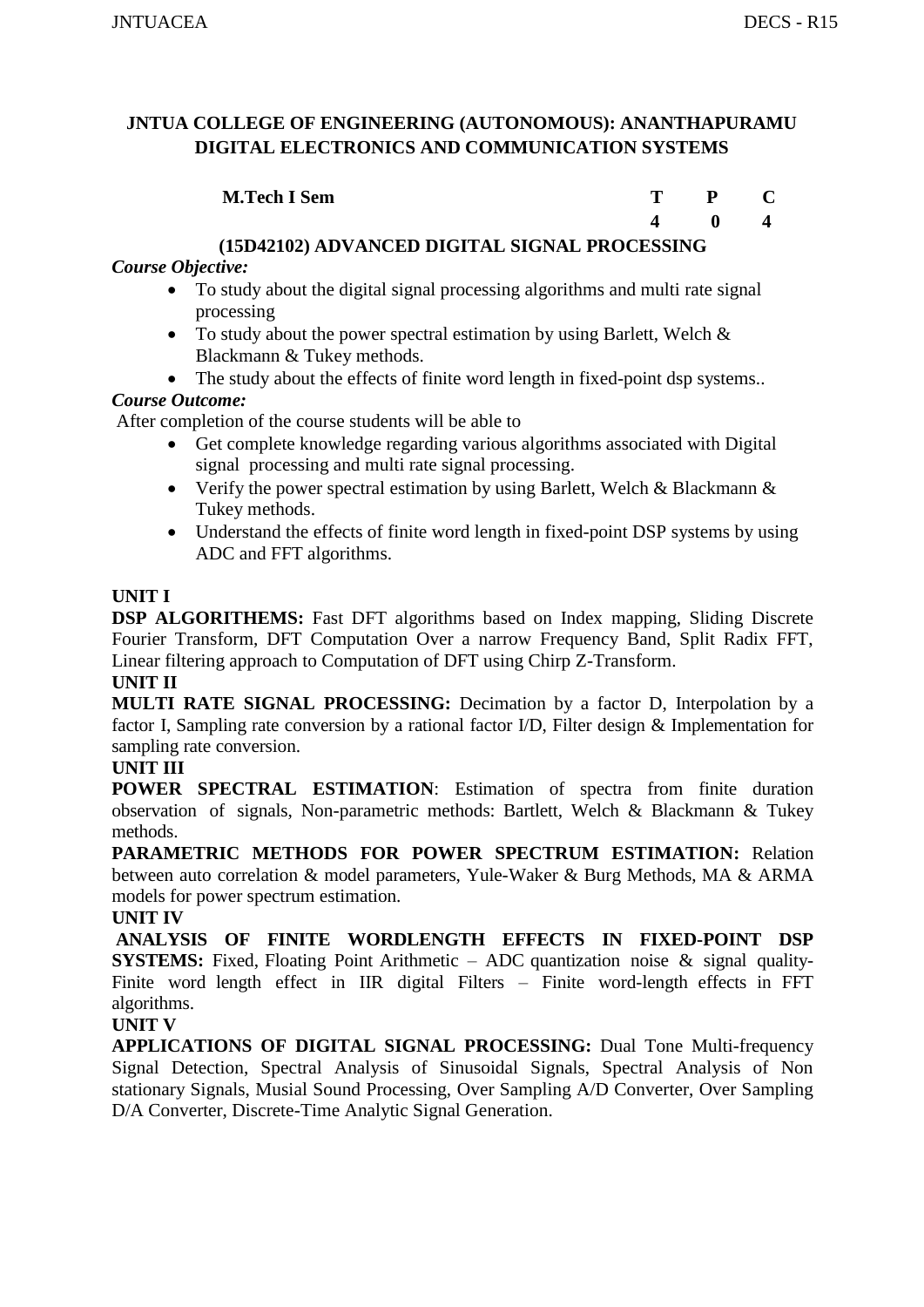## **Text books:**

- 1. Sanjit K Mitra, "Digital Signal Processing", Tata MCgraw Hill Publications.
- 2. J G Proakis, D G Manolokis, "Digital Signal Processing Principles, Algorithms, Applications" PHI.

- 1. A V Oppenhiem, R W Schafer, "Discrete-Time Signal Processing", Pearson Education.
- 2. Emmanuel C Ifeacher Barrie. W. Jervis, "DSP- A Practical Approach", Pearson Education.
- 3. S. M .Kay, "Modern spectral Estimation Techniques" PHI, 1997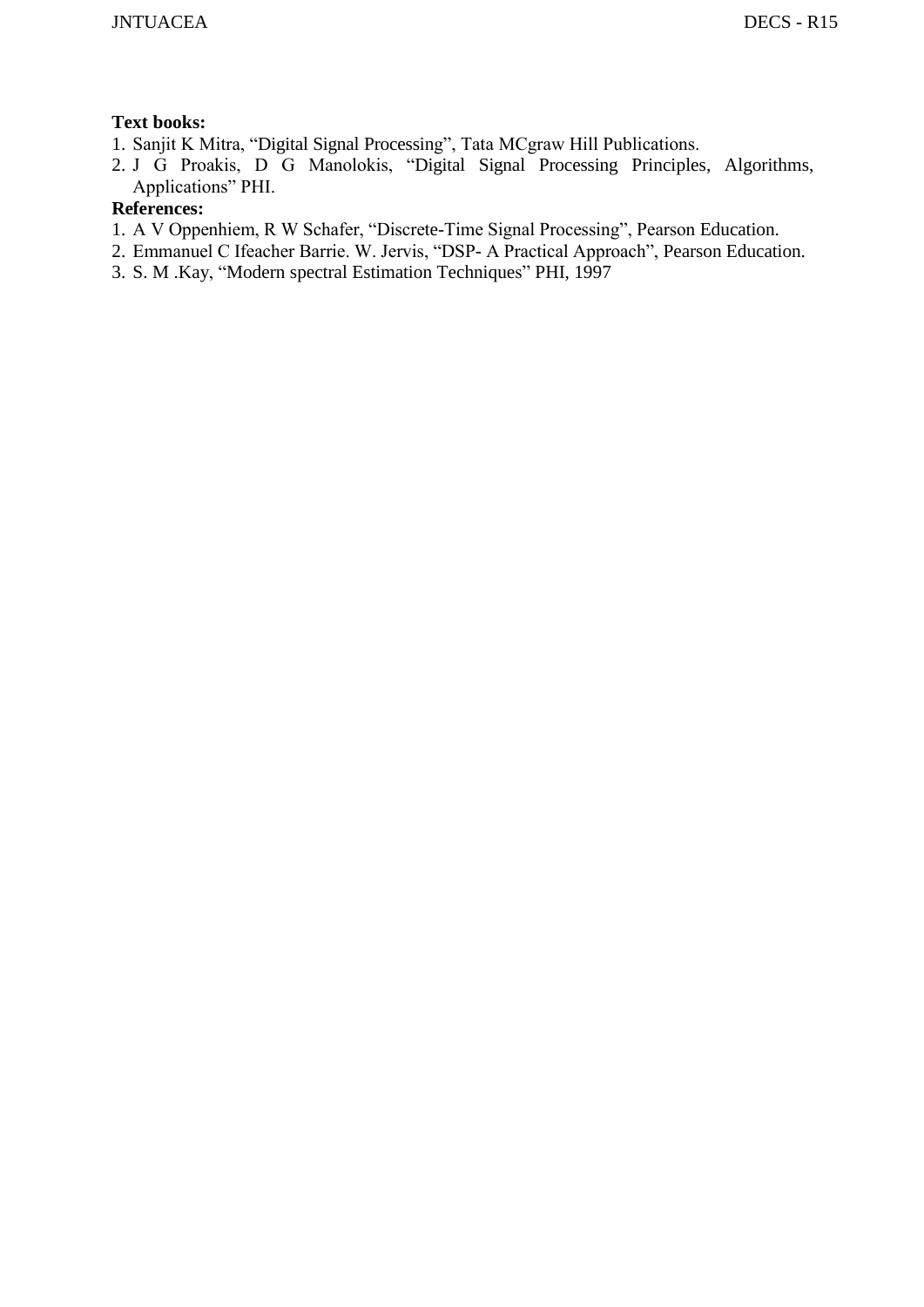| <b>M.Tech I Sem</b>                   |             | $T \t P \t C$                                   |  |
|---------------------------------------|-------------|-------------------------------------------------|--|
|                                       | $\mathbf 4$ | $\blacksquare$ () and the set of $\blacksquare$ |  |
| (15D41105) ADVANCED OPERATING SYSTEMS |             |                                                 |  |
| (ELECTIVE I)                          |             |                                                 |  |

#### *Course Objective:*

- To Study in detail about kernel structures associated with various Operating systems
- To Study in detail about various systems calls, statements and their arguments associated with Unix .
- To Study in detail about various systems calls, statements and their arguments associated with Linux

#### *Course Outcome:*

After completion of the course students will be able to

- Get complete knowledge regarding different types of operating systems and their Kernel structures.
- To work effectively on Unix Platform
- To work effectively on Linux Platform

#### **UNIT I INTRODUCTION**

General Overview of the System : History – System structure – User perspective – Operating system services – Assumptions about hardware. Introduction to the Kernel : Architecture of the UNIX operating system – Introduction to system concepts. The Buffer Cache: Buffer headers – Structure of the buffer pool – Scenarios for retrieval of a buffer – Reading and writing disk blocks – Advantages and disadvantages of the buffer cache.

#### **UNIT II**

**UNIX I***:* Overview of UNIX system, Structure, files systems, type of file, ordinary & Special files, file permissions, Introduction to shell.UNIX basic commands & command arguments, Standard input / output Input / output redirection, filters and editors, System calls related file structures, input / output process creation & termination.

#### **UNIT III**

**INTERPROCESS COMMUNICATION IN UNIX:** Introduction, file and record locking, Client – Server example, pipes, FIFOs, Streams & Messages, Name Speces, Systems V IPC, Message queues, Semaphores, Shared Memory, Sockets & TLI.

#### **UNIT IV**

**INTRODUCTION TO NETWORKS AND NETWORK PROGRAMMING IN UNIX:**  Network Primer, TCP/IP, Internet Protocols, Socket Programming, Introduction & overview, UNIX domain protocols, Socket Addresses, Elementary Socket system calls, Simple examples.

## **UNIT V**

**LINUX:** Introduction to LINUX System, Editors and Utilities, Type of Shells, Shell Operations, File structure, File Management, Operations. Memory Management Policies: Swapping – Demand paging. The I/O Subsystem: Driver Interface – Disk Drivers – Terminal Drivers– Streams – Inter process communication.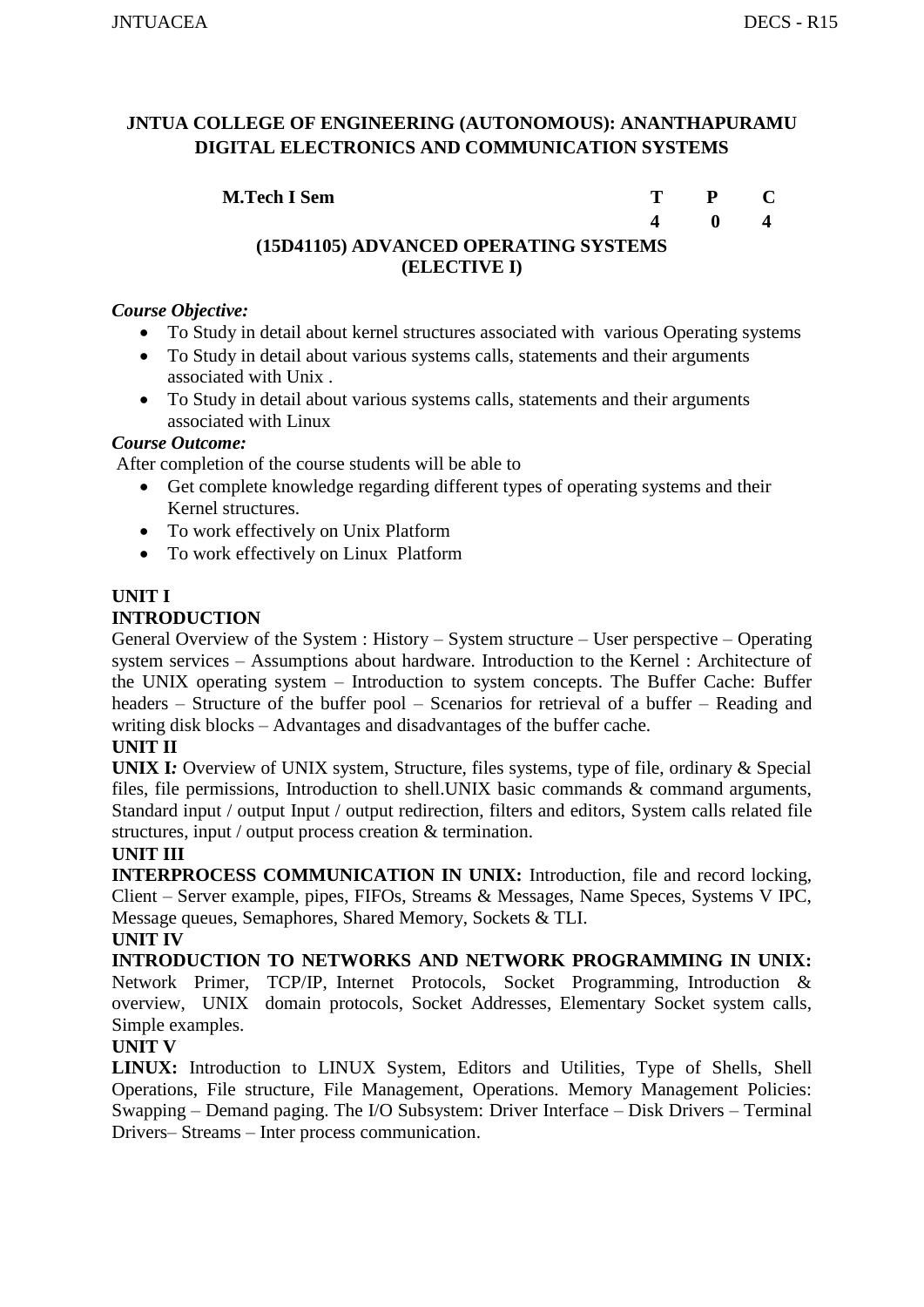## **Text Books:**

- Maurice J.Bach, "The design of the UNIX Operating Systems", PHI
- Kernighan & Pike, "The UNIX Programming Environment", PHI

- W.Richard Stevens, "UNIX Network Programming", PHI, 1998.
- Richard Peterson, "The Complete reference LINUX", TMH
- Ritchie & Yates, "UNIX User Guide".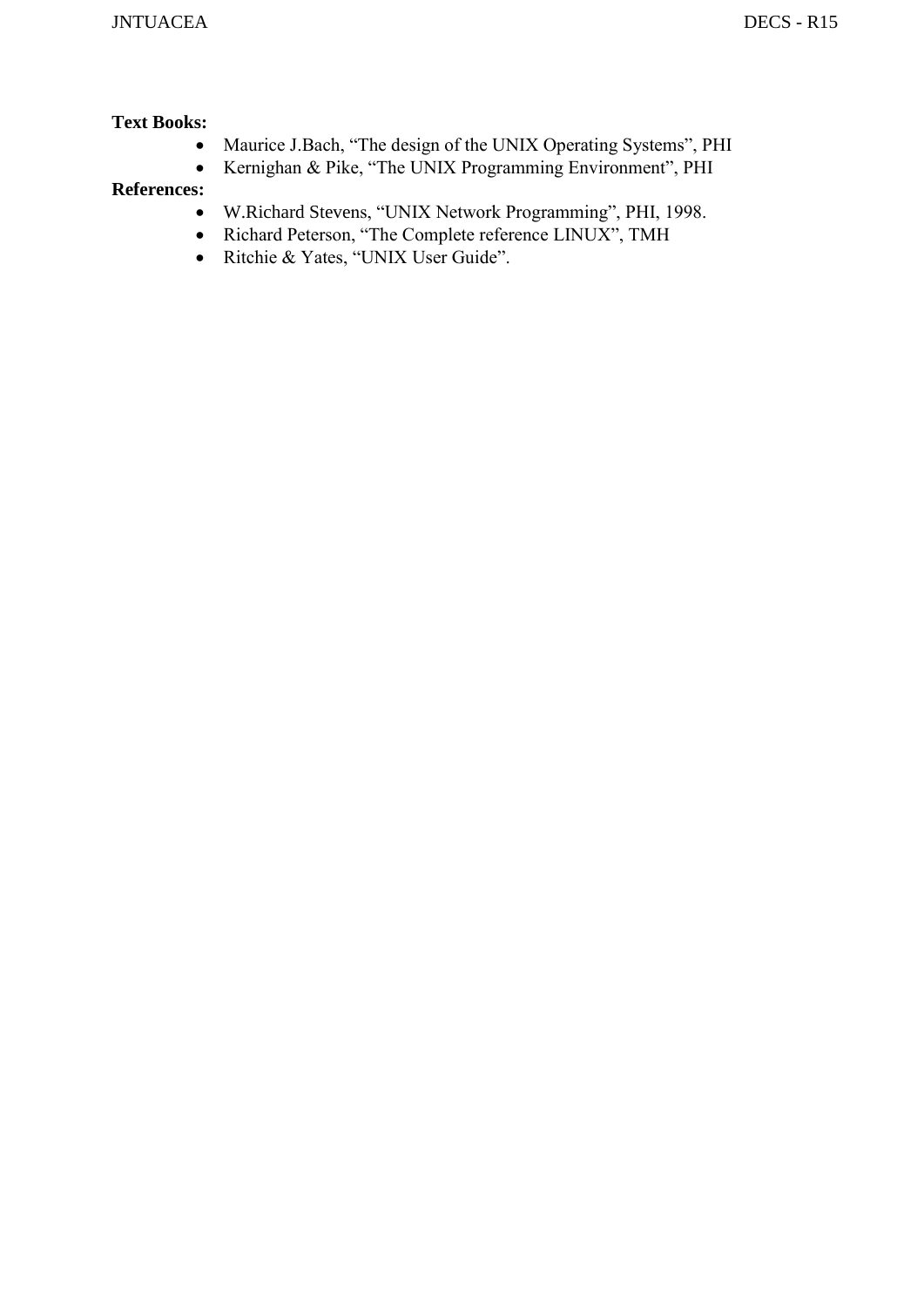## **M.Tech I Sem**

| T | $\mathbf{P}$ | $\mathbf C$             |
|---|--------------|-------------------------|
| 4 | $\bf{0}$     | $\overline{\mathbf{4}}$ |

## **(15D42103) MOBILE NETWORKS**

#### *Course Objective:*

- To study different wireless communication systems
- To study in detail about different multiples accessing schemes
- To study about different architectures in mobile networks such as wireless LAN, Hyper LAN and so on
- To study about dynamic routing and different routing protocols employed in mobile networks

#### *Course Outcome:*

After completion of the course the student will be able to

- Gain complete knowledge regarding different wireless communication systems.
- Gain complete knowledge regarding different multiples accessing schemes.
- Know the architectures of different mobile networks such as wireless LAN, Hyper LAN and so on
- Know about different routing mechanisms by employing different routing protocols.

## **UNIT-I**

Wireless communication standards, Cellular communications, GSM protocol architecture,, 3G mobile wireless systems, Beyond 3G

#### **UNIT - II**

Multiple Access Techniques - GDMA, TDMA, CDMA, Mobile Data Networks - CDPD, GPRS **UNIT-III**

Wireless LAN architecture, physical & MAC layers, Wireless ATM architecture, HIPERLAN, Wireless Personal Area (WPAN) networks - Home RF, Bluetooth.

## **UNIT-IV**

Mobility management in Wireless Networks, Handoff management, Location management , Mobile IP, TCP Wireless Application Protocol

## **UNIT - V**

Mobile Adhoc Networks, Dynamic routing, Route discovery, Routing protocols, Mobile Multimedia Adhoc Networks, MPLS

## **Text Books:**

- 1. JW Mark **,** W Zhuang, "Wireless communications & Networking", PHI, 2005
- 2. Kaveh Pahlavan, Prashant Krishnamurthy, "Principles of Wireless Networks", PHI, 2010
- 3. George Aggelou, "Mobile Adhoc Networks", TMH, 2009.

## **References:**

1. William Stallings, "Wireless Communications and Networks", Prentice Hall, 2004.

2. Siva Ram Murthy C. and Manoj B. S., "Ad Hoc Wireless Networks: Architectures and Protocols", 2nd Edn. Pearson Education 2005.

3. Toh C. K., "Ad Hoc Mobile Wireless Networks Protocols and Systems", Prentice Hall, PTR, 2001.

4. Yi-Bing and Imrich Chlamtac, "Wireless and Mobile Networks Architectures", John Wiley & Sons, 2001.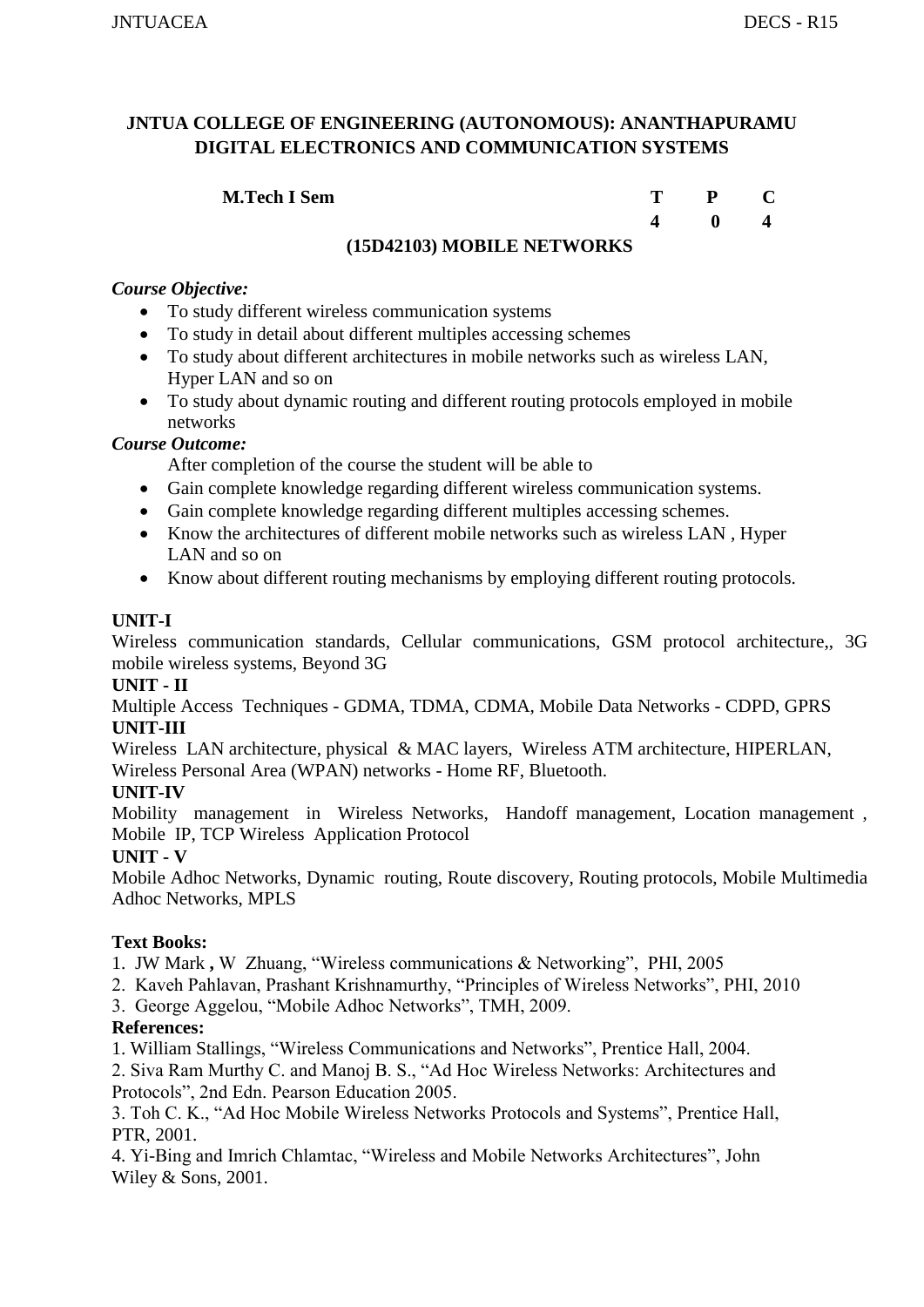| <b>M.Tech I Sem</b> | T. | $P \t C$ |              |
|---------------------|----|----------|--------------|
|                     |    |          | $\mathbf{0}$ |

#### **(15D42104) TRANSFORM TECHNIQUES**

#### *Course Objective:*

- Study of different types of transforms which can be applicable for different types of signals.
- To study the application of wavelets for different types of signals.
- To study the applications of Multi rate systems and filter banks.

## *Course Outcome:*

After completion of the course the student will be able to

- Use different 1-d and 2-d transforms for different signals.
- Apply wavelet transforms for different signals and will be able to appreciate its differences with other transformations.
- Use different advanced transforms such as DCT, DWT and KLT for different applications like signal de noisy, sub band coding of speech and music and signal compression.

## **UNIT I:**

**REVIEW OF TRANSFORMS:** Signal spaces, concept of convergence, Hilbert spaces for energy signals, Orthogonality, Ortho normality, Fourier basis, FT-failure of FT-need for time-frequency analysis, spectrogram plot-phase space plot in time-frequency plane, Continuous FT, DTFT, Discrete Fourier Series and Transforms, Z-Transform.

#### **ADVANCE TRANSFORMS**

Relation between CFT-DTFT, DTFT-DFS, DFS-DFT, DCT (1D&2D), Walsh, Hadamard, Haar, Slant, KLT, Hilbert Transforms – definition, properties and applications.

## **UNIT II:**

**CWT & MRA:** Time-frequency limitations, tiling of time-frequency plane for STFT, Heisenberg uncertainty principle, Short time Fourier Transform (STFT) analysis, short comings of STFT.

**NEED FOR WAVELETS**: Wavelet Basis- Concept of Scale and its relation with frequency, Continuous time wavelet Transform Equation- Series Expansion using Wavelets- CWT. **UNIT III:**

**NEED FOR SCALING FUNCTION:** Multi resolution analysis, Tiling of time scale plane for CWT. Important Wavelets: Haar, Mexican Hat Meyer, Shannon, Daubechies.

**SPECIAL TOPICS:** Wavelet Packet Transform, Bi-orthogonal basis- B-splines, Lifting Scheme of Wavelet Generation-implementation.

**UNIT IV:** 

**MULTIRATE SYSTEMS, FILTER BANKS AND DWT:** Basics of Decimation and Interpolation in time & frequency domains, Two-channel Filter bank, Perfect Reconstruction Condition, Relationship between Filter Banks and Wavelet basis, DWT Filter Banks for Daubechies Wavelet Function.

#### **UNIT V:**

**APPLICATIONS OF TRANSFORMS:** Signal De-noising, Sub-band Coding of Speech and Music, Signal Compression - Use of DCT, DWT, KLT.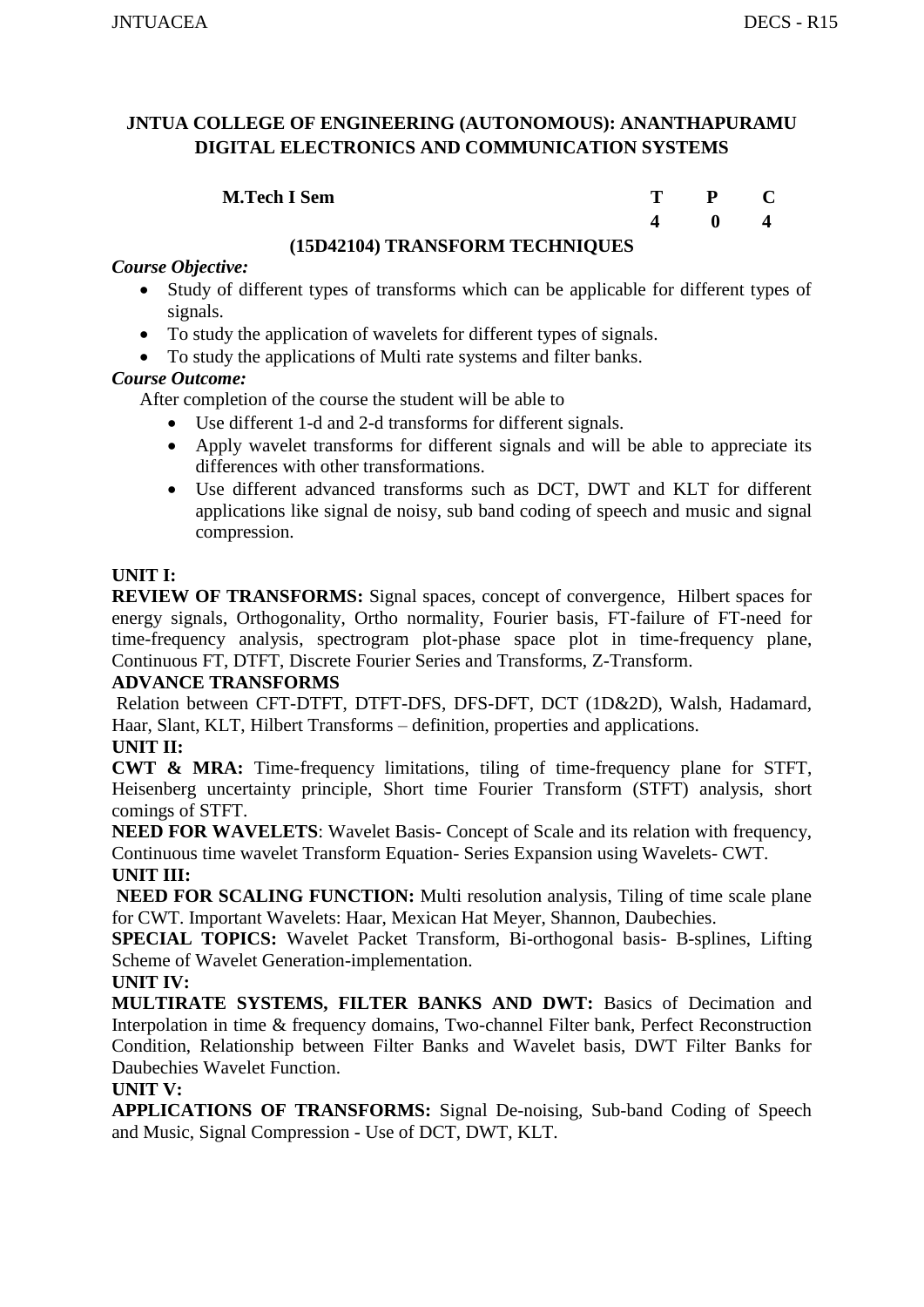## **Text Books:**

- 1. Jaideva C Goswami, Andrew K Chan, "Fundamentals of Wavelets- Theory, Algorithms and Applications", John Wiley & Sons, Inc, Singapore, 1999.
- 2. Raghuveer M.Rao and Ajit S. Bopardikar, "Wavelet Transforms-Introduction theory and applications" Pearson edu, Asia, New Delhi, 2003.
- 3. Soman.K.P, Ramachandran K.I, "Insight into Wavelets from Theory to practice", Printice Hall India, First Edition, 2004.

- 1. Vetterli M. Kovacevic, "Wavelets and sub-band coding", PJI, 1995.
- 2. C. Sydney Burrus, "Introduction to Wavelets and Wavelet Transforms", PHI, First Edition, 1997.
- 3. Stephen G. Mallat, "A Wavelet Tour of Signal Processing", Academic Press, Second Edition,
- 4. Jayaraman, "Digital Image Processing", TMH,2009
- 5. S.Jayaraman, S.Esakkirajan, T.Veera Kumar, "Digital Image Processing", TMH,2009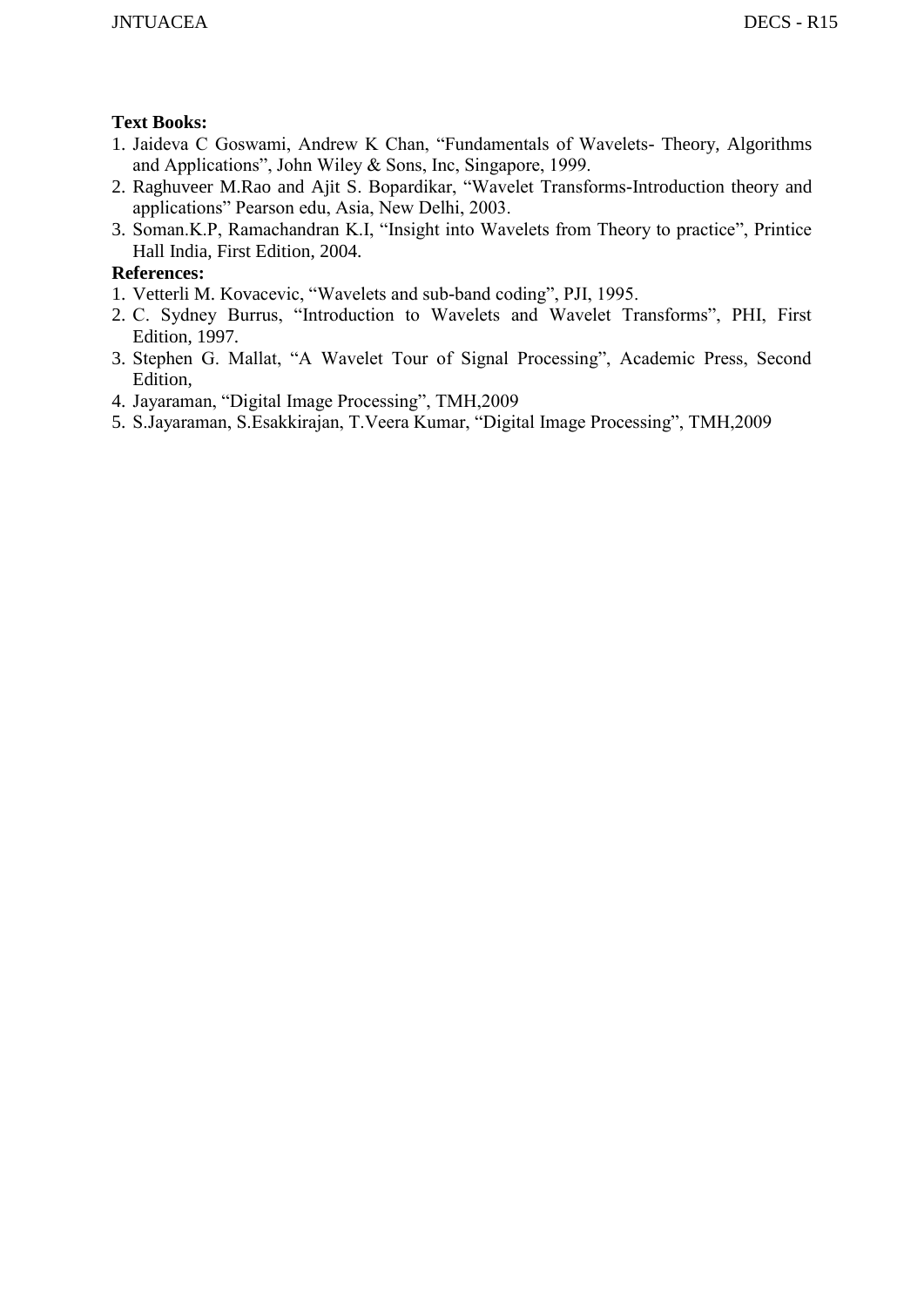| <b>M.Tech I Sem</b> | т | $\mathbf{P}$ |  |
|---------------------|---|--------------|--|
|                     |   |              |  |

#### **(15D41108) QUALITY & RELIABILITY**

#### **Course Outcomes: After completion of this subject, students will be able to**

- Design any system or component or circuit with high reliability.
- Analyze reasons for the failures of circuits or systems and provide necessary repair for reliable functioning of those systems.
- Provide relevant mechanisms for proper availability and maintainability of the systems.

#### **UNIT-I:**

Elements of probability theory Probability distributions: Random variables, density and distribution functions. Mathematical expectation. Binominal distribution, Poisson distribution, normal distribution, exponential distribution, Weibull distribution. Reliability: Definition of Reliability. Significance of the terms appearing in the definition. Component reliability, Hazard rate, derivation of the reliability functions in terms of the hazard rate. Hazard models.

#### **UNIT-II:**

Failures: Causes of failures, types of failures (early failures, chance failures and wear-out failures). Modes of failure. Bath tub curve. Effect of preventive maintenance. Measures of reliability: mean time to failure (MTTF) and mean time between failures (MTBF).

#### **UNIT-III:**

Reliability logic diagrams: (reliability block diagrams) Classification of engineering systems: series, parallel, series-parallel, parallel-series and non-series-parallel configurations (mainly for Electronic system configurations). Expressions for the reliability of the basic (Electronic systems) configurations.

#### **UNIT-IV:**

Reliability evaluation of Non-series-parallel configurations (mainly for Electronic systems configurations): minimal tie-set, minimal cut-set and decomposition methods. Deduction of the minimal cutsets from the minimal path sets. More than two components Electronics systems reliability evaluation: Series systems, parallel systems with two and more than two components, Network reduction techniques. Minimal cutest / failure mode approach.

#### **UNIT-V:**

Discrete Markov Chains: General modelling concepts, stochastic transitional probability matrix, time dependent probability evaluation and limiting state probability evaluation, absorbing states (mainly for Electronic systems). Continuous Markov Processes: Modelling concepts, State space diagrams, Stochastic Transitional Probability Matrix, Evaluating limiting state Probabilities. Reliability evaluation of repairable systems (mainly for Electronic systems).

## **Text Book:**

1. Reliability Evaluation of Engineering Systems", Roy Billinton and Ronald N Allan, Plenum Press.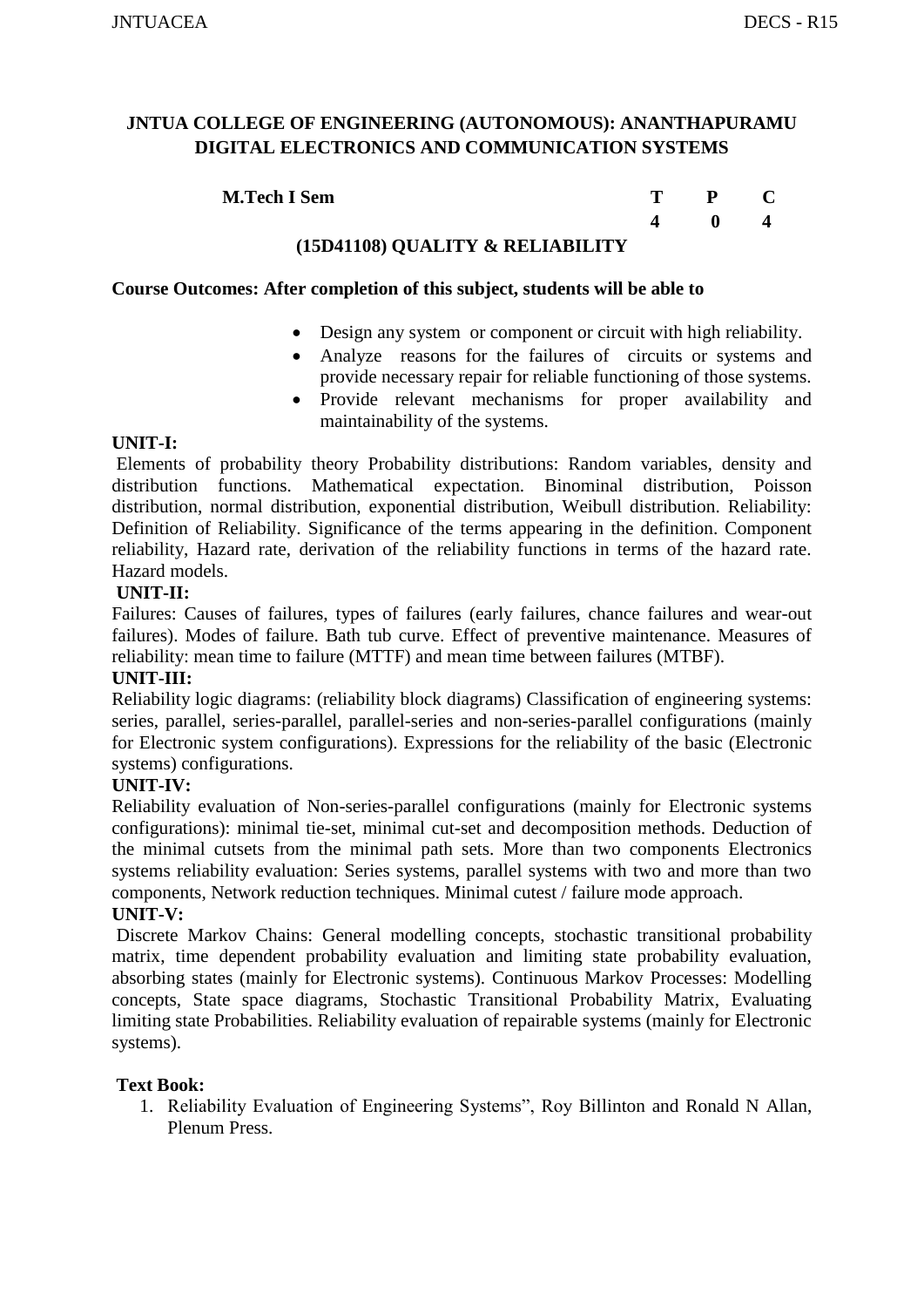| <b>M.Tech I Sem</b> | $T \t P \t C$ |                                     |
|---------------------|---------------|-------------------------------------|
|                     |               | $\begin{matrix} 0 & 4 \end{matrix}$ |

## **(15D41109) NANO ELECTRONICS**

#### *Course Objective:*

- To study about different quantum devices
- To study in detail about nano devices and nano architectures and their computations
- To study about Molecular nano Electronics

#### *Course Outcome:*

After completion of the course the student will be able to

- Gain complete knowledge regarding different Quantum Devices.
- Know about nano devices and nano architectures and their computations.
- Know about Molecular Nano Electronics

#### **UNIT – I: Quantum Devices:**

Charge and spin in single quantum dots- Coulomb blockade – Electrons in mesoscopic structures - single electron transfer devices (SETs) – Electron spin transistor – resonant tunnel diodes, tunnel FETs - quantum interference transistors (QUITs) - quantum dot cellular automata (QCAs) - quantum bits (qubits).

#### **UNIT – II: NanoElectronic Devices:**

Electronic transport in 1,2 and 3 dimensions- Quantum confinement - energy subbands - Effective mass - Drude conduction - mean free path in 3D - ballistic conduction - phase coherence length - quantized conductance - Buttiker-Landauer formula- electron transport in pn junctions - short channel NanoTransistor –MOSFETs - Advanced MOSFETs - Trigate FETs, FinFETs - CMOS.

#### **UNIT – III: Molecular NanoElectronics:**

Electronic and optoelectronic properties of molecular materials - Electrodes  $\&$  contacts – functions – molecular electronic devices - elementary circuits using organic molecules-Organic materials based rectifying diode switches – TFTs- OLEDs- OTFTs – logic switches.

#### **UNIT – IV: Spintronics:**

Spin tunneling devices - Magnetic tunnel junctions- Tunneling spin polarization - Giant tunneling using MgO tunnel barriers - Tunnel-based spin injectors - Spin injection and spin transport in hybrid nanostructures - spin filters -spin diodes - Magnetic tunnel transistor - Memory devices and sensors - ferroelectric random access memory- MRAMS -Field Sensors - Multiferro electric sensors- Spintronic Biosensors.

#### **UNIT – V: NanoElectronic Architectures & Computations:**

Architecture Principles: Mono and Multi processor systems – Parallel data processing – Power Dissipation and Parallelism – Classic systolic arrays - Molecular devices-properties - Self-organization – Size dependent -limitations. Computation: Monte Carlo Simulations-Computational methods and Simulations from ab initio to multiscale Modeling- Modeling of **Nanodevices**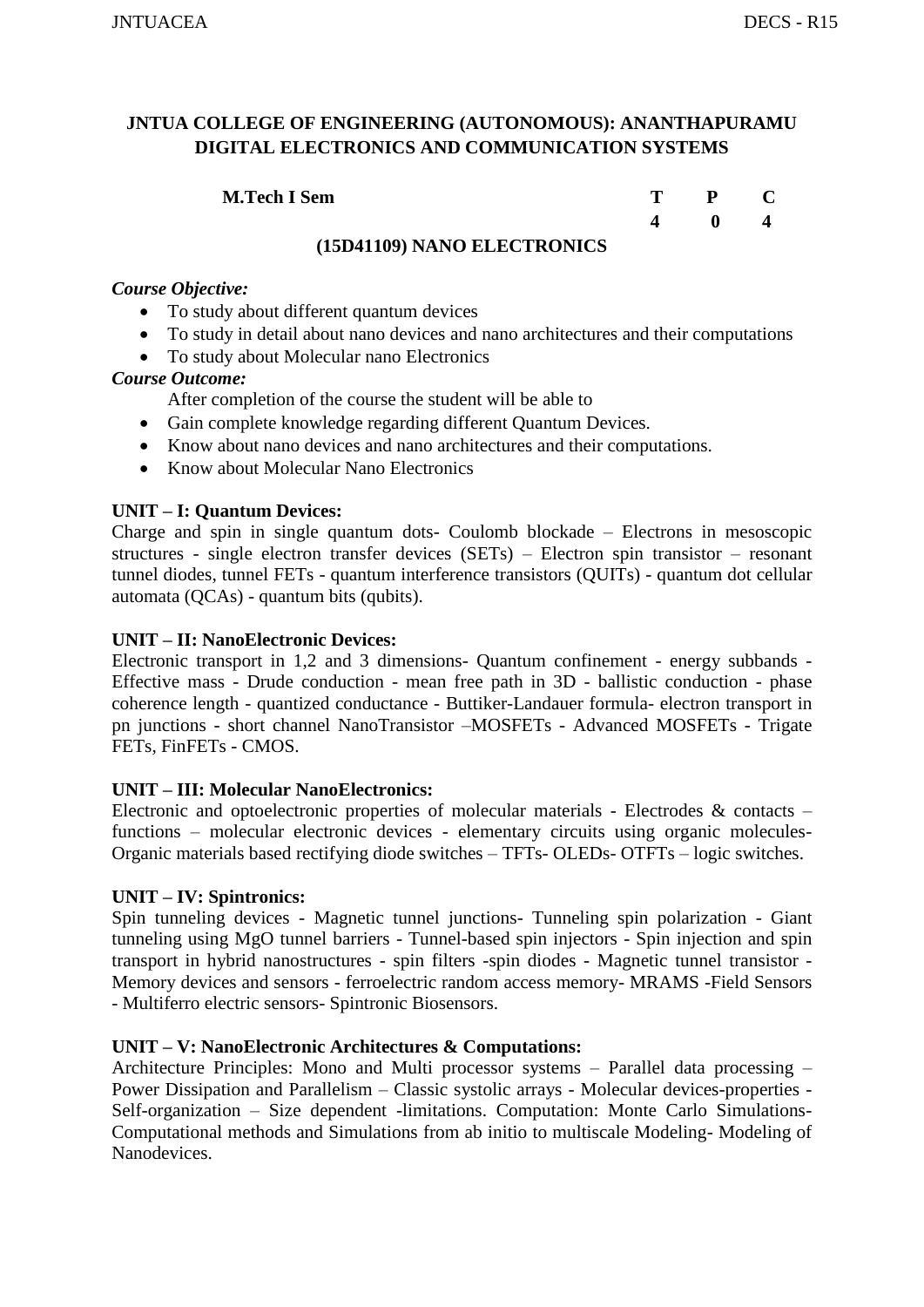#### **Text Books:**

1. V. Mitin, V. Kochelap, M. Stroscio, "Introduction to Nanoelectronics," Cambridge University Press, 2008.

2. Rainer Waser, "Nanoelectronics and Information Technology: Advanced Electronic Materials and Novel Devices," Wiley-VCH, 2003.

#### **References:**

1. Karl Goser, Peter Glosekotter, Jan Dienstuhl, "Nanoelectronics and Nanosystems," Springer, 2004.

2. Sadamichi Maekawa, "Concepts in Spin Electronics," Oxford University Press, 2006.

3. L. Banyai and S.W.Koch, "Semiconductor Quantum Dots," World Scientific, 1993.

4. Edward L. Wolf, "Nanophysics and Nanotechnology: An Introduction to Modern Concepts in Nanoscience," Wiley-VCH, 2006.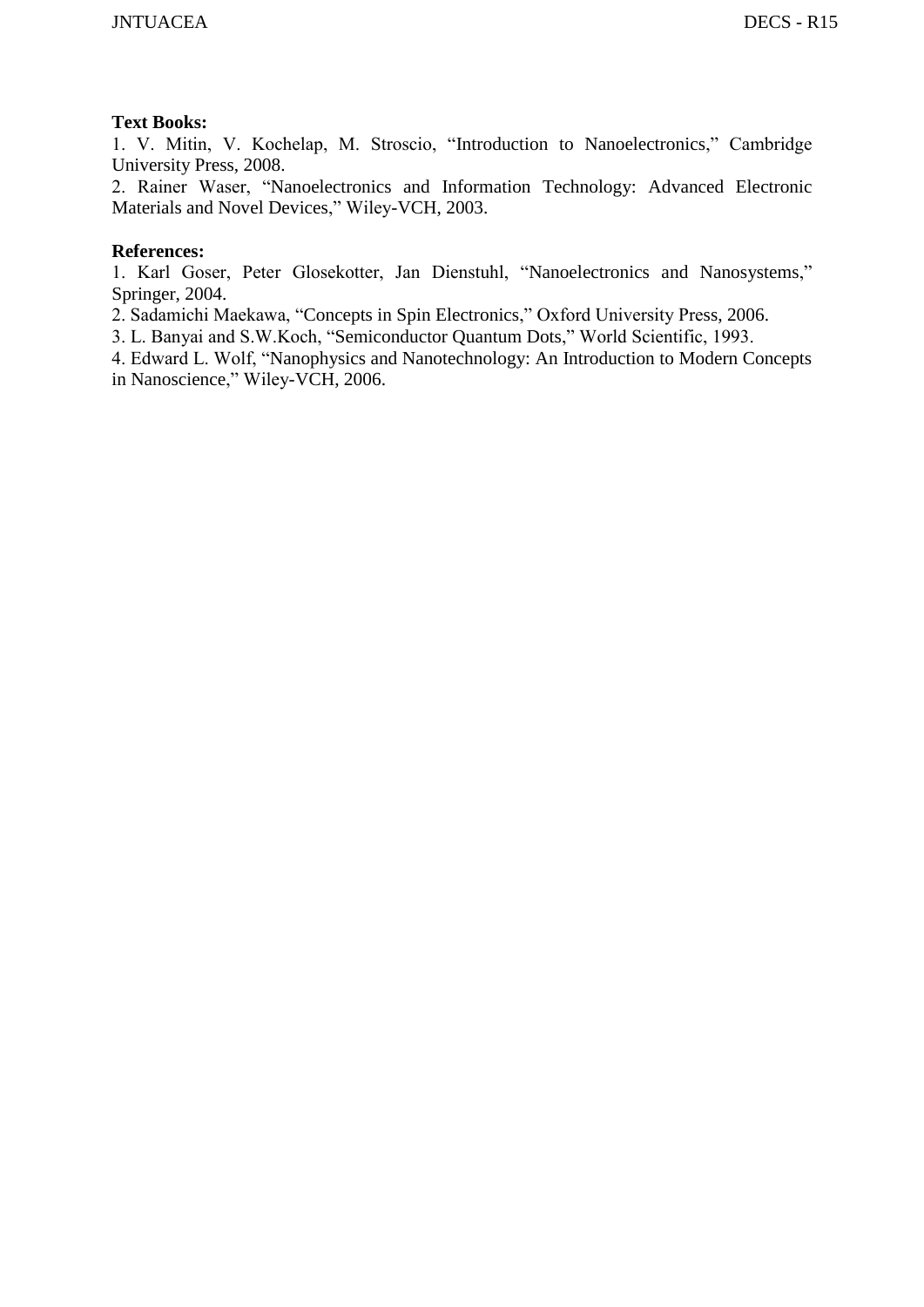| <b>M.Tech I Sem</b> | T - | $P$ C        |  |
|---------------------|-----|--------------|--|
|                     |     | $\mathbf{0}$ |  |

## **(15D42105) SECURED COMMUNICATIONS**

## *Course Objective:*

- To study security and different types of attacks.
- To study about different techniques associated with encryption.
- To study about different algorithms associated with security.
- To study about IP security architecture and designing issues related to fire walls.

## *Course Outcome:*

After completion of this course students will be able to know

- The need and role of security.
- Gain knowledge about different techniques associated with encryption.
- Functioning of different algorithms associated with security.
- Gain knowledge regarding IP security architecture and designing issues related to fire walls.

## **UNIT-I**

Information security, Types of attacks, Info security services - Confidentiality, Integrity, Availability, security process - assessment, Implement security, training

## **UNIT - II**

Security technologies - Firewalls, VPNs ; Encryption - Private Key Encryption, Public key encryption, Key management; Concepts of intrusion detection.

## **UNIT-III**

Message authentications and Hash functions, Digital signatures, e-mail security, IP security architecture, Web security

## **UNIT-IV**

Authentication and authorization in WLANs -802.1X authentication, RADIUS protocol; Extensible Authentication protocol, Transport Layer Security and certificates

## **UNIT - V**

Data protection in WLANs - WEP, 802.11i security, RSNA, CCMP, TKIP, wireless roaming security, WMAN security.

## **Text Books:**

1. Eric Maiwald**, "**Fundamental of Network Security", Dreamtech press Osborne MGH, 2004

2. W. Stallings, "Cryptography & Network Security", 3/e, PHI 2003

3. Thomas Hardjono , RD Lakshminath**, "**Security in Wireless LAN & MAN", Artech House, 2005 **References:**

1. Roger J. Sutton, "Secure Communications: Applications and Management", WILEY,2002.

2. Don J. Torrieri, "Principles of secure communication systems", 2nd Eedition, ArtechHouse Publishers, 1992.

3.Cryptography and secure Communications by M.Y. Rhee, Mc Graw Hill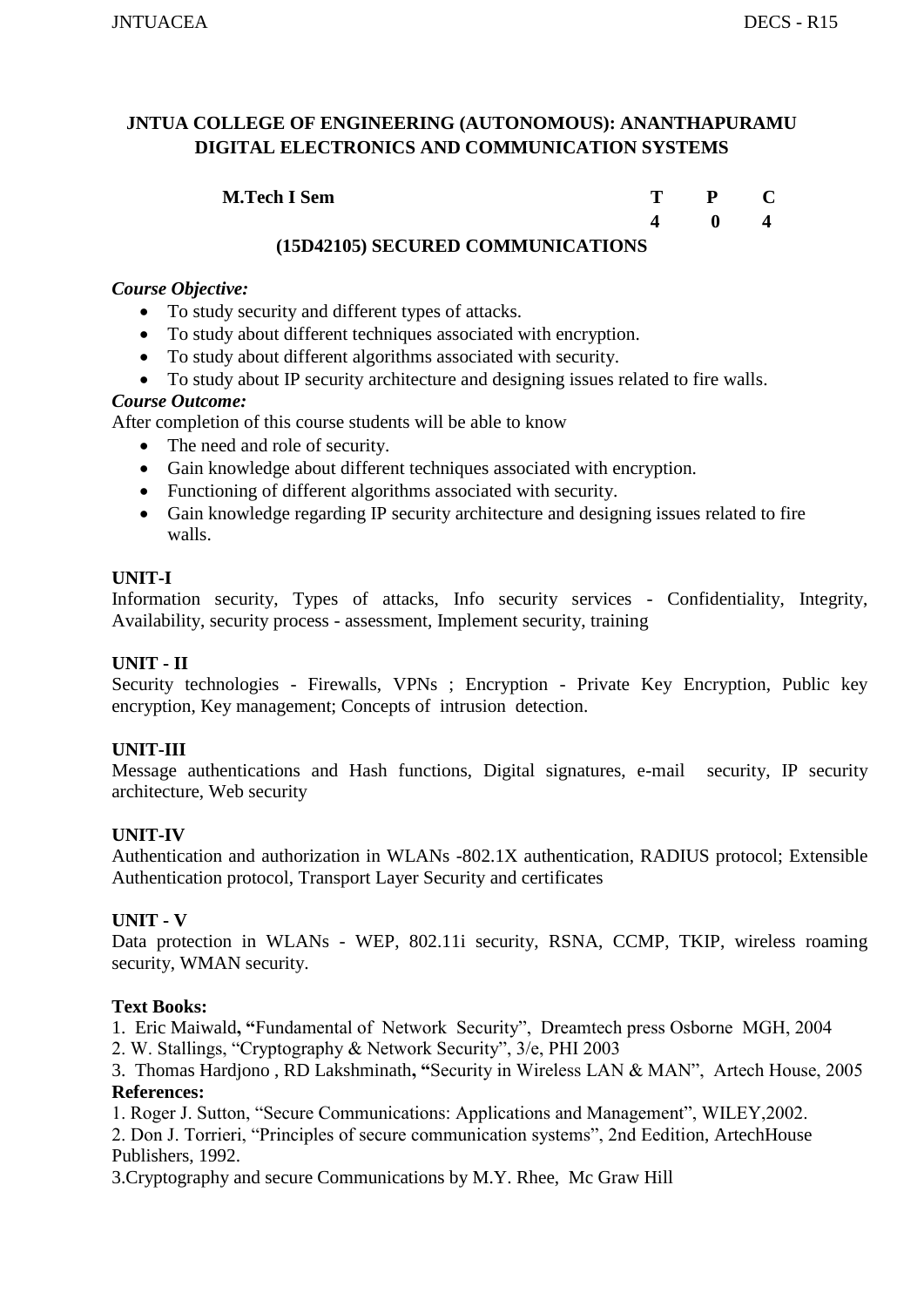| <b>M.Tech I Sem</b> | T – | $P$ C        |  |
|---------------------|-----|--------------|--|
|                     |     | $\mathbf{0}$ |  |

#### **(15D42106) ADAPTIVE SIGNAL PROCESSING**

## *Course Objective:*

- To study in detail about adaptive Systems.
- To study about various Linear optimum filtering techniques.
- To study about various techniques related Linear and Non Linear adaptive filtering.

#### *Course outcome***:**

After the course students is expected to be able to:

- Get complete knowledge regarding adaptive systems
- Design various Linear optimum filters by employing different techniques associated with them
- Understand various techniques related to with Linear and Non linear adaptive filtering and their design considerations

#### **UNIT I:**

**Introduction to Adaptive Systems**: *Eigen Analysis* - Eigen Value problem, Properties of eigen values and eigen vectors, Eigen filters, Eigen value computations, *Adaptive Systems* - Definitions, Characteristics, Applications and Examples of Adaptive systems, The adaptive linear combiner – Description, weight vectors, Desired response performance function, Gradient and Mean square error(MSE).

#### **UNIT II:**

**Linear Optimum Filtering**: *Wiener Filters* – Linear optimum filtering, Principle of Orthogonality, Wiener-Hopf equations, Error performance surface, Channel Equalization, Linearly constrained minimum variance filter, *Linear Prediction* – Forward and Backward linear prediction, Levinson-Durbin Algorithm, Properties of prediction error filters, AR modeling of stationary stochastic process, Lattice predictors, Joint process estimation, *Kalman Filters* - Recursive mean square estimation for scalar random variables, Kalman filtering problem, The innovations process, Estimation of the state using innovations process, Filtering, Initial conditions, Variants of the Kalman filter, Extended Kalman filter, Problem Solving.

## **UNIT III:**

**Linear Adaptive Filtering-I**: Method of Steepest descent algorithm and its stability, *Least Means Square (LMS) algorithm* – Structure & operation of LMS algorithm, Examples, Stability & performance analysis of the LMS algorithm, Simulations of Adaptive equalization using LMS algorithm, Convergence aspects, *Method of Least Squares (LS)* - Statement, Data windowing, Minimum sum of error squares, Normal equations and linear least squares filters, Properties.

#### **UNIT IV:**

**Linear Adaptive Filtering-II** *Recursive Least Squares (RLS) Algorithm* – Matrix inversion lemma, The exponentially weighted RLS algorithm, Update recursion for the sum of weighted error squares, Example, Convergence Analysis, Simulation of adaptive equalization using RLS algorithm, *Order Recursive Adaptive Filters* – Adaptive forward and backward linear prediction, Least squares Lattice predictor, QR-Decomposition based Least squares Lattice filters & their properties, Simulation of Adaptive equalization using Lattice Filter.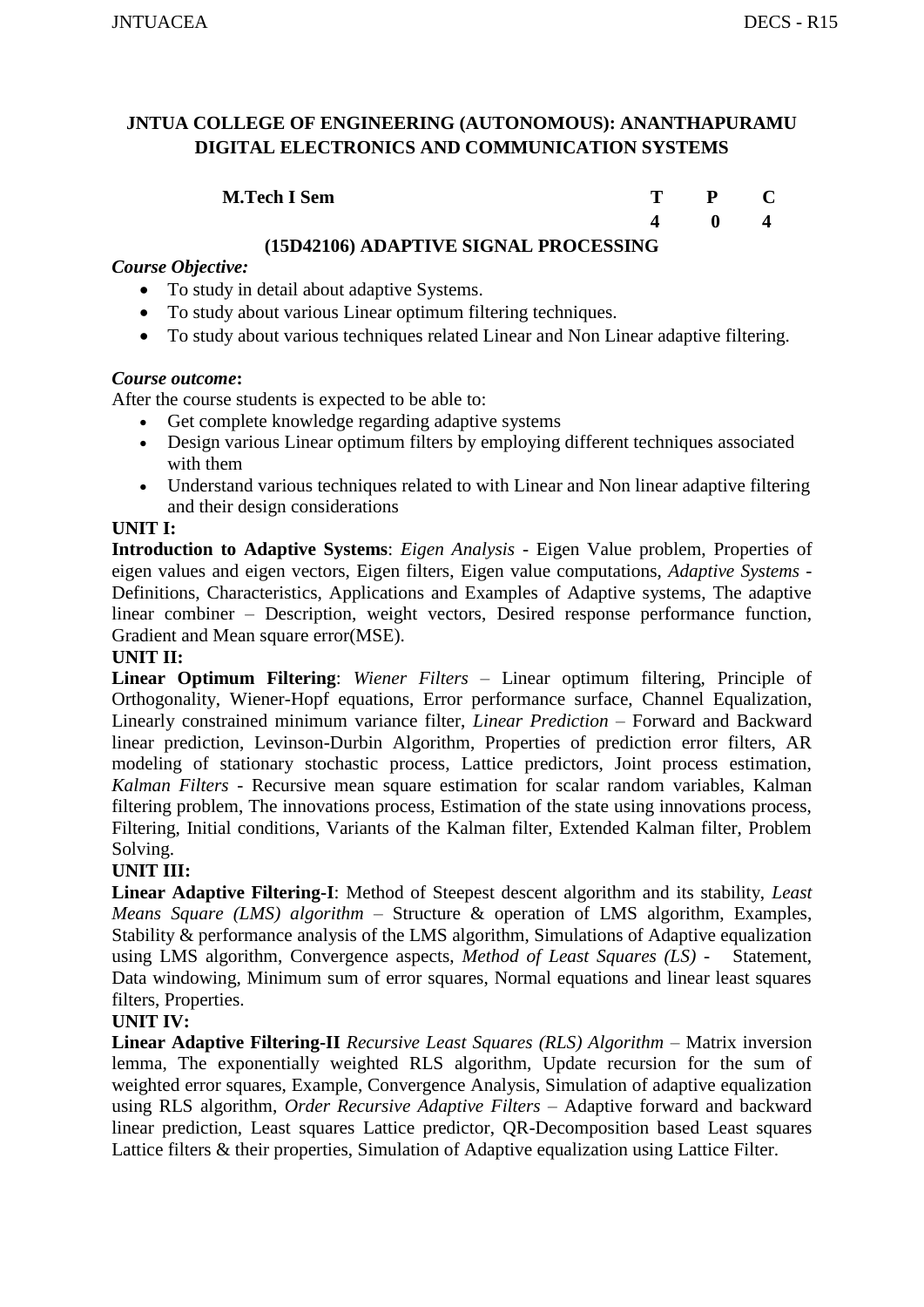## **UNIT V:**

**Non linear Adaptive Filtering**: *Blind deconvolution* – Theoretical and practical considerations, Bussgang algorithm for blind equalization for real base band channels, Special cases of Bussgang algorithm, Simulation studies of Bussgang algorithms, Problem solving.

## **Text Books:**

- 1. Simon Haykin, "Adaptive Filter Theory," Prentice Hall, 4<sup>th</sup> Edition, 2002.
- 2. Bernard Widrow, Samuel D. Strearns, "Adaptive Signal Processing," Prentice Hall, 2005.

- 1. Paulo S.R. Diniz, Adaptive Filtering Algorithms and Practical Implementation, Third Edition,Springer, Kluwer Academic Publishers.
- 2. Alexander D Poularikas, Zayed M Ramadan, Adaptive Filtering Primer with MATLAB, CRC Press Taylor & Francis Group, 2008 Indian Edition.
- 3. Ali H. Sayed, Adaptive filters, IEEE Press, Wiley-Interscience, A john Wiley & Sons, INC.,Publication.
- 4. S. Thomas Alexander, "Adaptive Signal Processing-Theory & Applications," Springer –Verlag, 1986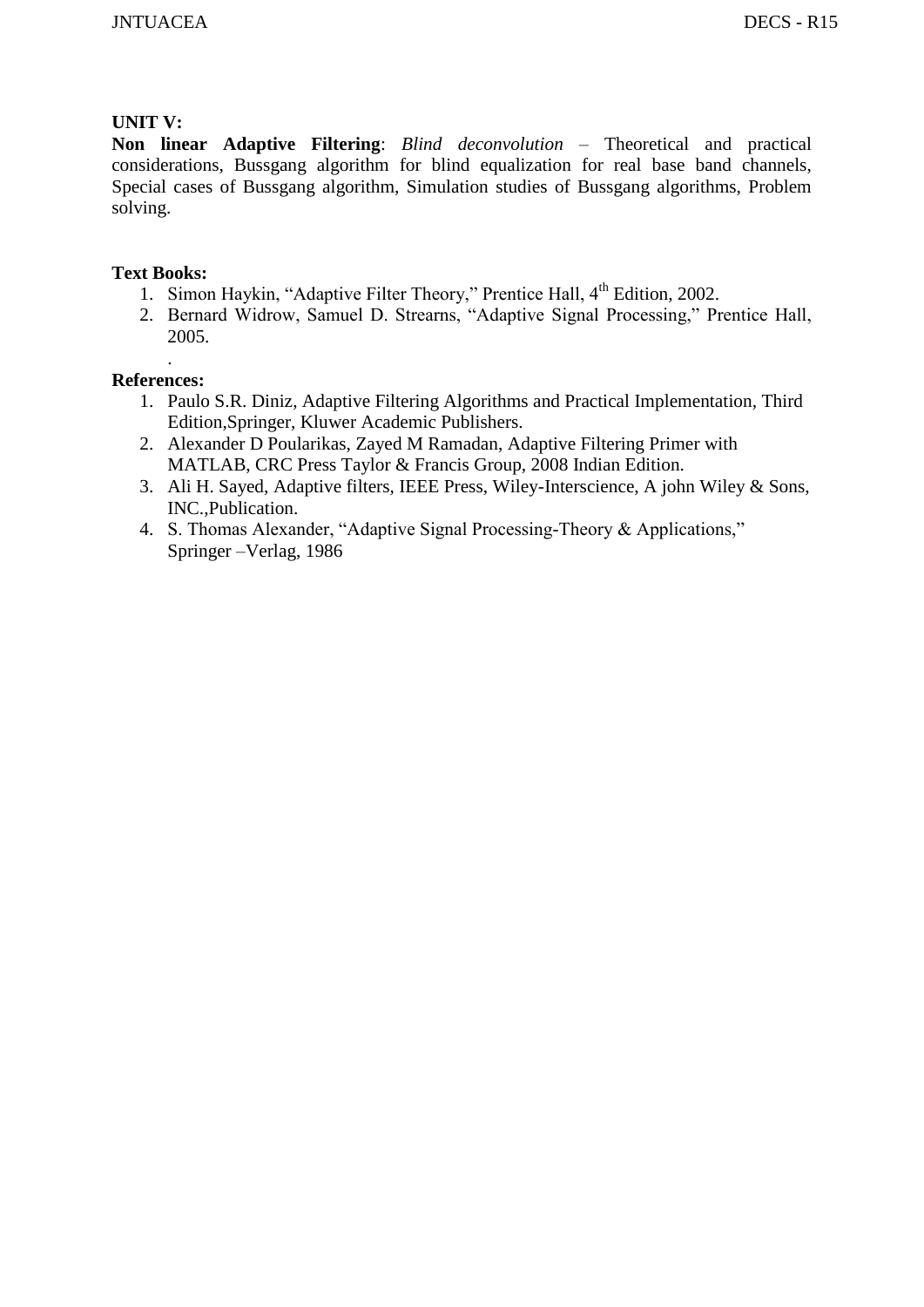| I B.Tech I Sem | $P \t C$ |  |
|----------------|----------|--|
|                |          |  |

#### **(15D41111) CLOUD COMPUTING**

#### **Course Outcomes: After completion of this subject, students will be able to**

- Understand the concepts of distributed systems, parallel computing, cluster computing and virtualization.
- Design and implement cloud networks for various applications.
- Maintain cloud data centers and cloud based information systems for cloud computing.

#### **UNIT I:**

Introductory concepts and overview: Distributed systems, Parallel computing architectures: Vector processing, Symmetric multi processing and Massively parallel processing systems, High performance Cluster computing, Grid computing, Service Oriented Architecture overview, Virtualization.

#### **UNIT II:**

Web services delivered from the cloud: Infrastructure as a service, Platform-as-a-service, Software-as-a-service. Building Cloud networks: Evolution from the MSP model to cloud computing and software-as-aservice, The cloud data center, SOA as step toward cloud computing, Basic approach to a data center based SOA.

#### **UNIT III:**

Federation Presence, Identity and Privacy in the cloud: Federation in the cloud, Presence in the cloud, Privacy and its relation to cloud based information system. Security in the Cloud: Cloud security challenges, Software-as-a-service security.

Common Standards in Cloud computing:The open cloud consortium, The distributed management task force, standards for application developers, standards for messaging, standards for security.

## **UNIT IV:**

End user access to cloud computing: youtube, zimbra, Facebook, Zoho, DimDim Collaboration Mobile internet devices and the cloud: Smartphone, mobile operating systems for smart phones, Mobile Platform virtualization, Collaboration applications for mobile platforms, Future trends.

## **UNIT V:**

Virtualization: Adding guest Operating system. Cloud computing case studies1: Amazon EC2, Amazon simple DB, Amazon S3, Amazon Cloud Front, Amazon SQS.

## **Text Books:**

1. John W. Rittinghouse, James F. Ransome, "Cloud Computing implementation, management and security", CRC Press, Taylor & Francis group, 2010.

2. Anthony T.velte, Toby J.velte Robert Elsenpeter "Cloud Computing: A practical approach", Tata McGraw Hill edition, 2010.

#### **References:**

1. George Reese , "Cloud Application Architectures", Oreilly publishers.

2. David S. Linthicum, Addison, "Cloud Computing and SOA convergence in your enterprise", Wesley Publications.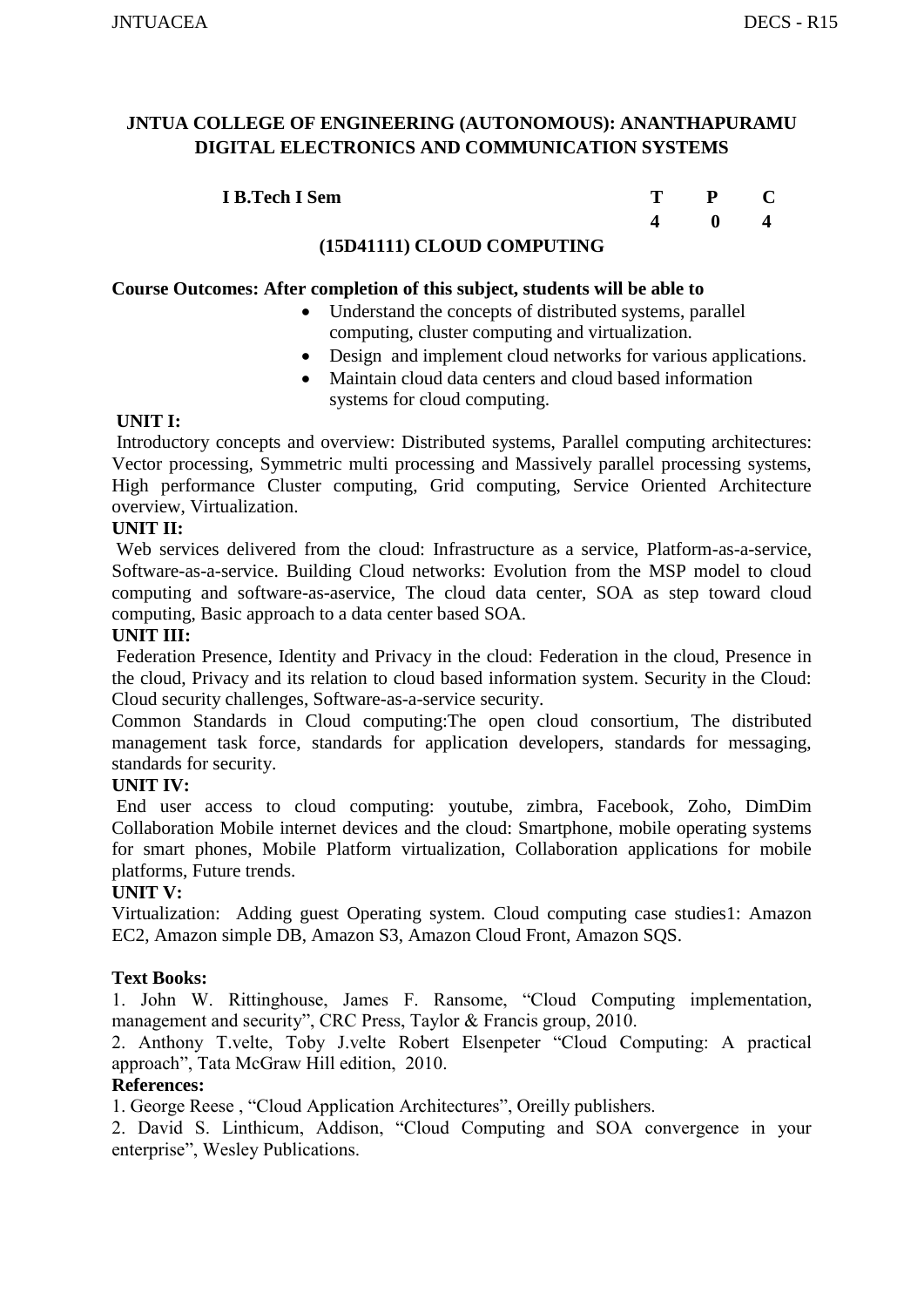| <b>M.Tech I Sem</b>                             | T P C         |  |
|-------------------------------------------------|---------------|--|
|                                                 | $0 \t 3 \t 2$ |  |
| (15D41112) STRUCTURAL DIGITAL SYSTEM DESIGN LAB |               |  |

## **Course Objective:**

- To understand about VHDL and Verilog Programming in all available styles.
- To understand differences between Verilog and VHDL.
- To represent the different digital blocks in verilog and VHDL in all available styles of modelling

## **Course Outcome:**

After completion of this course the students will be able to understand

- Different modelling styles available in VHDL and Verilog and difference between them
- Difference between verilog and VHDL
- Representation of different digital modules in different modelling styles available in VHDL and Verilog

Using VHDL and Verilog do the following experiments

- 1. Design of 4-bit adder / subtractor
- 2. Design of Booth Multiplier
- 3. Design of 4-bit ALU
- 4. Design 32-bit ALU using ripple carry and carry look-ahead logic
- 5. Design of counters and shift registers
- 6. Design of MIPS processor
- 7. Design of Washing machine controller
- 8. Design of Traffic Light Controller
- 9. Mini project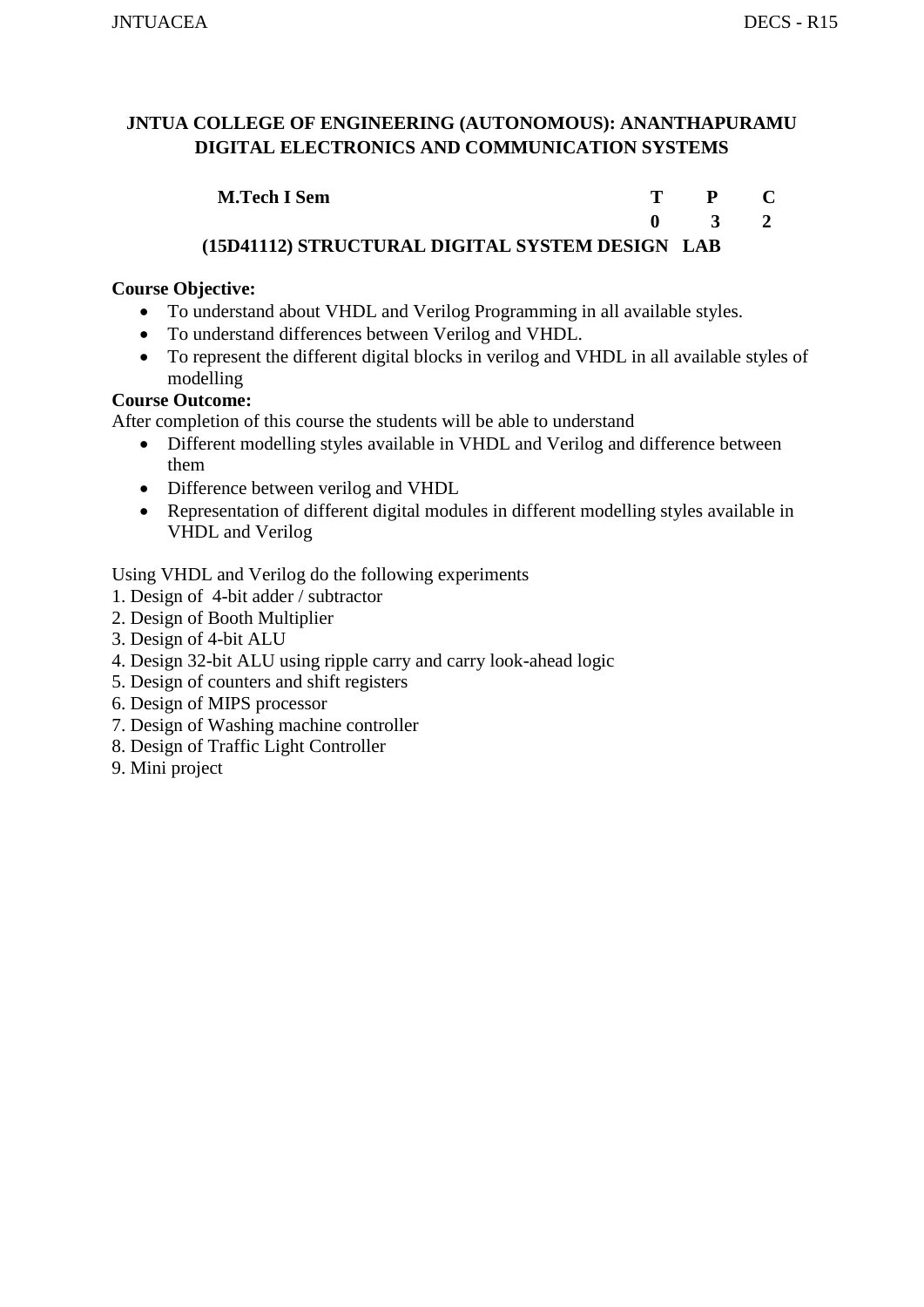| <b>M.Tech II Sem</b> | m | $\mathbf{P}$ |  |
|----------------------|---|--------------|--|
|                      |   | 0            |  |

#### **(15D41201) EMBEDDED SYSTEM DESIGN**

#### *Course Objective:*

- To study about current technologies, integration methods and hardware and software design concepts associated with processor in Embedded Systems.
- To study about a simple low power microcontrollers and their applications
- To get detail knowledge regarding testing and hardware software co- design issues pertaining to design of an Embedded System using low power microcontrollers

#### *Course Outcome:*

After completion of this course the students will be able to understand

- The issues relating to hardware and software design concepts associated with processor in Embedded Systems.
- The concept of low power microcontrollers.
- The hardware software co- design issues pertaining to design of an Embedded System using low power microcontrollers.

#### **UNIT – I**

#### **Introductionto Embedded Electronic Systems and Microcontrollers:**

An Embedded System-Definition, Embedded System Design and Development Life Cycle, An Introduction to Embedded system Architecture, The Embedded Systems Model, Embedded Hardware:The Embedded Board and the von Neumann Model, Embedded Processors: ISAArchitectureModels, Internal Processor Design, Processor Performance, Board Memory: Read-Only Memory (ROM), Random-Access Memory (RAM), Auxiliary Memory, Memory Management of External Memory and Performance, Approaches to Embedded Systems, Small Microcontrollers, Anatomy of a Typical Small Microcontroller, Small Microcontrollers Memory, Embedded Software, Introduction to small microcontroller (MSP430).

#### **UNIT-II**

## **MSP430 – I:**

**Architecture of the MSP430 Processor:** Central Processing Unit, Addressing Modes, Constant Generator and Emulated Instructions, Instruction Set, Examples, Reflections on the CPU and Instruction Set, Resets, Clock System, Memory and Memory Organization.

**Functions, Interrupts, and Low-Power Mode:** Functions and Subroutines, Storage for Local Variables, Passing Parameters to a Subroutine and Returning a Result, Mixing C and Assembly Language, Interrupts, Interrupt Service Routines, Issues Associated with Interrupts, Low-Power Modes of Operation.

#### **UNIT – III**

## **MSP430 – II:**

**Digital Input, Output, and Displays:**Parallel Ports, Digital Inputs, Switch Debounce, Digital Outputs, Interface between Systems, Driving Heavier Loads, Liquid Crystal Displays, Simple Applications of the LCD.

**Timers:** Watchdog Timer, Timer\_A, Timer\_A Modes, Timer\_B,Timer\_B Modes, Setting the Real-Time Clock, State Machines.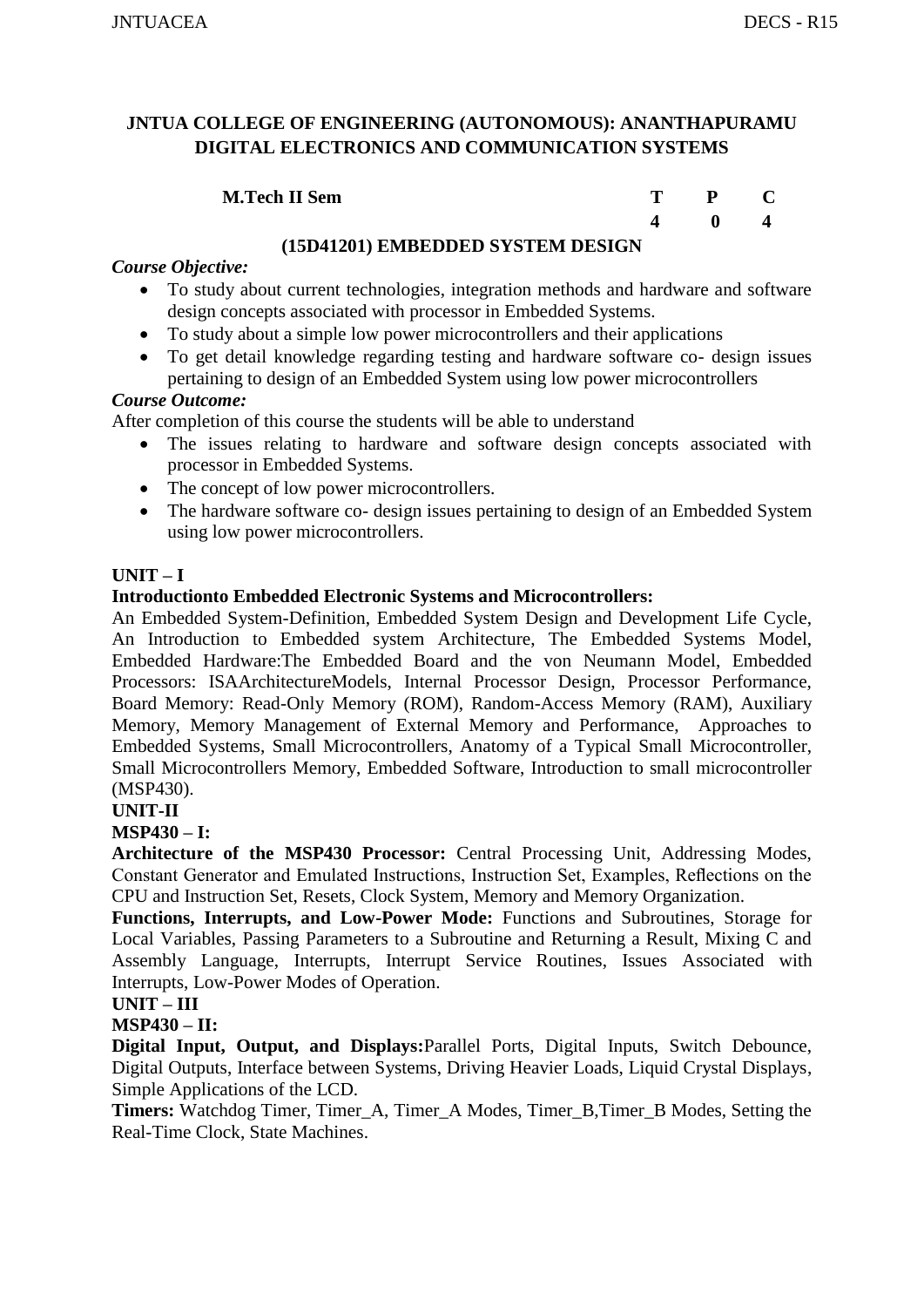# **UNIT – IV**

## **MSP430 Communication:**

Communication Peripherals in the MSP430, Serial Peripheral Interface, SPI with the USI, SPI with the USCI, AThermometer Using SPI Modes,Inter-integrated Circuit Bus(I²C) and its operations, State Machines for I²C Communication, AThermometer Using I²C, Asynchronous Serial Communication, Asynchronous Communication with the USCI\_A, ASoftware UART Using Timer\_A, Other Types of Communication.

## **UNIT – V**

## **MSP430 Case Studies:**

Introduction to Code Composer studio (CC Studio Ver. 6.1) a tutorial, A Study of blinking LED, Enabling LED using Switches, UART Communication, LCD interfacing, Interrupts, Analog to Digital Conversion, General Purpose input and output ports,  $I^2C$ .

## **Text Books:**

- 1. Tammy Noergaard "Embedded Systems Architecture: A Comprehensive Guide for Engineers and Programmers", Elsevier(Singapore) Pvt.Ltd.Publications, 2005.
- 2. John H. Davies "MSP430 Microcontroller Basics",Elsevier Ltd Publications, Copyright 2008.

- 1. Manuel Jiménez Rogelio,PalomeraIsidoroCouvertier "Introduction to Embedded SystemsUsing Microcontrollers and the MSP430" Springer Publications, 2014.
- 2. Frank Vahid, Tony D. Givargis, "Embedded system Design: A Unified Hardware/Software Introduction", John Wily & Sons Inc.2002.
- 3. Peter Marwedel, "Embedded System Design", Science Publishers, 2007.
- 4. Arnold S Burger, "Embedded System Design", CMP Books, 2002.
- 5. Rajkamal, "Embedded Systems: Architecture, Programming and Design", TMH Publications,Second Edition, 2008.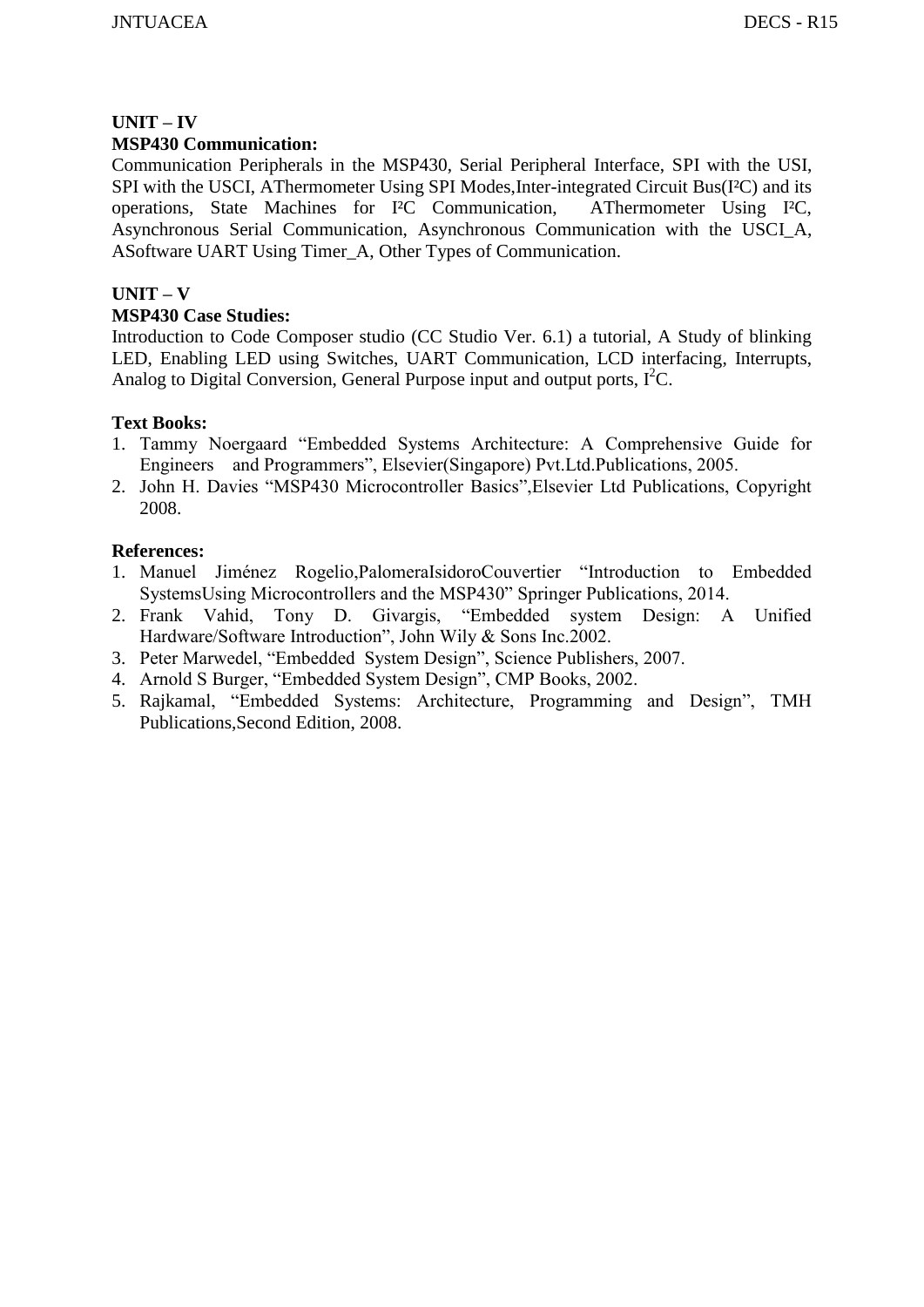| <b>M.Tech II Sem</b> | T. | $P \t C$ |  |
|----------------------|----|----------|--|
|                      |    |          |  |

## **(15D41202) IMAGE AND VIDEO PROCESSING**

## *Course Objective:*

- To understand different transforms related to gray scale and color images.
- To get complete knowledge regarding different techniques associated with Image Enhancement, Image Restoration, Image Segmentation and Image Compression.
- To get clear knowledge regarding motion estimation, video filtering and video standards

## *Course Outcome:*

After completion of this course the students will be able to

- Different transforms related to gray scale and color images.
- Complete knowledge regarding different techniques associated with Image Enhancement, Image Restoration, Image Segmentation and Image Compression.
- Understand basic concepts regarding to motion estimation, video filtering and video standards.

## **UNIT I**

**IMAGE FUNDAMENTALS & TRANSFORMS:** Gray scale and colour Images, image sampling and quantization. Two dimensional orthogonal transforms: DFT, WHT, Haar transform, KLT, DCT.

## **UNIT II**

**IMAGE ENHANCEMENT:** Filters in spatial and frequency domains, histogram-based processing, homomorphic filtering. Edge detection, non parametric and model based approaches, LOG filters, localization problem.

**IMAGE RESTORATION:** Degradation Models, PSF, circulant and block - circulant matrices, deconvolution, restoration using inverse filtering, Wiener filtering and maximum entropy-based methods.

## **UNIT III**

**IMAGE SEGMENTATION:** Pixel classification, Bi-level Thresholding, Multi-level Thresholding, P-tile method, Adaptive Thresholding, Spectral & spatial classification, Edge detection, Hough transform, Region growing.

## **UNIT IV**

**IMAGE COMPRESSION**: Compression models, Information theoretic perspective, Fundamental coding theorem. Huffman Coding, Arithmetic coding, Bit plane coding, Run length coding, Lossy compression: Transform coding, Image compression standards. **UNIT V**

**VIDEO PROCESSING:** Representation of Digital Video, Spatio-temporal sampling, Motion Estimation. Video Filtering, Video Compression, Video coding standards.

- 1. R. C. Gonzalez, R. E. Woods*,*"Digital Image Processing"*,* Pearson Education. 2nd edition,2002
- 2. W. K. Pratt, "Digital image processing", Prentice Hall, 1989
- 3. Rosenfold and A. C. Kak, "Digital image processing", Vols. 1 and 2, Prentice Hall, 1986.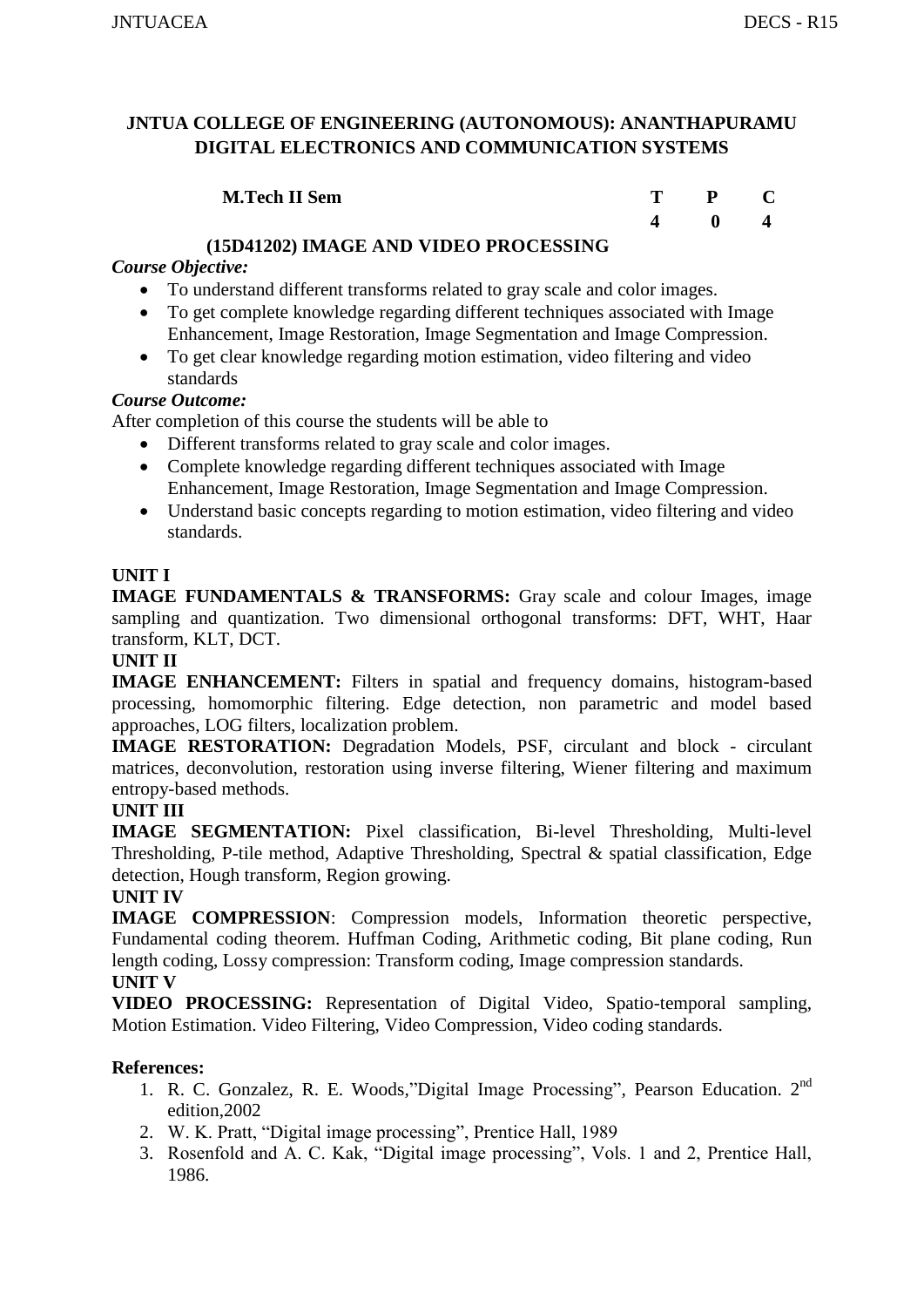- 4. H. C. Andrew and B. R. Hunt, "Digital image restoration", Prentice Hall, 1977
- 5. R. Jain, R. Kasturi and B.G. Schunck, "Machine Vision", McGraw-Hill International Edition, 1995
- 6. M. Tekalp, "Digital Video Processing", Prentice-Hall, 1995
- 7. Bovik, "Handbook of Image & Video Processing", Academic Press, 2000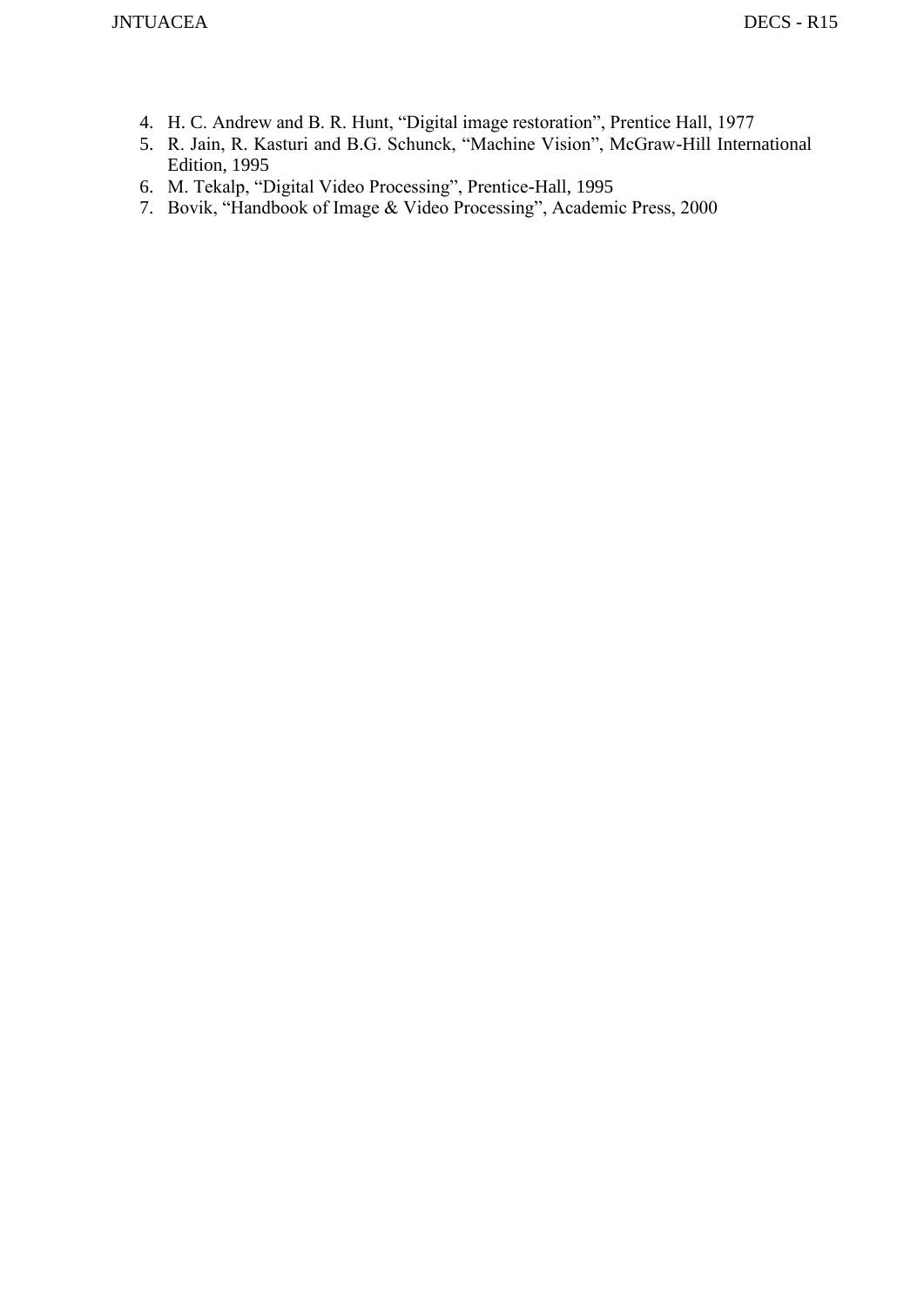| <b>M.Tech II Sem</b>                                                                                           |  |  |
|----------------------------------------------------------------------------------------------------------------|--|--|
|                                                                                                                |  |  |
| $A$ in 14404) in their order of $\lambda$ is the football of $\lambda$ of $\lambda$ is defined of $\lambda$ is |  |  |

## **(15D42201) DETECTION AND ESTIMATION THEORY**

#### *Course Objective:*

- 1. To provide knowledge about various estimation, and detection techniques.
- 2. To analyze different methods & to detect and estimate the signal from noisy signal.
- 3. Estimate and detect the signals in the presence of noise.

#### *Course Outcome:*

- 1. The students will be able to apply various methods of signal estimation knowing the significance of each method.
- 2. The students will be able to know Cramer-Rao Lower bound in estimating a signal.
- 3. By applying suitable criterion the students will be able to detect the signals with minimum errors in the presence of noise.

#### **UNIT - I**

#### **Introduction to Estimation and Detection:**

Introduction, Detection and Estimation in Signal Processing, the Mathematical Detection& Estimation problem, Assessing Estimator Performance, Hierarchy of detection problems, Role of asymptotics.

#### **UNIT - II**

#### **Minimum Variance Unbiased Estimation**:

Unbiased Estimators, Minimum Variance Criterion, Existence of the minimum Variance Unbiased Estimator, Finding the Minimum Variance Unbiased Estimator,

**Cramer-Rao Lower Bound** - Estimator of Accuracy Considerations, Cramer-Rao Lower Bound (CRLB), General CRLB for Signals in White Gaussian Noise, Transformation of Parameters, Extension to a Vector Paramter, Vector Parameter CRLB for Transformations, CRLB for the general Gaussian case,

**Linear Models** -Definition and Properties, Linear Model Examples, Extension to the Linear Model,

General Minimum Variance Unbiased Estimation: Introduction, Sufficient Statistics, Finding Sufficient Statistics.

#### **UNIT - III**

#### **Best Linear Unbiased Estimators**:

Definition of BLUE, Finding the BLUE, Extension to Vector Parameter,

**Estimation Methods** - Maximum Likelihood Estimation (MLE), Finding MLE, Properties of MLE, MLE for Transformed Parameters, Numerical Determination of the MLE, Extension to a Vector Parameter, The Least Squares Approach, Linear Least Squares, Method of Moments, Extension to a Vector Parameter, Statistical Evaluation of Estimators.

**The Basian Philosophy** - Prior Knowledge and Estimation, Choosing a Prior PDF, Properties of Gaussian PDF, Basian Linear Model, Minimum Mean Square Error (MMSE) Estimators, Maximum A Posteriori Estimators, Performance Description, Linear Basian Estimators – Introduction, Linear MMSE Estimation, Geometrical Interpretations, The Vector LMMSE Estimator.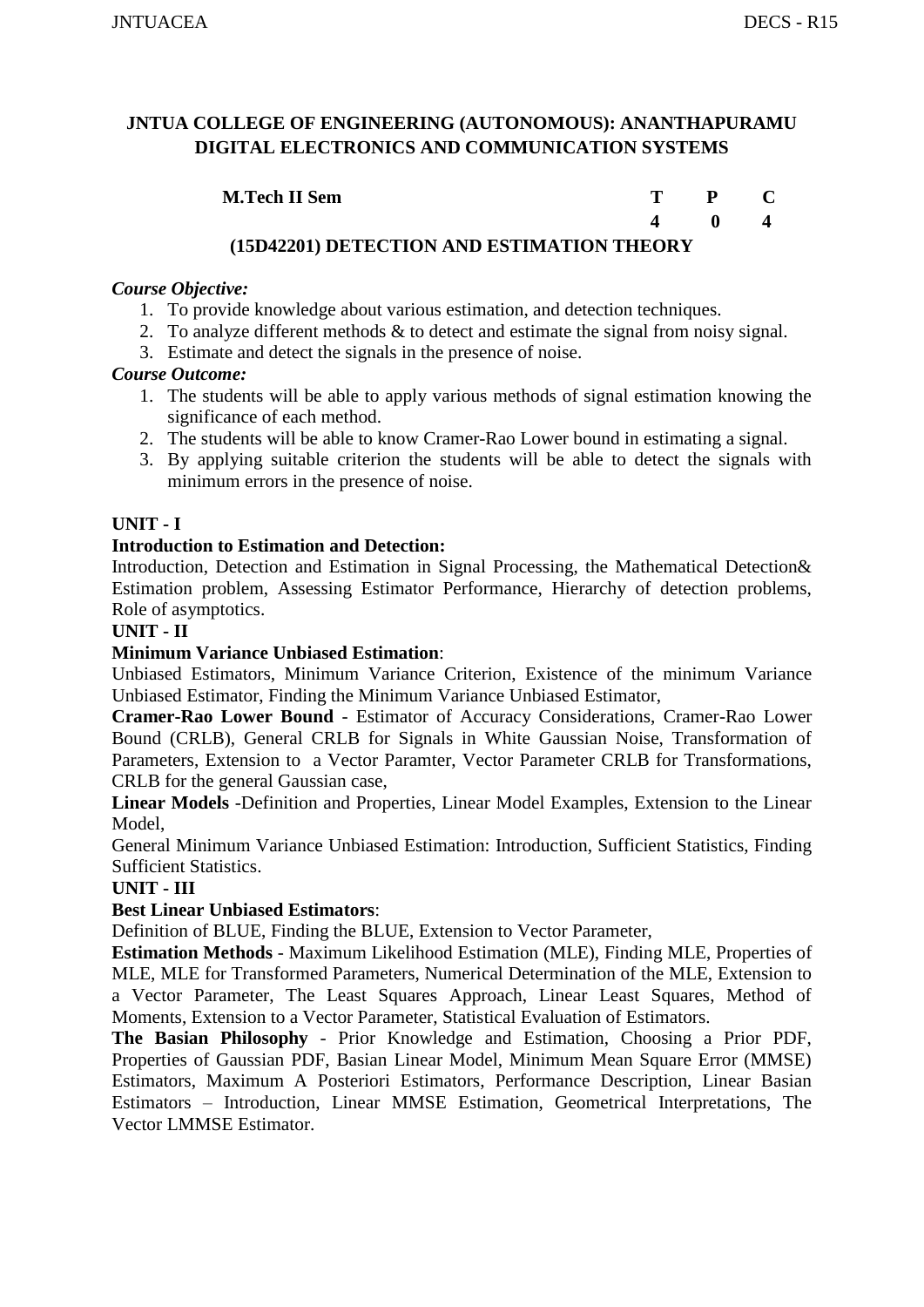## **UNIT - IV**

## **Statistical Decision Theory I**:

Introduction, Neyman-Pearson Theorem, Receiver Operating Characteristics, Minimum Probability of Error, Bayes Risk, Multiple Hypothesis Testing,

**Deterministic Signals** - Matched Filters, Development of Detector, Performance of Matched Filter, Performance of Generalized Matched Filters, Multiple Signals – Binary Case and its performance, M-ary Case, Linear Model, **Random Signals**– EstimatorCorrelator, Linear Model.

#### **UNIT - V**

#### **Statistical Decision Theory II**:

Introduction, Summary of Composite Hypothesis, Composite Hypothesis Testing (CHT), **CHT approaches** – Bayesian Approach, Generalized Likelihood Approach, Performance of GLRT for Large Data Records, Equivalent Large Data Records Tests.

- 1. Steven M. Kay, "Fundamentals of Statistical Signal Processing Estimation Theory," Pearson, 2010.
- 2. Steven M. Kay, "Fundamentals of Statistical Signal Processing Detection Theory," Pearson, 2010.
- 3. Shanmugam and Breipohl, "*Detection of Signals in Noise and Estimation*,"John Wiley& Sons, 2004.
- 4. Mischa Schwartz, L.Shaw, "Signal Processing: Discrete Sprectral Analysis, Detection, and Estimation," McGraw Hill.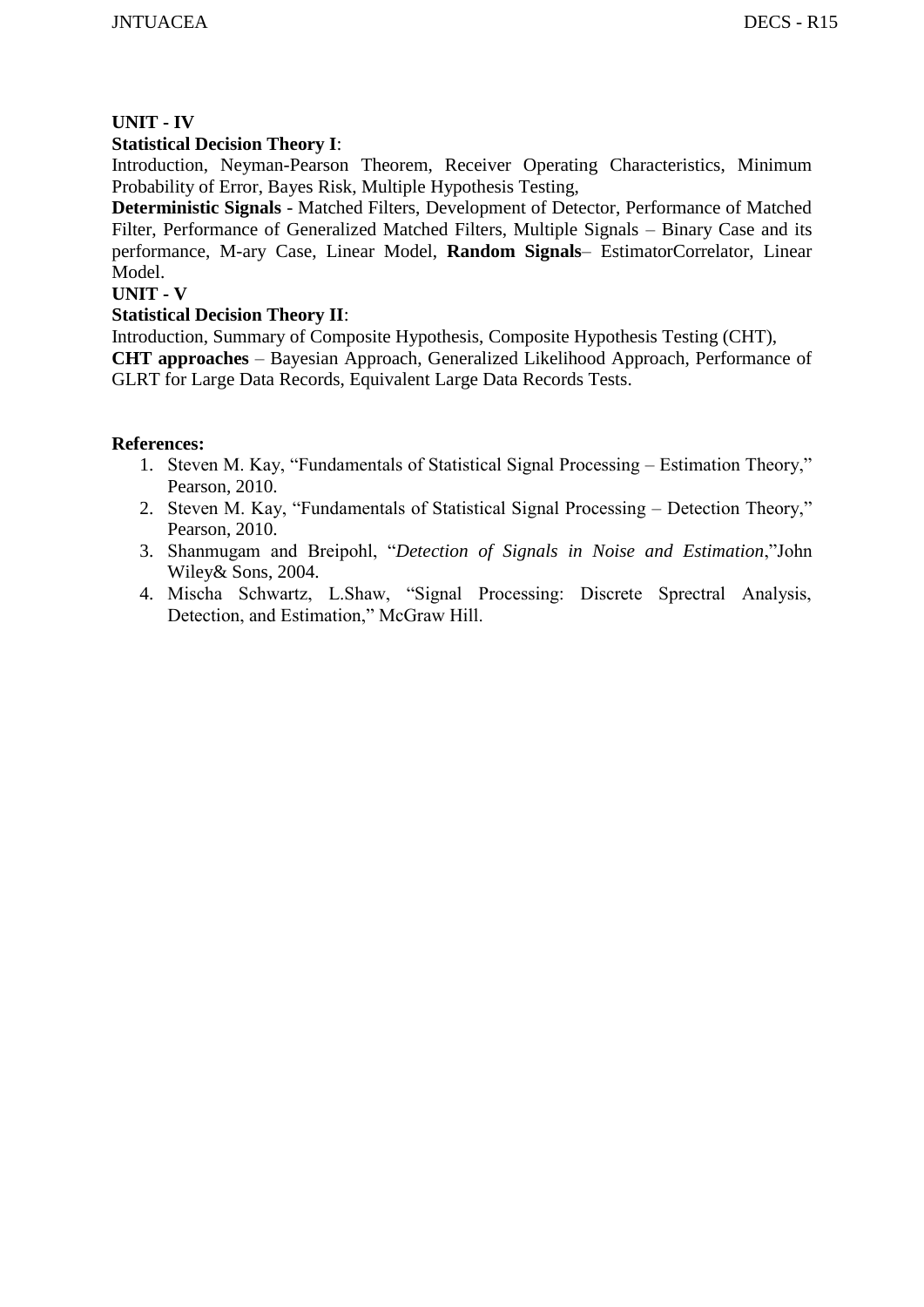| <b>M.Tech II Sem</b> | m |              |  |
|----------------------|---|--------------|--|
|                      |   | $\mathbf{0}$ |  |

#### **(15D42202) WIRELESS COMMUNICATIONS**

#### *Course Objective:*

- To understand basics of Wireless Communications and its evolution process.
- To learn about the mechanism of radio mobile propagation and its effects.
- To understand various types of diversity and equalization techniques to counter balance the effects of Wireless Channel.
- To Study about importance of Wireless Networking and multiple access techniques in the present day mobile communications
- To design and analyze mobile systems using OFDM technology for mitigating the ISI effects at higher data rates.

#### *Course Outcome:*

After completion of this course the students will be able to

- Understand basics of Wireless Communications and its evolution process.
- Know about the mechanism of radio mobile propagation and its effects.
- Apply various types of diversity and equalization techniques to counter balance the effects of Wireless Channel.
- Recognize the importance of Wireless Networking and multiple access techniques in the present day mobile communications
- Analyze and design mobile systems using OFDM technology for mitigating the ISI effects at higher data rates.

## **UNIT – I**

INTRODUCTION TO WIRELESS COMMUNICATION SYSTEMS& CELLULAR CONCEPT:

Evolution of Mobile Radio Communication Systems, Examples of Wireless Communication Systems, 1G, 2G, 2.5G, and 3G Wireless Cellular Networks and Standards, Frequency Reuse Concept, Channel Assignment Strategies, Interference and System Capacity, Trunking and Grade of Service, Improving Coverage and Capacity in Cellular Systems, Problem Solving. **UNIT - II**

#### MOBILE RADIO PROPAGATION:

**Large Scale Path Loss**: Introduction, Free Space Propagation Model, *Propagation Mechanisms* – Reflection, Diffraction, and Scattering, Practical Budget Design using Path Loss Models, Outdoor Propagation Models, Indoor Propagation Models.

**Small Scale Fading and Multipath**: Small Scale Multipath Propagation, Impulse Response Model of a Multipath Channel, Small Scale Multipath Measurements, Parameters of Mobile Channels, Types of Small Scale Fading (all variations*), Statistical Models* – Clarke's Model for Flat Fading, Jake's Model, Level Crossing Rate, Simulation of Clarke's/Jake's Model, Two Ray Rayleigh Fading Model, Problem Solving.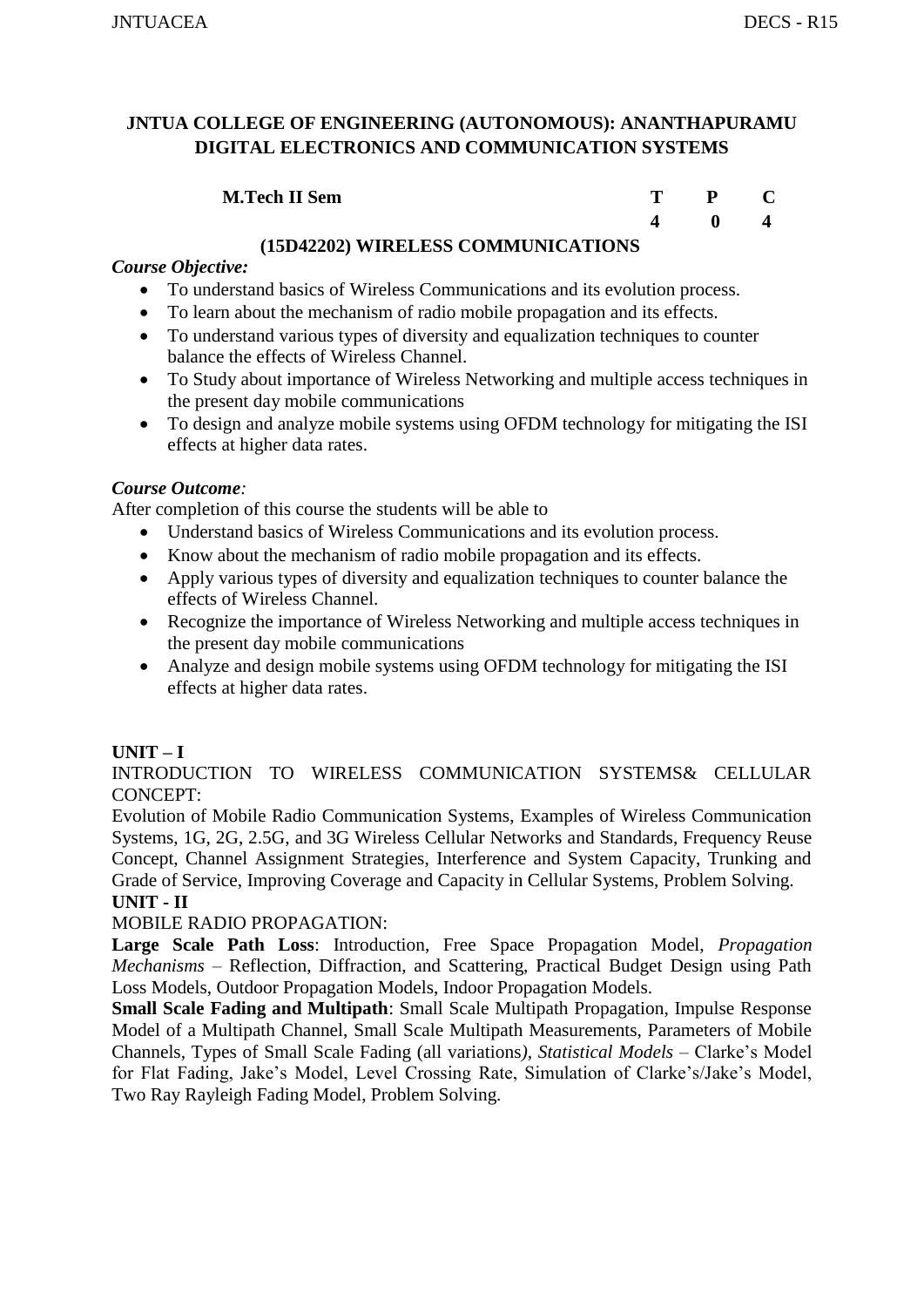#### **UNIT - III**

#### EQUALIZATION & DIVERSITY TECHNIQUES:

**Equalization**: Survey of Equalization Techniques, Linear and Non-linear Equalizers – Linear Transversal Equalizer, Decision Feedback Equalizer (DFE), Algorithms for Adaptive Equalization – Zero Forcing, LMS, RLS, Fractionally Spaced Equalizers.

**Diversity Techniques**: Realization of Independent Fading Paths, *Receiver Diversity* – System Model, Selection Combining, Threshold Combining, Maximal Ratio Combining, Rake receiver, Equal Gain Combining, *Transmit Diversity*–Channel known at Transmitter, Channel unknown at Transmitter – the Alamouti Scheme, analysis.

#### **UNIT – 1V**

#### MULTIPLE ACCESS TECHNIQUES & NETWORKING:

**Introduction to Multiple Access**: FDMA, TDMA, CDMA, SDMA, Packet Radio, Capacity of Cellular Systems, Problem Solving.

**Introduction to Wireless Networking**: Introduction to Wireless Networks, Differences between Wireless and Fixed Telephone Networks, Development of Wireless Networks, Traffic Routing in Wireless Networks, Wireless Data Services, Common Channel Signaling.

#### **UNIT - V**

#### MULTICARRIER MODULATION:

Data Transmission using Multiple Carriers, Multicarrier Modulation with Overlapping Subchannels, Discrete Implementation of Multicarrier Modulation, The Cyclic Prefix, Orthogonal Frequency Division Multiplexing (OFDM), Matrix Representation of OFDM, Vector Coding, Challenges in Multicarrier Systems, Problem Solving.

- 1. T. S. Rappaport, "Wireless Communications, Principles and Practice," Prentice Hall,  $2<sup>nd</sup>$  Edition, 2002.
- 2. Andrea Goldsmith, "Wireless Communications," Cambridge University Press, 2005.
- 3. David Tse, PramodViswanath, "Fundamentals of Wireless Communications," Cambridge University Press, 2006.
- 4. Dr. KamiloFeher, "Wireless Digital Communications," Prentice Hall, 1995.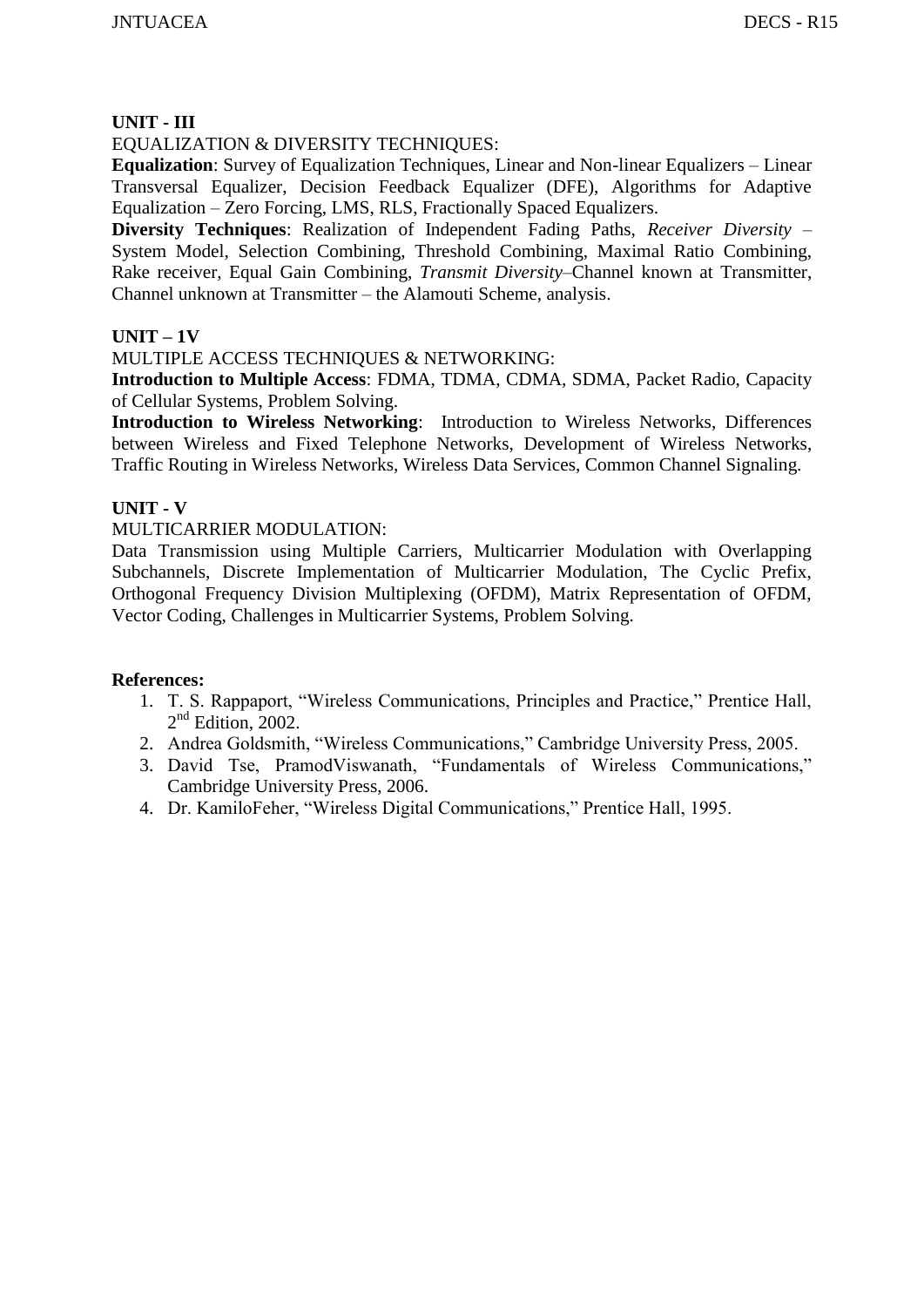| <b>M.Tech II Sem</b> | т | $\mathbf{P}$ |  |
|----------------------|---|--------------|--|
|                      |   |              |  |

## **(15D42203) ERROR CONTROL CODING**

## *Course Objective:*

- To understand mathematical concepts related to coding
- To get clear understanding in formulation and computation of Linear Block Codes, Cyclic Codes and Binary BCH Codes.
- To get complete understanding regarding Convolutional Codes and different algorithms associated with Convolutional Coding

#### *Course Outcome:*

After completion of this course the students will be able to

- .Understand mathematical concepts related to coding
- Understands concepts involved in formulation and computation of Linear Block Codes, Cyclic Codes and Binary BCH Codes.
- Get complete knowledge regarding Convolutional Codes and different algorithms associated with Convolutional Coding

## **UNIT – I**

**Introduction:** Coding for Reliable Digital Transmission and Storage – Types of codes, Modulation and coding, Maximum likelihood decoding, Types of errors, Error control strategies, performance measures, Coded modulation, *Introduction to Algebra* - Groups & fields, Binary field arithmetic, Construction of Galois field and its basic properties, Computations, Vector spaces, matrices, problem solving.

#### **UNIT – II**

**Linear Block Codes**: Introduction linear block codes, Syndrome and Error detection, Error detection and Error correction capabilities of a Block code, Standard array and syndrome decoding, Probability of an undetected error for linear codes over a BSC, Single parity check codes, repetition codes, and self-dual codes, Hamming codes, A class of single error correcting and double error detecting codes, Reed-Muller codes and other constructions, The squaring construction of codes, The Golay code, Interleaved codes, Illustrative Problems.

#### **UNIT – III**

**Cyclic and Binary BCH Codes**: Description of Cyclic codes, Generator and parity – check matrices of cyclic codes, Encoding of Cyclic codes, Syndrome computation and error detection, Decoding of cyclic codes, Cyclic Hamming codes, The Golay code, Shortened cyclic codes, Cyclic product codes, Binary primitive BCH codes, Decoding of BCH codes, Iterative algorithm for finding the error location polynomial  $\&$  its iterative algorithm, Finding the error location numbers and error correction, Correction of errors and erasures, Implementation of Galois Field arithmetic, Implementation of error correction, Weighted distribution & Error detection of binary BCH codes, Illustrative Problems.

#### **UNIT – IV**

**Other Block Codes**: q-ary Linear block codes, Primitive BCH codes, Reed Solomon codes, Decoding of Non-binary BCH and RS codes, Decoding with the Euclidean algorithm, Frequency domain decoding, Correction of errors and erasures, One step majority logic decoding and its variations, Multiple step majority logic decoding, Euclidean Geometry (EG) and its codes, Twofold EG codes, Projective geometry and projective geometry codes, Illustrative problems.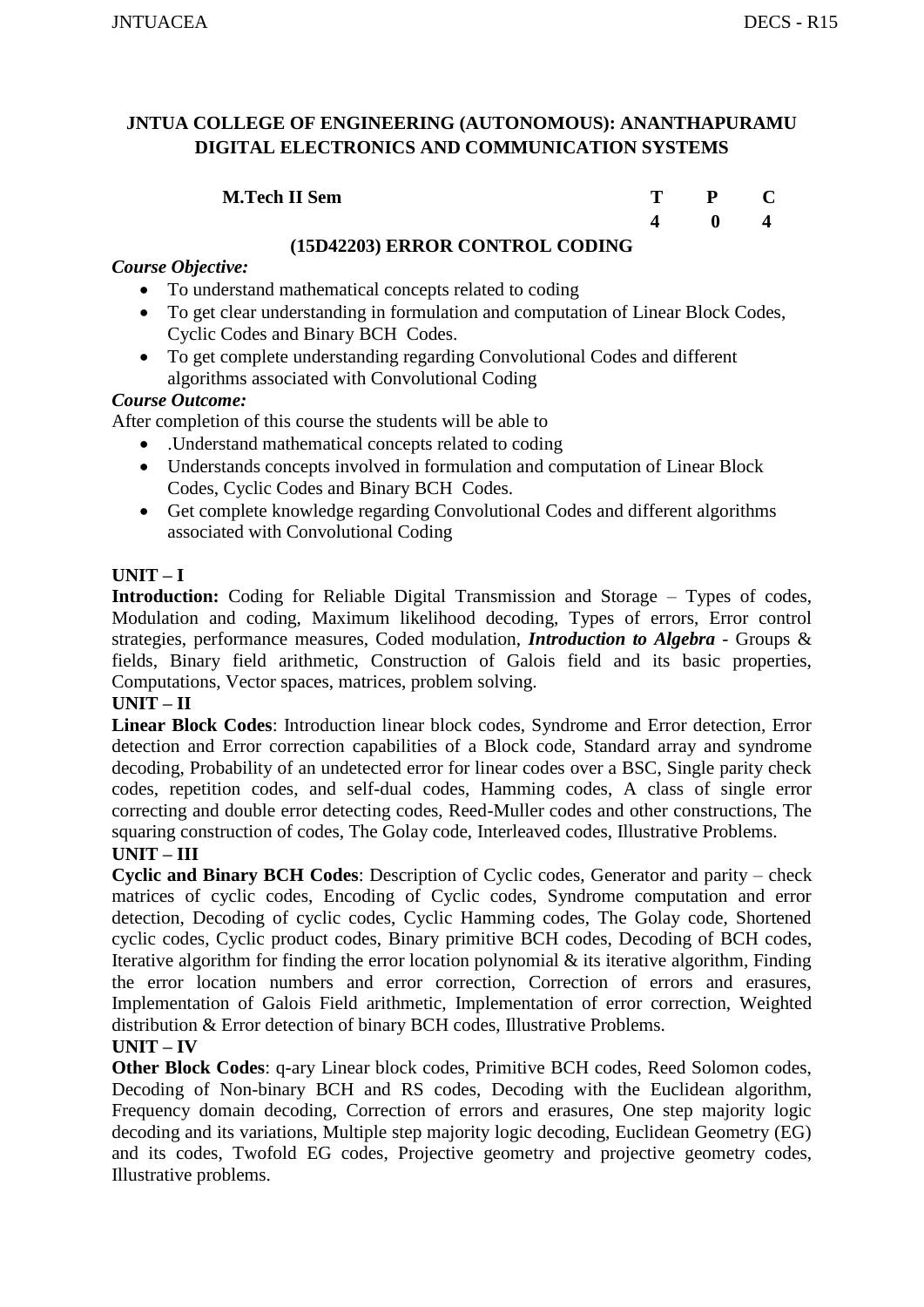#### **UNIT – V**

**Convolutional Codes**: Encoding of Convolutional codes, Structural properties and distance properties of Convolutional codes, The Viterbi Algorithm, Performance bounds for Convolutional codes, Construction of good Convolutional codes, Implementation and performance of the Viterbi algorithm, The soft output of Viterbi algorithm (SOVA), The BCJR algorithm, Punctured and Tail-biting Convolutional codes, ZJ sequential decoding algorithm, The Fano Sequential Decoding algorithm, Performance characteristics and code construction of Sequential decoding, Majority Logic decoding and its performance characteristics, Code construction of Majority logic decoding, Illustrative problems.

- 1.Shu Lin, Daniel J. Costello, Jr., "Error Control Coding," Pearson Publications, Second Edition, 2011.
- 2.Bernard Sklar, Pabitra Kumar Ray, "Digital Communications *Fundamentals and Applications,"* Pearson Publications, Second Edition, 2009.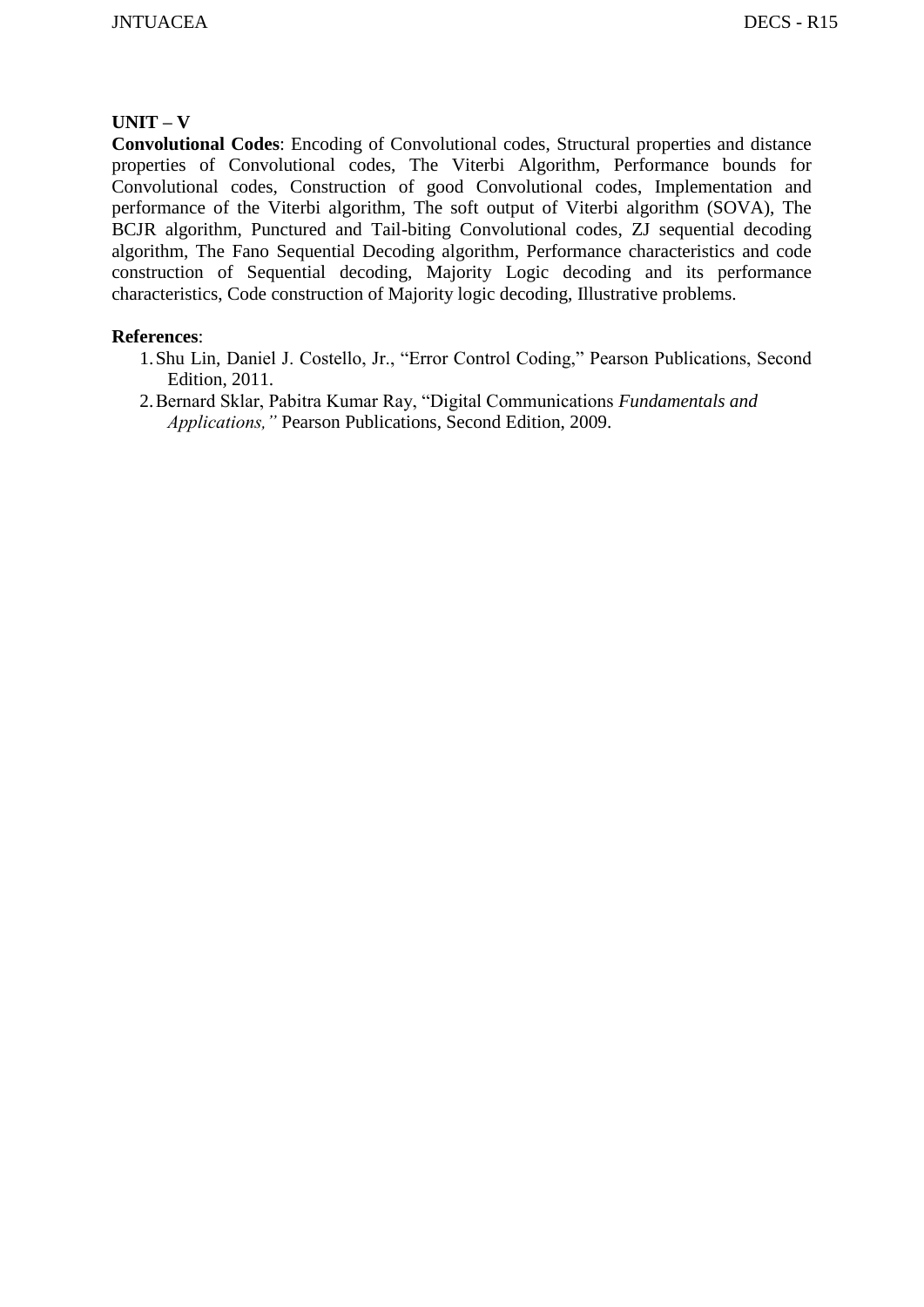| <b>M.Tech II Sem</b> | T. | P C          |  |
|----------------------|----|--------------|--|
|                      |    | $\mathbf{0}$ |  |

#### **(15D42204) SPEECH PROCESSING**

#### *Course Objective:*

- To understand how speech signals are processed for Analysis and Synthesis. Also to understand speech processing in the context of its creation (anatomy, classification of sounds, etc.) as well as in its perception (psychology & neuroscience).
- To analyze tools that are needed for analysis and synthesis, in the areas of digital signal processing for time-frequency analysis.

#### *Course Outcome:*

 After completing the course, the student will be familiar with the principles and the techniques used in speech processing. This includes speech synthesis, speech coding and speech recognition.

#### **UNIT I**

**FUNDAMENTALS OF DIGITAL SPEECH PROCESSING:** Anatomy & Physiology of Speech organs, the process of speech production, the acoustic theory of speech production, Digital models for speech signals.

**TIME DOMAIN MODELS FOR SPEECH PROCESSING:** Introduction-Window considerations, Short time energy and average magnitude Short time average zero crossing rate ,Speech vs silence discrimination using Average energy and zero crossing, Pitch period estimation using parallel processing approach, The short time autocorrelation function, The short time average magnitude difference function, Pitch period estimation using the autocorrelation function.

## **UNIT II**

**LINEAR PREDICTIVE CODING (LPC) ANALYSIS:** Basic principles of Linear Predictive Analysis: The Autocorrelation Method, The Covariance Method, Solution of LPC Equations: Cholesky Decomposition, Solution for Covariance Method, Durbin's Recursive Solution for the Autocorrelation Equations, Comparison between the Methods of Solution of the LPC Analysis Equations, Applications of LPC Parameters: Pitch Detection using LPC Parameters, Formant Analysis using LPC Parameters.

#### **UNIT III**

**HOMOMORPHIC SPEECH PROCESSING:** Introduction, Homomorphic Systems for Convolution: Properties of the Complex Cepstrum, Computational Considerations, the Complex Cepstrum of Speech, Pitch Detection, Formant Estimation, The Homomorphic Vocoder.

**SPEECH ENHANCEMENT:** Nature of interfering sounds, Speech enhancement techniques, Spectral subtraction, Enhancement by re-synthesis.

## **UNIT IV**

**AUTOMATIC SPEECH RECOGNITION:** Basic pattern recognition approaches, Parametric representation of speech, Evaluating the similarity of speech patterns, Isolated digit Recognition System,. Continuous digit Recognition System

**SPEAKER RECOGNITION:** Recognition techniques, Features that distinguish speakers, Speaker Recognition Systems: Speaker Verification System, Speaker Identification System.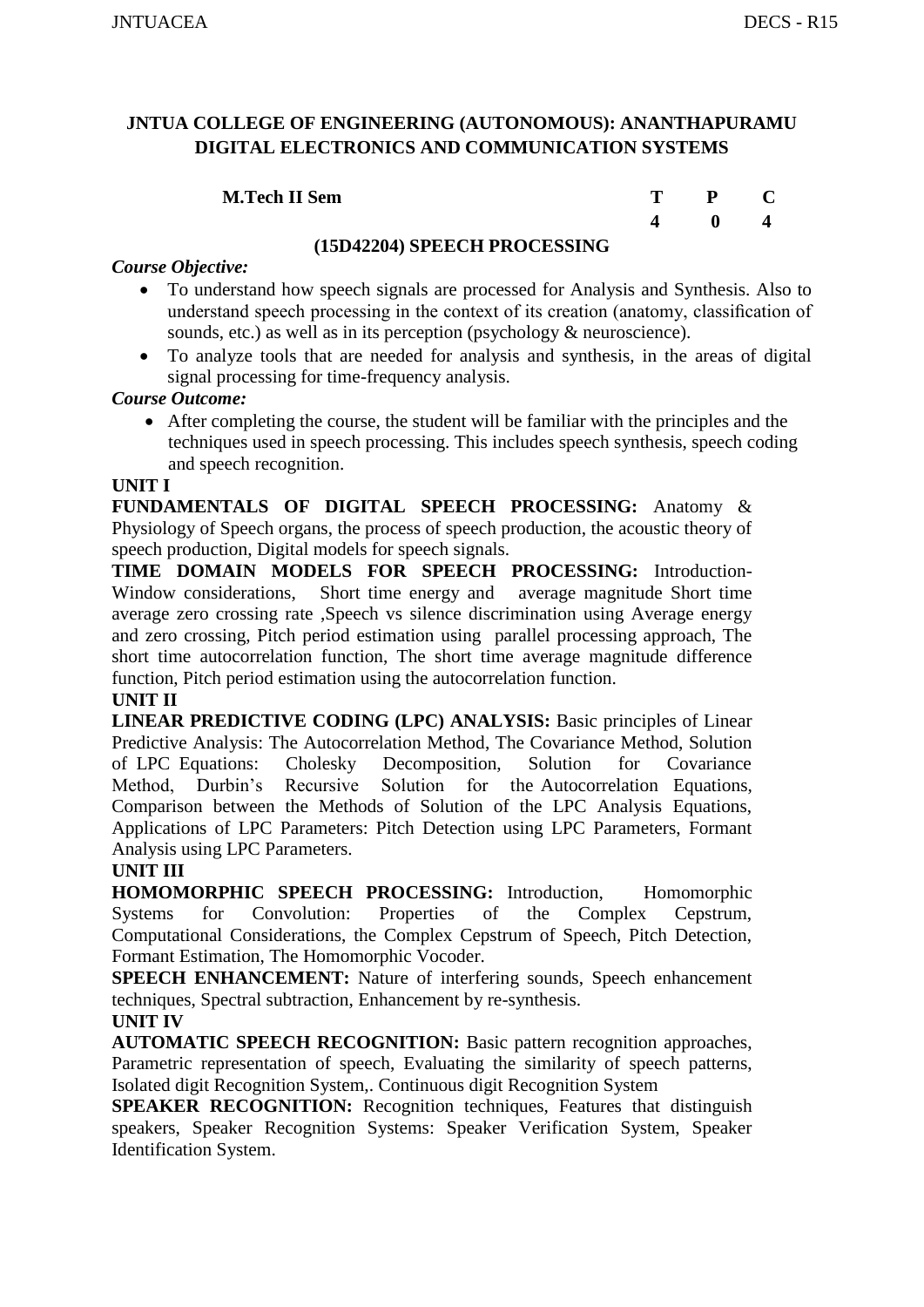#### **UNIT V**

**HIDDEN MARKOV MODEL (HMM) FOR SPEECH:** Hidden markov model (HMM) for speech recognition, Viterbi algorithm, Training and testing using HMMS, Adapting to variability in speech, Language models.

- 1. L.R Rabiner and S.W.Schafer, "Digital processing of speech signals", Pearson.
- 2. Douglas O Shaughnessy, "Speech communication", Second Edition Oxford University press, 2000.
- 3. L.R Rabinar and B.H.Juang, "Fundamentals of Speech Recognition"
- 4. Thomas F. Quateri, "Discrete Time Speech Signal Processing", 1/e, Pearson
- 5. Ben Gold & Nelson Morgan, "Speech & Audio Signal Processing", 1/e, Wiley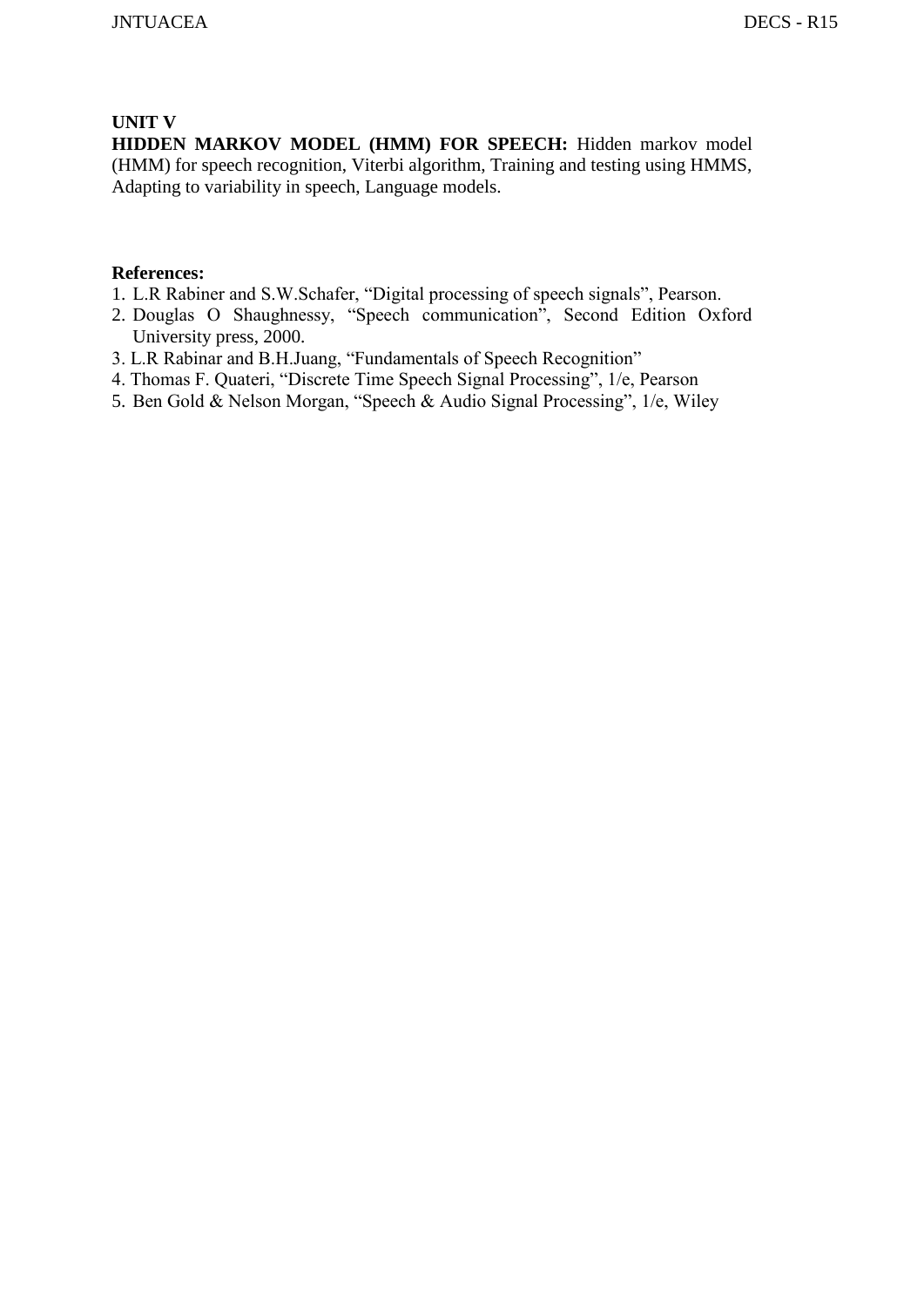| <b>M.Tech II Sem</b> |   |  |
|----------------------|---|--|
|                      | 0 |  |

#### **(15D42205) SOFTWARE DEFINED RADIO**

## *Course Objective:*

- To study about requirements, benefits and different models for Software Defined Radio
- To study in detail about Soft ware Defined Radio Architectures for performance optimization
- To get complete knowledge regarding functioning of different blocks and techniques associated with Software Defined Radio.

#### *Course Outcome:*

After completion of this course the students will be able to

- Analyze requirements, benefits and different models for Software Defined Radio.
- Understand in detail about Soft ware Defined Radio Architectures for performance optimization.
- Gets complete knowledge regarding functioning of different blocks and techniques associated with Software Defined Radio.

## **UNIT-I**

Requirement for Software defined radio, Benefits of multi-standard terminals, Operational requirements, models for SDR, Smart antenna systems,

#### **UNIT - II**

Software defined radio architectures, Hardware specifications, Digital aspects of Software defined radio, Current technology limitations, minimum power consumption, ADC performance trends

#### **UNIT-III**

Flexible RF receiver architectures, Digital receiver, Single carrier and multi-carrier designs, undersampling, oversampling, Noise figure, Receiver sensitivity, ADC spurious signals **UNIT-IV**

Multiband Flexible receiver design, RF Transmit / receive switch, Image rejection mixing, Dynamic range enhancement, Feed forward techniques, cascaded non-linearity techniques **UNIT - V**

Flexible transmitters,, Power amplifiers, Analog quadrature upconvertion, Interpolated bandpass upconversion, PLL based modulator transmitter, All-pass filtering, Polyphase filtering

#### **References:**

1. P Kenington, "RF and Baseband Techniques for Software Defined Radio", Artec House, 2005

2. Jouko Vanakka, "Digital Synthesizers And Transmitter For Software Radio", Springer, 2005

3. Wally H. W. Tuttlebee**, "**Software Defined Radio: Baseband Technologies for 3G Handsets and Base stations", John Wiley & sons , 2003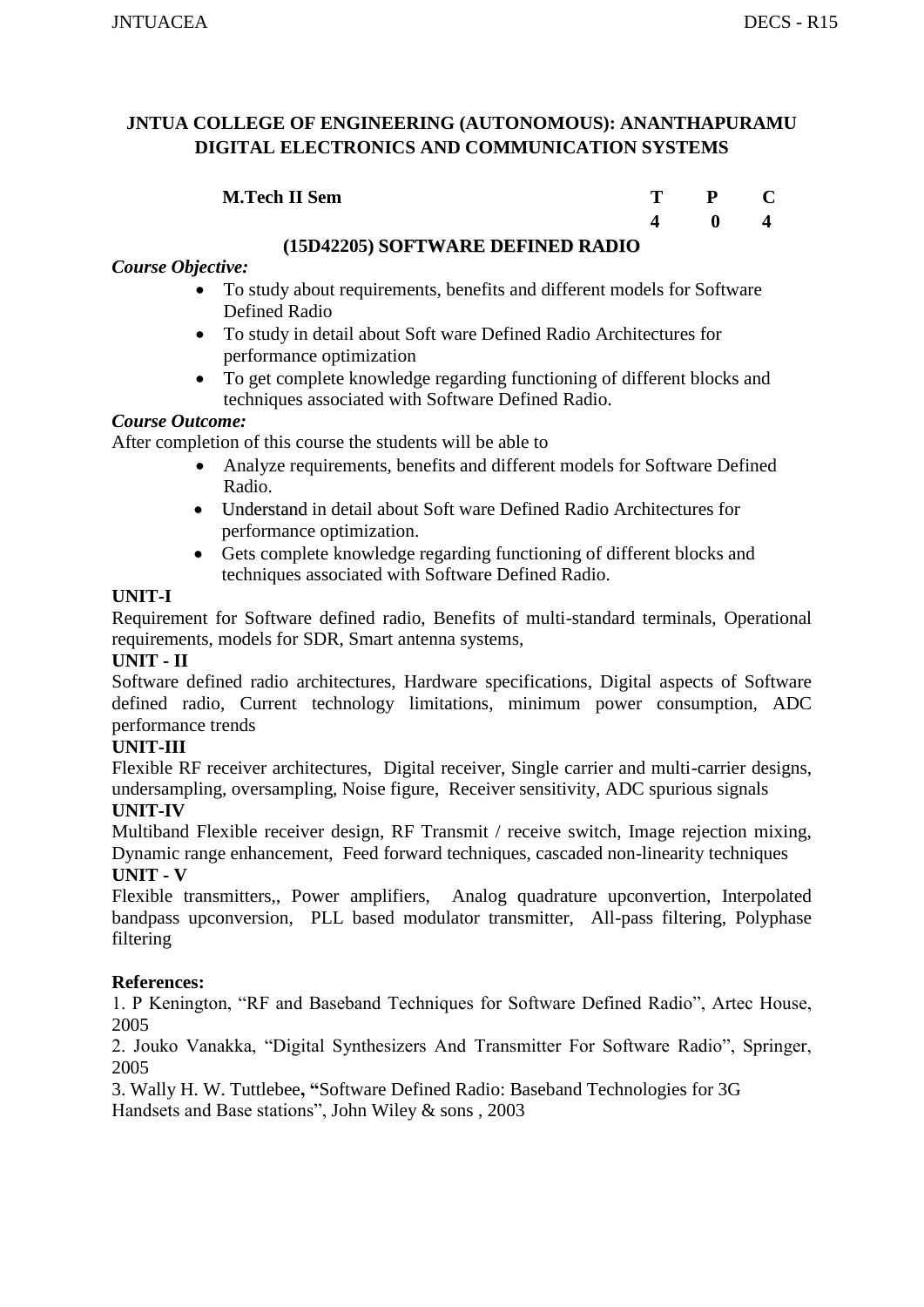#### **(15D41208) BIG DATA**

#### **Course Outcomes: After completion of this subject, students will be able to**

• Understand the concepts of RDMS, Grid computing and Big data technologies.

 **4 0 4** 

- Maintain and manage big data bases for various applications
- Utilize Hadoop related tools for implementation of different data models and formats.

#### **UNIT I:**

#### UNDERSTANDING BIG DATA

What is big data – why big data – Data!, Data Storage and Analysis, Comparison with Other Systems, Rational Database Management System , Grid Computing, Volunteer Computing, convergence of key trends – unstructured data – industry examples of big data – web analytics – big data and marketing – fraud and big data – risk and big data – credit risk management – big data and algorithmic trading – big data and healthcare – big data in medicine – advertising and big data – big data technologies – introduction to Hadoop – open source technologies – cloud and big data – mobile business intelligence – Crowd sourcing analytics – inter and trans firewall analytics

#### **UNIT II:**

#### NOSQL DATA MANAGEMENT

Introduction to NoSQL – aggregate data models – aggregates – key-value and document data models – relationships – graph databases – schema less databases – materialized views – distribution models – sharding — version – Map reduce – partitioning and combining – composing map-reduce calculations .

#### **UNIT III:**

#### BASICS OF HADOOP

Data format – analyzing data with Hadoop – scaling out – Hadoop streaming – Hadoop pipes – design of Hadoop distributed file system (HDFS) – HDFS concepts – Java interface – data flow – Hadoop I/O – data integrity – compression – serialization – Avro – file-based data structures

#### **UNIT IV:**

#### MAPREDUCE APPLICATIONS

MapReduce workflows – unit tests with MRUnit – test data and local tests – anatomy of MapReduce job run – classic Map-reduce – YARN – failures in classic Map-reduce and  $YARN - job scheduling - shuffle and sort - task execution - MapReduce types - input$ formats – output formats

#### **UNIT V:**

#### HADOOP RELATED TOOLS

Hbase – data model and implementations – Hbase clients – Hbase examples –praxis. Cassandra – Cassandra data model – cassandra examples – cassandra clients –Hadoop integration. Pig – Grunt – pig data model – Pig Latin – developing and testing Pig Latin scripts. Hive – data types and file formats – HiveQL data definition – HiveQL data manipulation – HiveQL queries.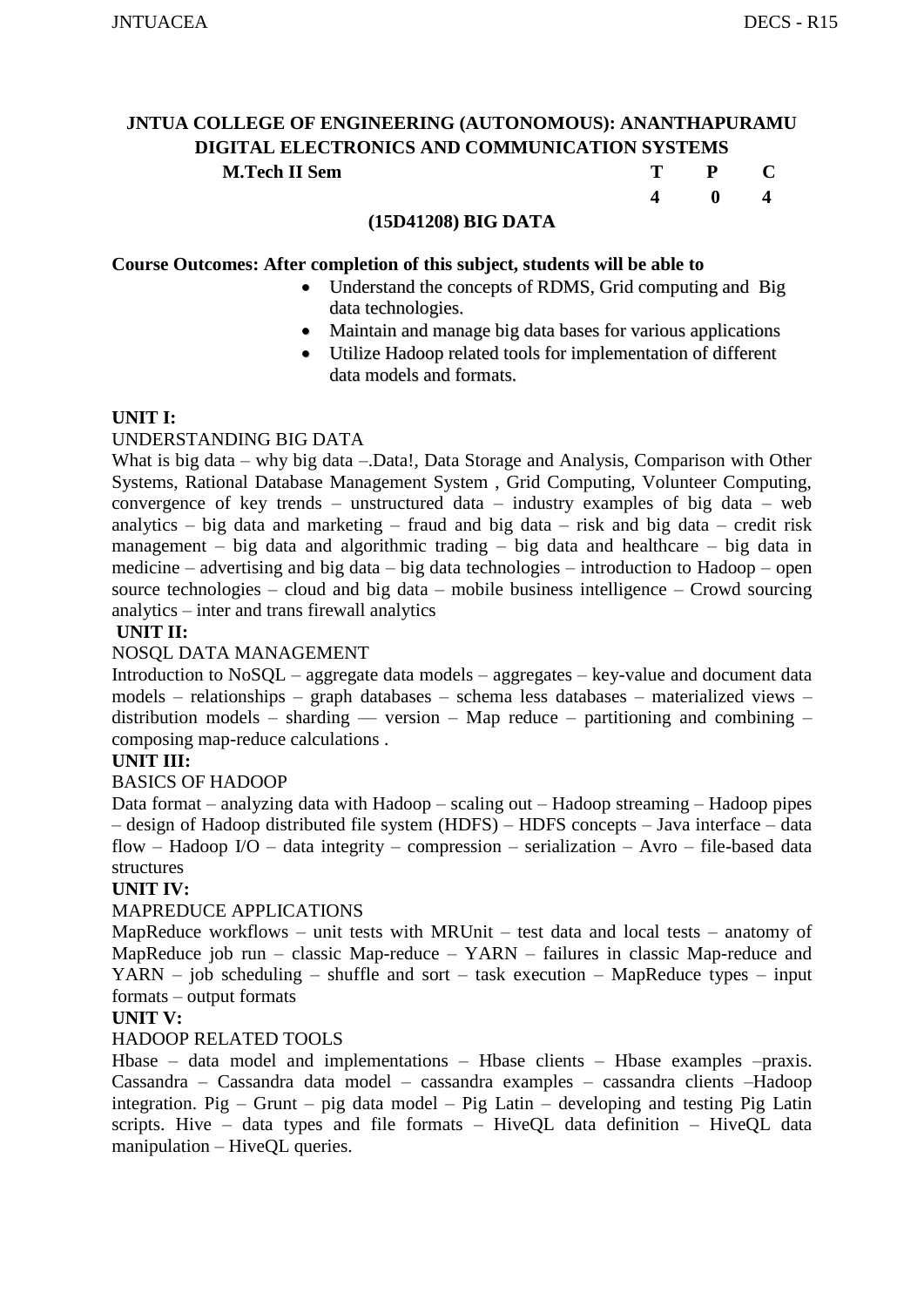#### **Text Books:**

1. Tom White, "Hadoop: The Definitive Guide", Third Edition, O'Reilley, 2012.

2. Eric Sammer, "Hadoop Operations", O'Reilley, 2012.

## **References:**

1.VigneshPrajapati, Big data analytics with R and Hadoop, SPD 2013.

2. E. Capriolo, D. Wampler, and J. Rutherglen, "Programming Hive", O'Reilley, 2012.

3. Lars George, "HBase: The Definitive Guide", O'Reilley, 2011.

4. Alan Gates, "Programming Pig", O'Reilley, 2011.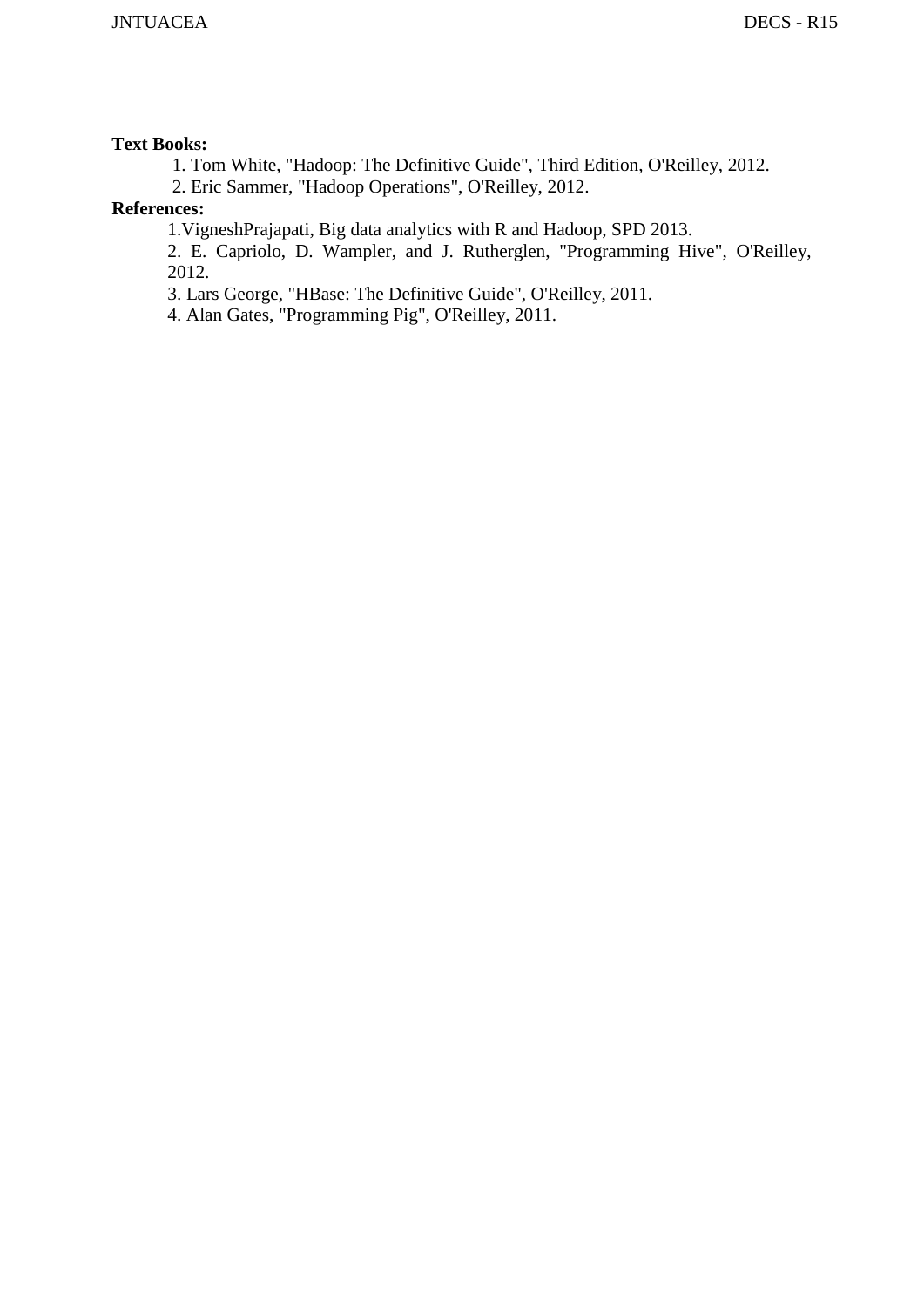| <b>M.Tech II Sem</b> | $P$ C        |  |
|----------------------|--------------|--|
|                      | $\mathbf{0}$ |  |

## **(15D41209) FUZZY SYSTEMS AND NEURAL NETWORKS**

## *Course Objective:*

- To analyze basic neural computational models.
- To get in detail knowledge regarding different algorithms related to neural learning
- To study about different issues related probability and fuzziness and different types of fuzzy associative memories.

## *Course Outcome:*

After completion of this course the students will be able to

- Understand functioning of basic neural computational models.
- Get complete knowledge regarding different algorithms related to neural learning
- Understand about different issues related probability and fuzziness and different types of fuzzy associative memories.

## **UNIT-I**

**INTRODUCTION:** History of Neural Networks, Structure and functions of biological and artificial neuron, Neural network architectures, learning methods, evaluation of neural networks. McCulloch- Pitts neuron model, perception learning, Delta learning, Windrow-Hoff learning rules, linear seperability, Adaline, Modifications.

## **UNIT - II**

**SUPERVISED LEARNING:** Architectures, Madalines, Back propagation algorithm, importance of learning parameter and momentum term, radial basis functions.

**UNSUPERVISED LEARNING :** Winner – Take – all learning, out star learning, learning vector quantizers, Counter propagation networks, Kohonen self – organizing networks, Grossberg layer, adaptive resonance theory, Hamming net.

## **UNIT – III**

**ASSOCIATIVE MEMORIES:** Hebbian learning rule, continues and discrete Hopfild networks, recurrent and associative memory, Boltzman machines, Bi-directional associative memory

## **UNIT-IV**

**FUZZINESS VS PROBABILITY:** Fuzzy Sets & Systems; The Geometry of Fuzzy sets; The Fuzzy Entropy Theorem; The Subsethood Theorem; The Entropy Subsethood Theorem. **UNIT - V**

**FUZZY ASSOCIATIVE MEMORIES:** Fuzzy & Neural Function Estimators; Fuzzy Hebbian FAMs; Adaptive FAMs.

- 1. J.M. Zurada, "Introduction to Artificial Neural Systems" Jaico Publishing House, Bombay,2001.
- 2. Kishan Mehrotra , Chelkuri. K.Mohan, Sanjay Ranka, "Elements of Artificial Neural Networks", Penram International
- 3. S.N Sivanandham, S. sumathi, S.N.Deepa,"Introduction to Neural networks using matlab 6.0", Tata McGraw Hill, New Delhi, 2005.
- 4. B.Kosko, "Neural Networks & Fuzzy Systems", Prentice Hall (India) Ltd., 1992.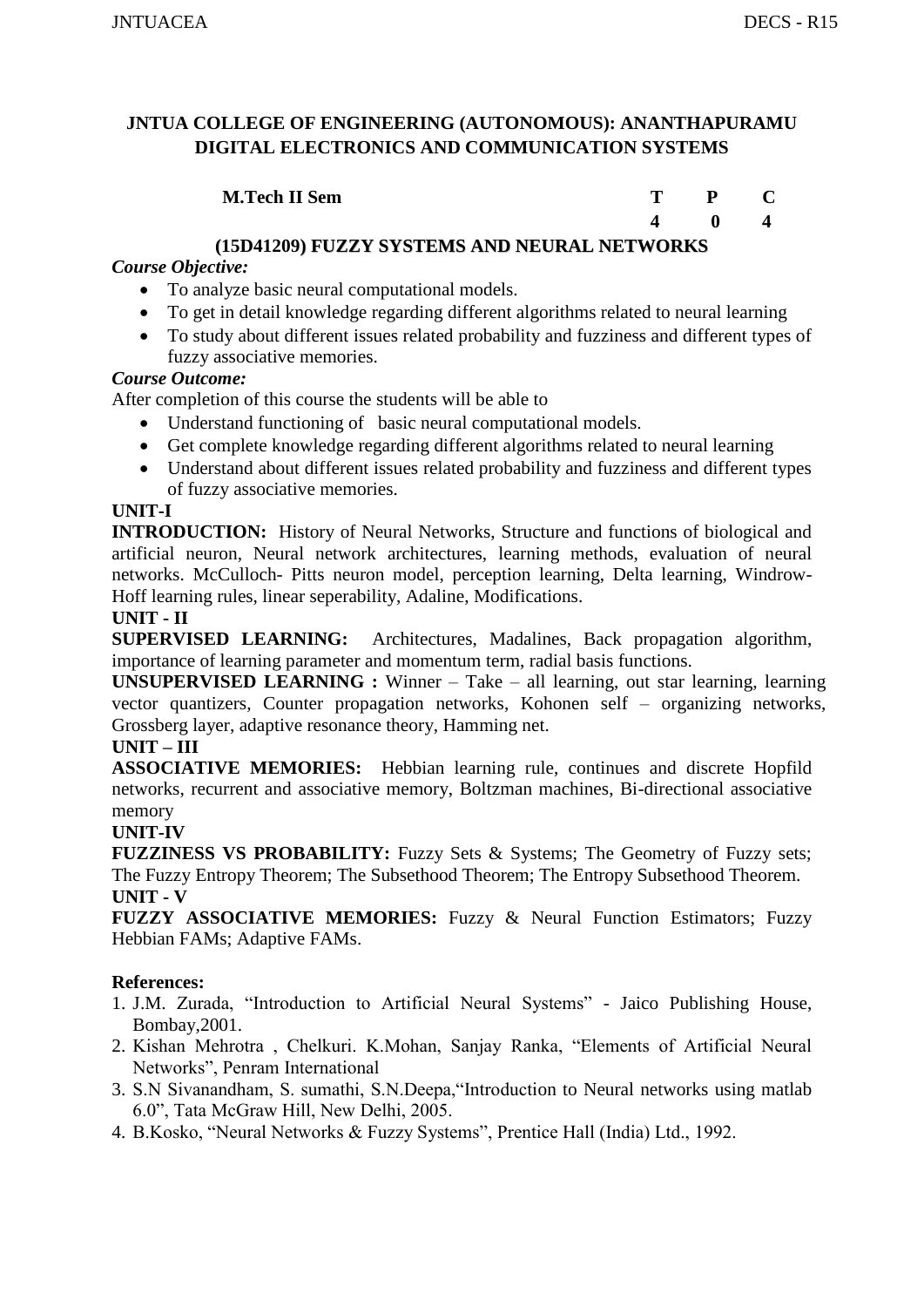| <b>M.Tech II Sem</b> | P C          |  |
|----------------------|--------------|--|
|                      | $\mathbf{0}$ |  |

## **(15D42206) MULTIMEDIA COMMUNICATIONS**

## *Course Objective:*

- To study basic requirements of Multimedia Communications.
- To study about different coding schemes involved in Multimedia Communications.
- To study about different standards and protocols related Multimedia Communications and its networks.

#### *Course Outcome:*

After completion of this course the students will be able to

- Gets knowledge regarding fundamentals of Multimedia Communications.
- Understand about different coding schemes involved in Multimedia Communications.
- Gets complete knowledge regarding different standards and protocols related Multimedia Communications and its networks.

## **UNIT-I**

Multimedia communications - multimedia requirements, Audio Visual integration - Lip synchronisation, Audio-to-visual mapping, Bio-model person verification, Joint Audio-Video coding

## **UNIT - II**

Multimedia information processing, Perceptual coding of digital audio signals - hybrid coder -differential perceptual audio coder, Image coding, Video coding, Water marking

## **UNIT-III**

ANNS for multimedia processing - NN techniques for motion estimation, face detection and recognition,

Distributed multimedia systems, IP based networks, Multimedia Operating Systems.

## **UNIT-IV**

Multimedia Communication Standards - overview of MPEG 1 ,MPEG-2, MPEG-4 and MPEG-7., Real time multimedia transmission across the Internet

## **UNIT - V**

Multimedia Communication across networks - packet audio / video , Streaming video across internet, Multimedia transport across IP/ATM Networks and Wireless networks

- 1. **KR RAO** et al, "Multimedia Communication Systems: Techniques and Standards", Pearson, 2002.
- 2. Tay Vaughan, "Multimedia- Making it Work", TMH, 5th Edn, 2001
- 3. **PK ANDLEIGH , K. THAKKAR, "**Multimedia Systems Design", PHI,2002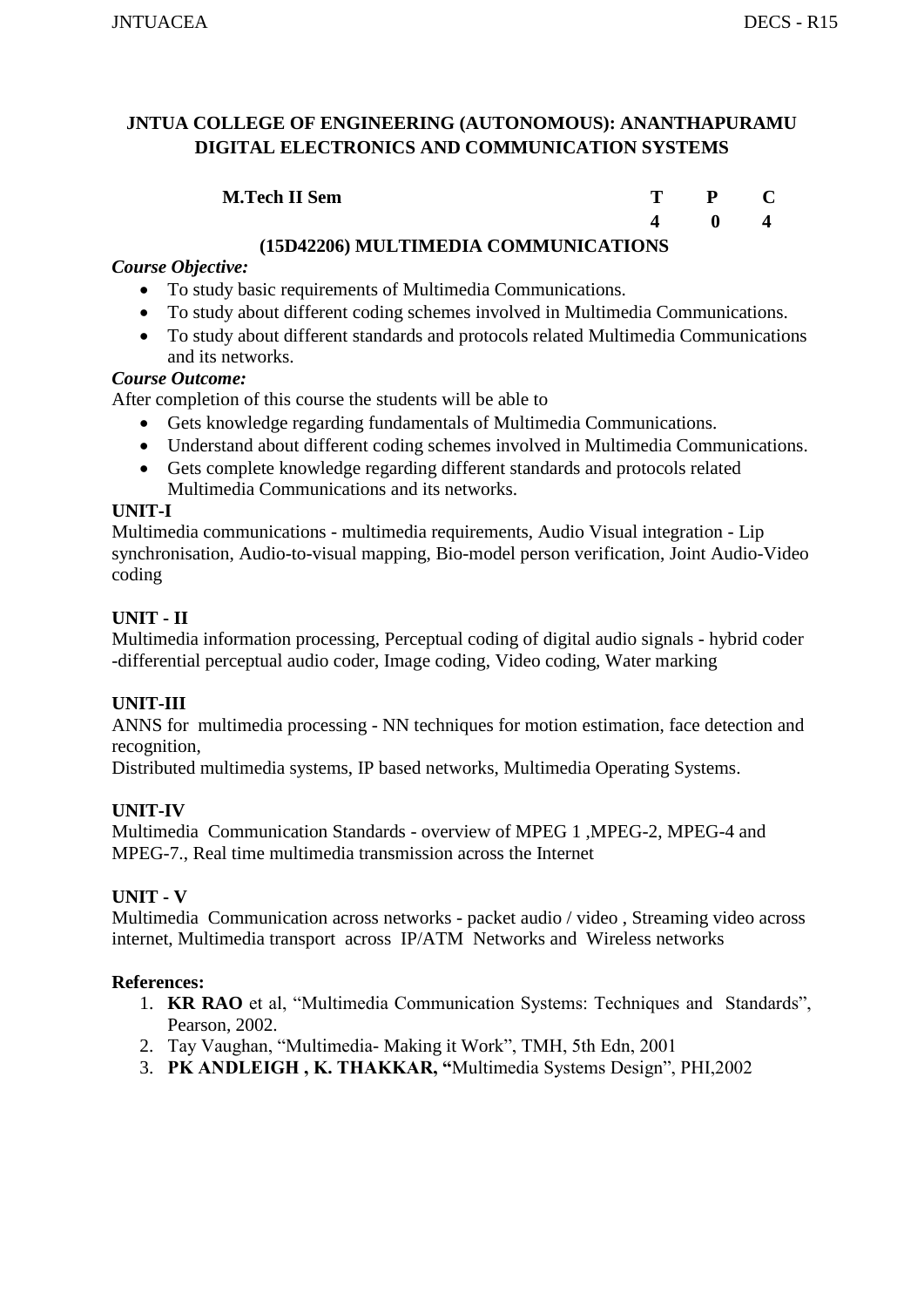| <b>M.Tech II Sem</b> | T – | $P$ C          |
|----------------------|-----|----------------|
|                      |     | $\mathbf{0}$ . |

## **(15D41212) WIRELESS SENSOR NETWORKS**

## *Course Objective:*

- To study about different types of sensor networks, advantages, applications and the mechanism of transportation and processing involved in Wireless Sensor Networks.
- To study about representation and different protocols and mechanisms involved in routing of Wireless Sensor Networks.
- To study about tools and simulators associated with Wireless Sensor Networks.

## *Course Outcome:*

After completion of this course the students will be able to

- Understand different types of sensor networks, advantages, applications and the mechanism of transportation and processing involved in Wireless Sensor Networks.
- Understand about representation and different protocols and mechanisms involved in routing of Wireless Sensor Networks.
- Gets complete knowledge regarding different tools and simulators associated with Wireless Sensor Networks.

#### **UNIT-I**

Sensor networks, advantages and applications, Sensor Network Applications - Habitat Monitoring, Smart Transportation, Collaborative Processing

## **UNIT - II**

Localization and tracking,- sensing model, Distributed Representation, Tracking Multiple Objects networking sensors- Medium Access Control, *Energy-Aware Routing to a Region,* Attribute-Based Routing

## **UNIT-III**

Infrastructure Establishment -Clustering and time synchronizations, Localization and localization services, Sensor tracking and control - Task-Driven Sensing, Information-Based Sensor Tasking, Sensor Group Management

#### **UNIT-IV**

Sensor Network data bases - Sensor Database Challenges , Query Interfaces , Data-Centric Storage, Multidimensional Indices for Orthogonal Range Searching, Locality-Preserving Hashing

## **UNIT - V**

Sensor Network Platforms and Tools **-**Sensor Network hardware, Node level software, Node-Level Simulators, wireless sensor networks positioning and location management.

- 1. F. Zhao, C Guibas, "Wireless Sensor Networks", Elsevier, Morgan Kaufmann, 2004.
- 2. Kazem Sohraby, Daniel Minoli, Taieb Znati, "Wireless Sensor Networks -Technology, Protocols and Applications", John Wiley & Sons, 2007.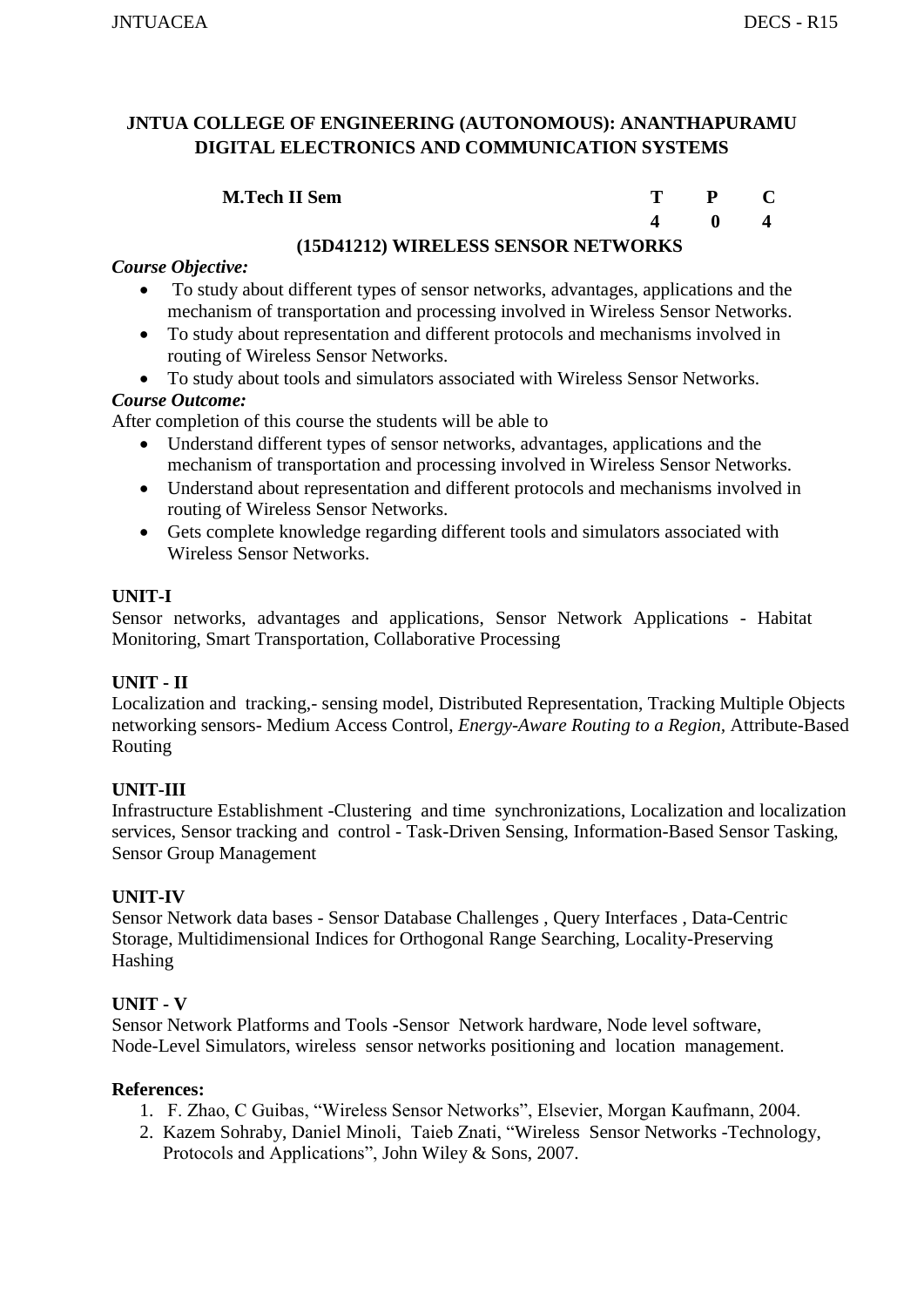| <b>M.Tech II Sem</b> | P C |                                     |
|----------------------|-----|-------------------------------------|
|                      |     | $\begin{matrix} 0 & 4 \end{matrix}$ |

## **(15D41210) MEMS AND ITS APPLICATIONS**

## *Course Objective:*

- To study about fabrication processes involved in different types of sensors.
- To Study about characteristics of different MEMS materials.
- To get complete knowledge regarding working of MEMS Switches, relays, Inductors, Capacitors and Packing techniques associated with MEMS.

#### *Course Outcome:*

After completion of this course the students will be able to

- Understand different steps involved in fabrication processes of different types of sensors.
- Understand characteristics of different MEMS materials.
- Get complete knowledge regarding working of MEMS Switches, relays, Inductors, Capacitors and Packing techniques associated with MEMS.

## **\UNIT-I:**

## **MEMS Fabrication processes & Sensors***:*

Introduction, MEMS Overview, Micro-fabrication of MEMS: Surface Micromachining, Bulk Micromachining, LIGA, micromachining of polymeric MEMS devices, Three-dimensional micro-fabrications. Electromechanical transducers: Piezoelectric transducers, Electro-strictive transducers, Magneto-strictive transducers, Electrostatic actuators, Electromagnetic transducers, Electro-dynamic transducers, Electro-thermal actuators, comparison of electrothermal actuation process, Micro-sensing for MEMS: Piezo-resistive sensing, Capacitive sensing, Piezoelectric sensing, Resonant sensing, Surface Acoustic Wave sensors.

#### **UNIT-II:**

**MEMS Materials and Fabrication techniques:** Metals, semiconductors, thin films for MEMS and their deposition techniques, materials for polymer MEMS, Bulk micromachining for silicon based MEMS, Silicon surface micromachining, Micro-stereo-lithography for polymer MEMS.

## **UNIT-III:**

**MEMS Switches and Micro relays**: Switch parameters, basics of switching, Switches for RF and microwave applications, actuation mechanisms for MEMS devices, bistable micro relays and micro-actuators, dynamics of switch operation, MEMS switch design considerations, modeling and evaluation.

#### **UNIT- IV:**

**MEMS Inductors and Capacitors**: MEMS Micro-machined passive elements: pros and cons, MEMS Inductors: self and mutual inductance, micro-machined inductors, reduction of stray capacitance, improvement of quality factor, folded inductors, modeling and design issues of planar inductors, variable inductor and polymer based inductor. MEMS Capacitors: MEMS gap tuning capacitor, MEMS area tuning capacitor, Dielectric Tunable capacitors. **UNIT-V:**

**MEMS packaging & MEMS RF Applications**: MEMS packaging: Role of MEMS packaging, Types of MEMS packaging, flip-chip and multichip Unit packaging, RF MEMS packaging issues. MEMS RF applications: Micro-machined transmission line and components, micro-machined RF Filters, Micro-machined Phase shifters, and Micromachined antenna, Gyros and Bio-MEMS.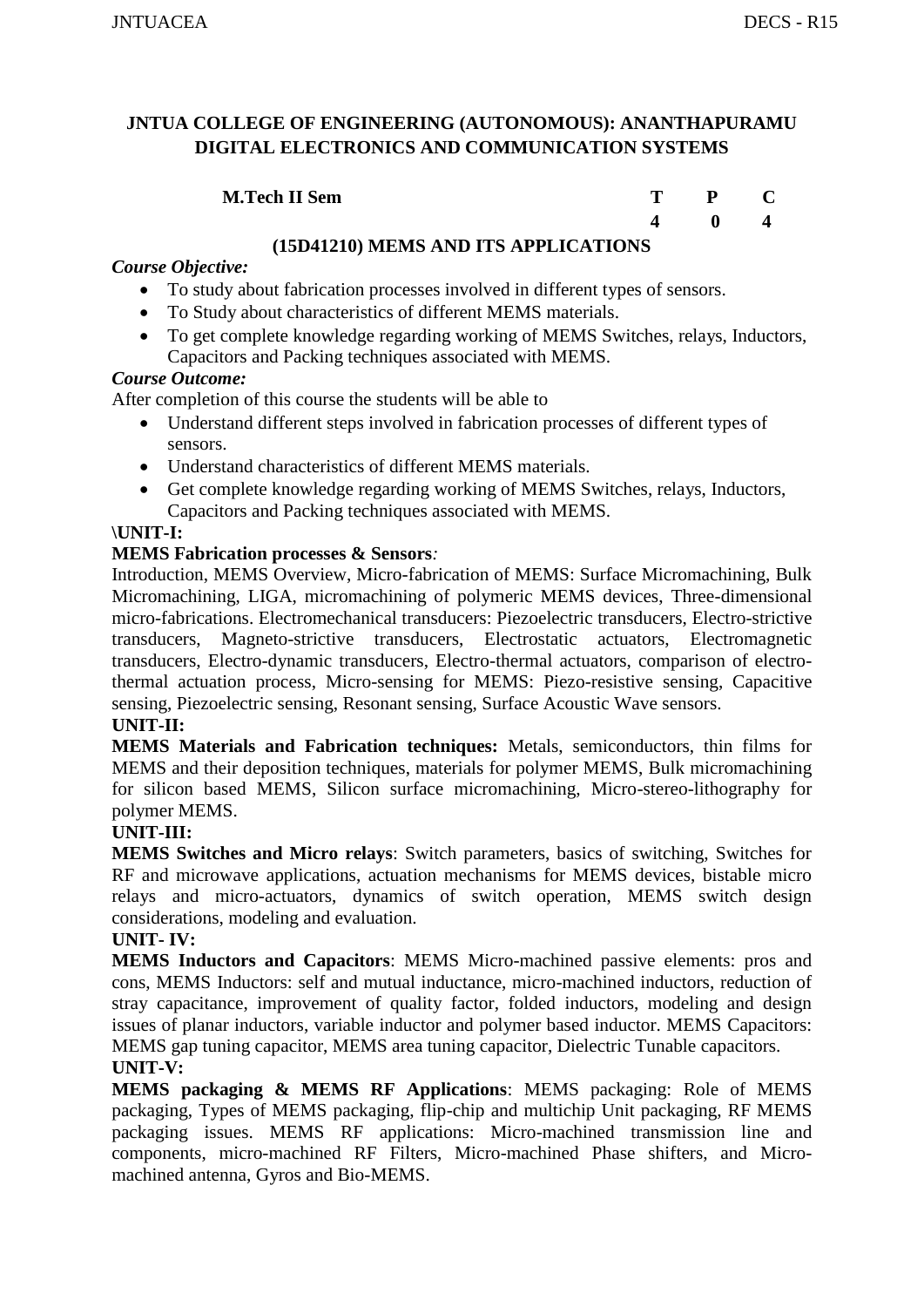- 1. Gabriel M. Rebeiz, "RF MEMS: Theory, Design, and Technology," John Wiley & Sons, 2003.
- 2. Vijay K. Varadan, K. J. Vinoy and K. A. Jose, "RF MEMS & Their Applications," John Wiley & Sons, 2003.
- 3. Tai-Ran Hsu, "MEMS and Microsystems: Design and Manufacture," McGraw- Hill.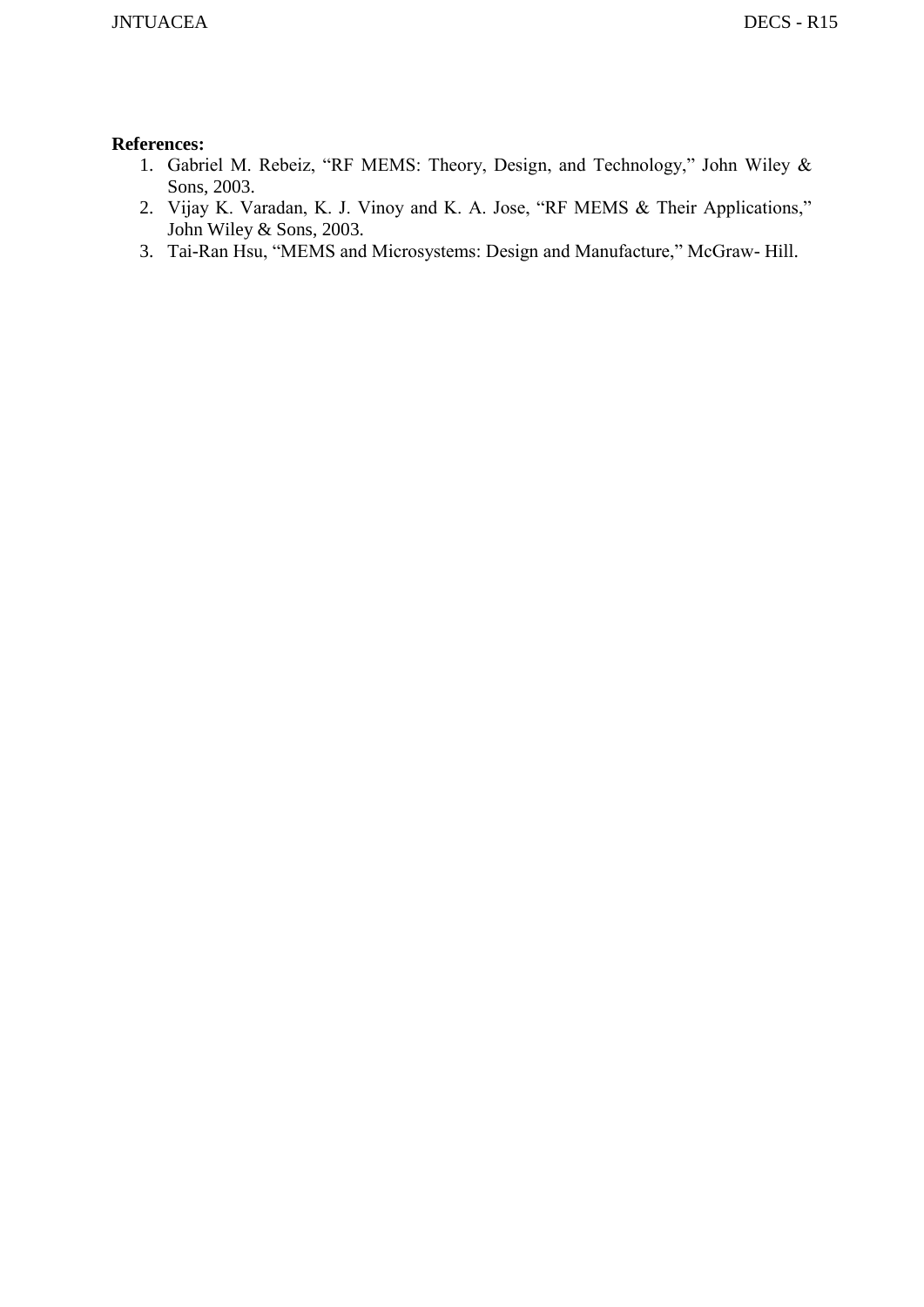| <b>M.Tech II Sem</b> | P C                                                |  |
|----------------------|----------------------------------------------------|--|
|                      | $\begin{array}{ccc} & & 0 & \quad & 0 \end{array}$ |  |

#### **(15D54201) RESEARCH METHODOLOGY (Audit Course)**

#### **UNIT I**

Meaning of Research – Objectives of Research – Types of Research – Research Approaches – Guidelines for Selecting and Defining a Research Problem – research Design – Concepts related to Research Design – Basic Principles of Experimental Design.

#### **UNIT II**

Sampling Design – steps in Sampling Design –Characteristics of a Good Sample Design – Random Sampling Design.

Measurement and Scaling Techniques-Errors in Measurement – Tests of Sound Measurement – Scaling and Scale Construction Techniques – Time Series Analysis – Interpolation and Extrapolation.

Data Collection Methods – Primary Data – Secondary data – Questionnaire Survey and Interviews.

#### **UNIT III**

Correlation and Regression Analysis – Method of Least Squares – Regression vs Correlation – Correlation vs Determination – Types of Correlations and Their Applications

#### **UNIT IV**

Statistical Inference: Tests of Hypothesis – Parametric vs Non-parametric Tests – Hypothesis Testing Procedure – Sampling Theory – Sampling Distribution – Chi-square Test – Analysis of variance and Co-variance – Multi-variate Analysis.

#### **UNIT V**

Report Writing and Professional Ethics: Interpretation of Data – Report Writing – Layout of a Research Paper – Techniques of Interpretation- Making Scientific Presentations in Conferences and Seminars – Professional Ethics in Research.

#### **Text books:**

- 1. Research Methodology:Methods and Techniques C.R.Kothari, 2nd Edition,New Age International Publishers.
- 2. Research Methodology: A Step by Step Guide for Beginners- Ranjit Kumar, Sage Publications (Available as pdf on internet)
- 3. Research Methodology and Statistical Tools P.Narayana Reddy and  $G.V.R.K.Achar$ yulu,  $1<sup>st</sup> Edition, Excel Books, New Delhi.$

## **References:**

1. Scientists must Write - Robert Barrass (Available as pdf on internet)

 2. Crafting Your Research Future –Charles X. Ling and Quiang Yang (Available as pdf on internet)